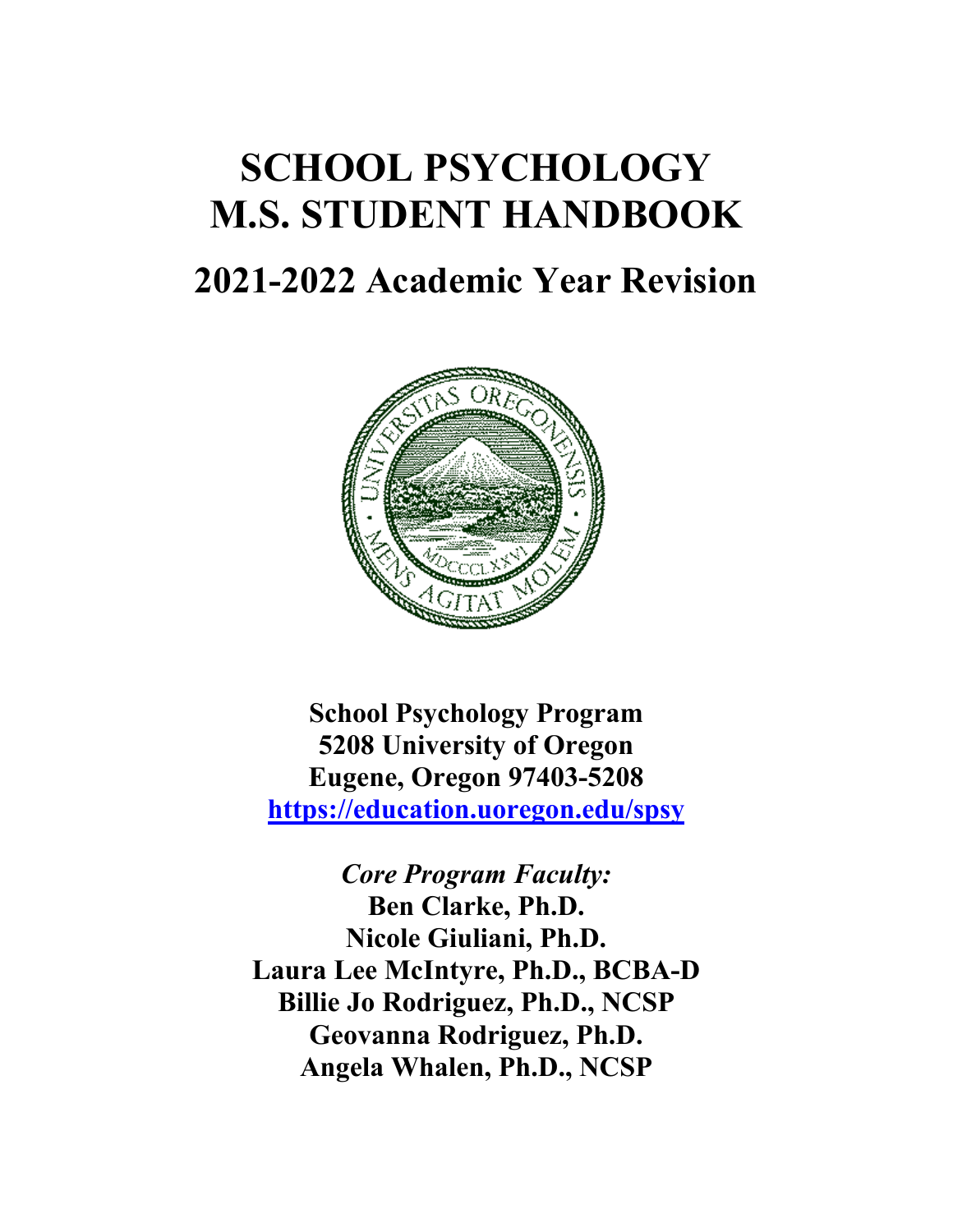| Expectations & Selection Procedures for Master's Program Internship Sites 14 |  |
|------------------------------------------------------------------------------|--|
|                                                                              |  |
|                                                                              |  |
|                                                                              |  |
|                                                                              |  |

# **CONTENTS**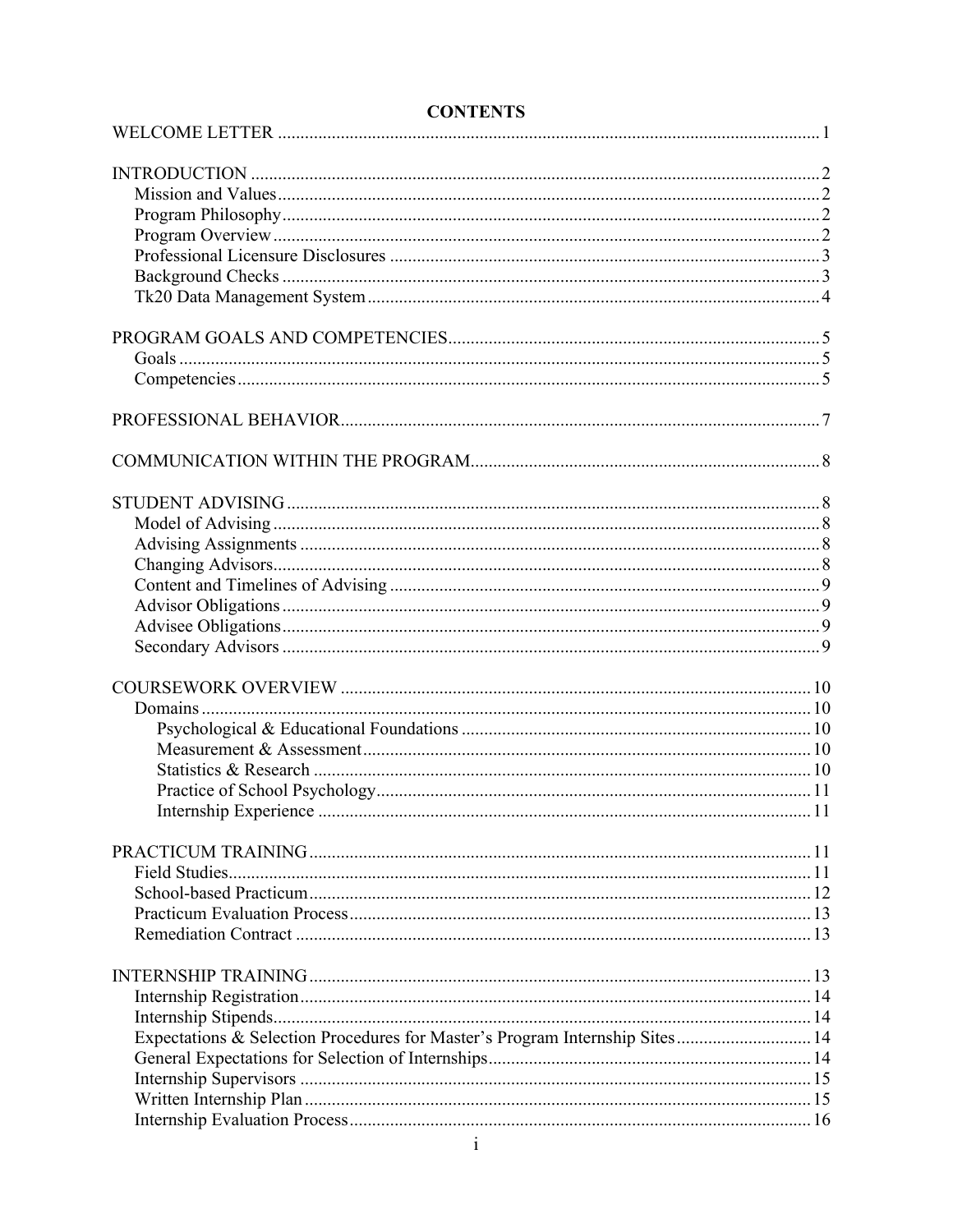| MASTER'S DEGREE REQUIREMENTS ESTABLISHED BY THE GRADUATE SCHOOL  18 |  |
|---------------------------------------------------------------------|--|
| STUDENT ACTIVITIES SUMMARY, PROFESSIONAL COMPETENCIES PORTFOLIO  18 |  |
|                                                                     |  |
|                                                                     |  |
|                                                                     |  |
|                                                                     |  |
|                                                                     |  |
|                                                                     |  |
|                                                                     |  |
|                                                                     |  |
|                                                                     |  |
|                                                                     |  |
|                                                                     |  |
|                                                                     |  |
|                                                                     |  |
|                                                                     |  |
|                                                                     |  |
|                                                                     |  |
|                                                                     |  |
|                                                                     |  |
|                                                                     |  |
|                                                                     |  |
|                                                                     |  |
|                                                                     |  |
|                                                                     |  |
|                                                                     |  |
|                                                                     |  |
|                                                                     |  |
|                                                                     |  |
|                                                                     |  |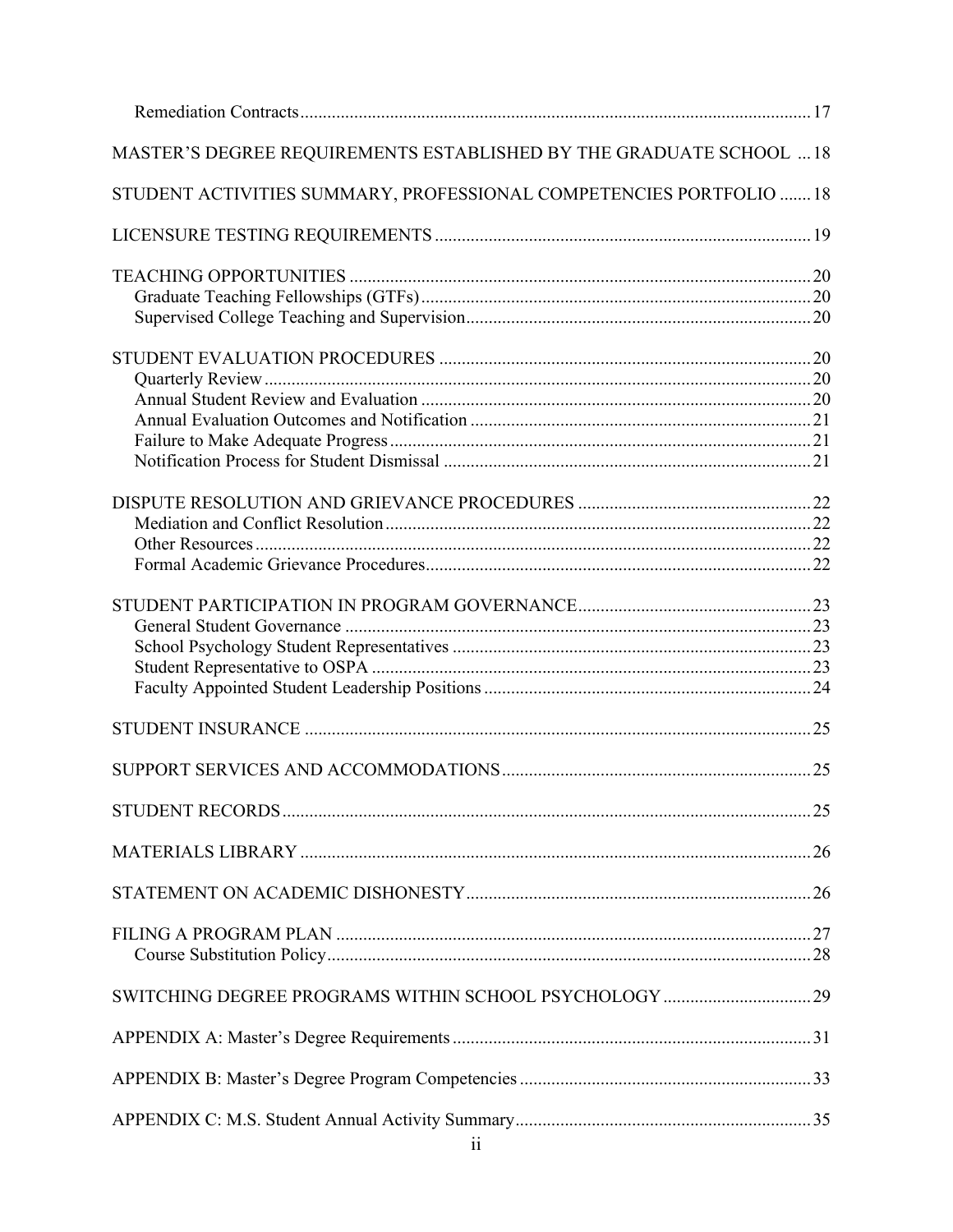|--|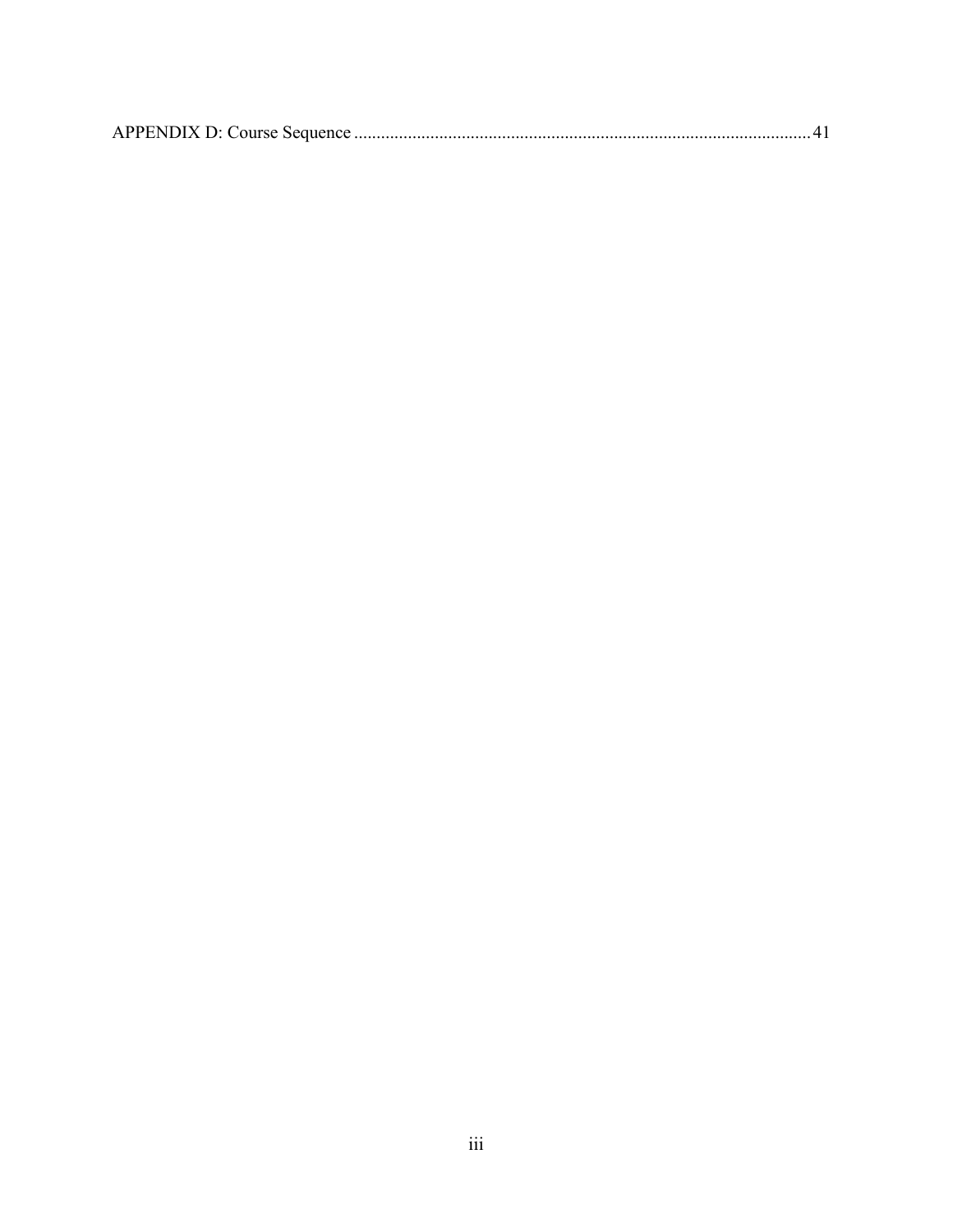#### **WELCOME!**

Welcome to the School Psychology Program at the University of Oregon (UO). We are pleased that you have joined us in our nationally recognized program, and we look forward to working with you. Our program has a long and distinguished history of making major contributions to the fields of psychology and education, both nationally and internationally. We are particularly proud of our tradition of training leaders and innovators in our field, and of the success of our graduates. We also value greatly the collegial, collaborative, and supportive climate that exists in our program. You have been selected as a student in our program because of your prior distinguished record of accomplishments and because of our confidence in your potential to become a successful part of the legacy that the UO program has created and enjoyed.

The children of our nation represent our future, and their education is of paramount importance. In the UO School Psychology Program you will have the opportunity to obtain the knowledge, skills, and tools necessary to make significant contributions to the education of our children, at the local, regional, and national levels. Through our behaviorally-oriented, prevention and intervention-focused training model we aim to provide our students with cutting-edge experiences in their coursework, practicum and internship experience, and through their participation in research teams.

This handbook is designed to assist you in having a successful experience in our program. It describes the key elements of our M.S. program in School Psychology including training objectives, coursework requirements, evaluation plans, procedural issues, and timelines. In addition, the degree requirements for the M.S. in School Psychology are included in Appendix A. This handbook is an essential tool that you should become very familiar with as you navigate your graduate school experience.

In addition to this handbook, our program website at https://education.uoregon.edu/spsy includes additional information regarding the program, such as news, faculty profiles and contact information, and resources. Many of the forms and related resources that are described in this handbook are available as downloads or links on the website.

We are glad that you have joined us, and we look forward to working with you during your time as a graduate student.

Regards,

Angela Whalen, Ph.D., NCSP Clinical Professor & Co-Director, School Psychology Program

Laura Lee McIntyre, Ph.D., BCBA-D Professor & Co-Director, School Psychology Program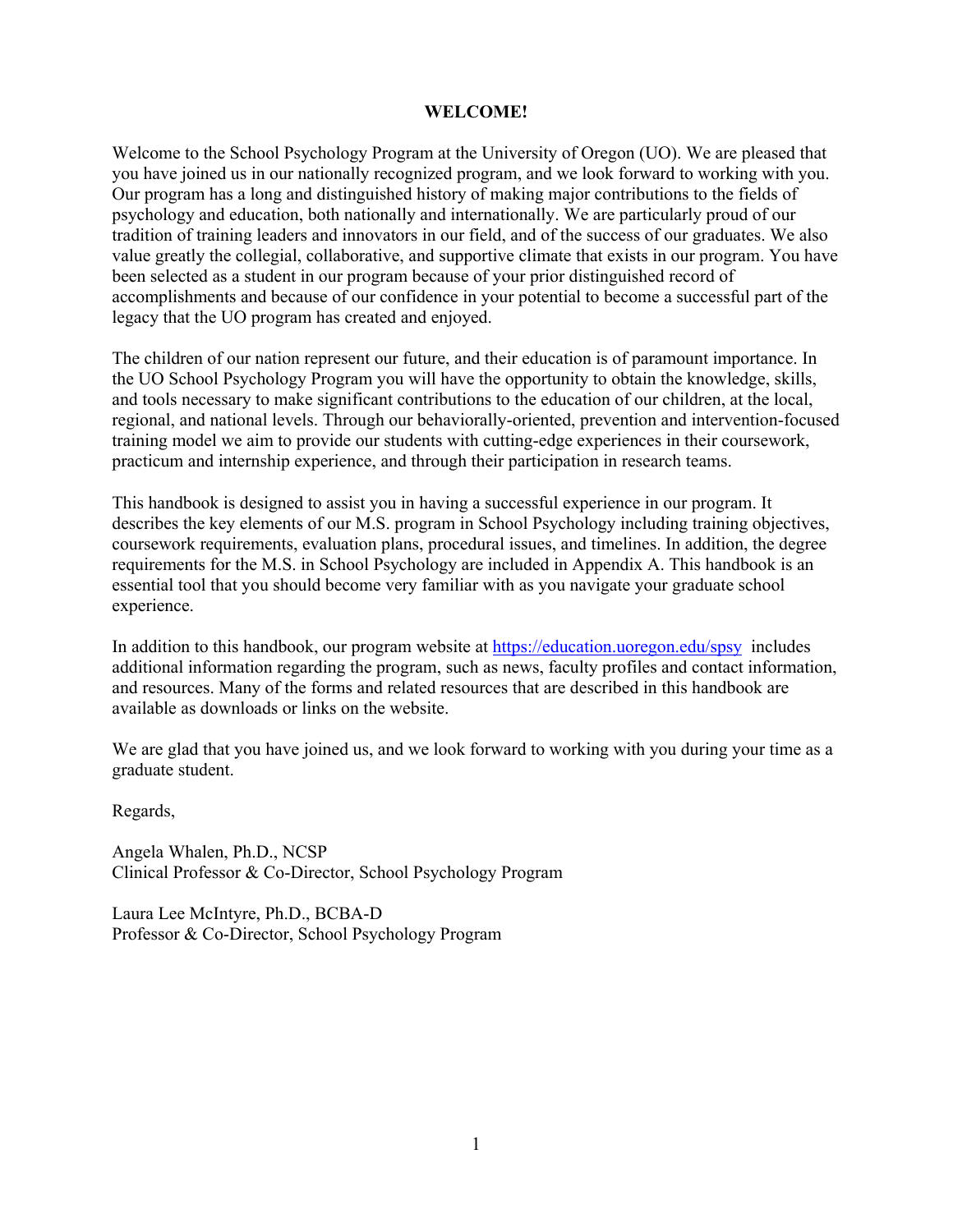#### **INTRODUCTION**

#### **Mission and Values**

The primary mission of the University of Oregon School Psychology Master's Program is to prepare our students to become *skilled practitioners and leaders* in the field of school psychology. Our program is intervention-focused, with an emphasis on prevention and early intervention. We seek to recruit and train students who have the desire to make a substantial impact in the fields of school psychology and education at the state, national, and international levels. We are particularly known for and seek to maintain our strong emphasis on state-of-the-art applied research and development efforts in the field of education. Through these efforts, our faculty, students, and alumni help to improve systems of service in schools, and to improve outcomes for children, youth, and their families. Our scientist-practitioner program values linkages across disciplines and systems, and opportunities for such linkages are built into the program requirements. We value the diversity of backgrounds and characteristics that our students bring to the training program, and we actively seek to maintain and increase this diversity. We also value the empowerment of our students, and the perpetuation of a highly collegial program environment, where we strive for positive and cooperative professional relationships among faculty, among students, and between faculty and students.

#### **Program Philosophy**

We are behaviorally-influenced in our theoretical and philosophical orientations, meaning we focus on observable relations that require *low-level inferences*. Within this general framework, our individual theoretical orientations range from behavior analytic to social-interactional theory. From these perspectives we strive to train school psychologists as scientist-practitioners, with a *dataoriented problem-solving* emphasis. Our program is intervention-focused, training graduate students to conduct and evaluate research and to deliver evidence-based academic and behavioral interventions to children and youth in schools and in related settings within a *behaviorally-oriented perspective* and at a variety of levels. These levels of service delivery and intervention include (a) with individuals, (b) within small groups and classrooms, and (c) across entire schools and systems. Although the program prepares graduates to provide effective evidence-based services to individuals and groups who have a wide variety of needs, problems, or deficits, we particularly value *primary prevention* and *early intervention* approaches, which seek to provide universal screening and prevention services to all students in school settings, and to detect and intervene early before problems become severe. This emphasis supports an *outcomes-driven* model of service delivery, which is focused on health rather than pathology, and is focused on desired outcomes rather than on problems.

#### **Program Overview**

The UO School Psychology Program offers a Doctor of Philosophy (Ph.D.) degree and a Master of Science (M.S.) degree in School Psychology. The master's program is approved by the Oregon Teacher Standards and Practices Commission<sup>1</sup> (TSPC), which oversees the educational licensure of school psychologists in Oregon, and is fully accredited by the National Association of School Psychologists<sup>2</sup> (NASP). Students who complete the NASP-accredited master's program are also eligible to apply for the Nationally Certified School Psychologist (NCSP) credential offered by NASP.

The University of Oregon master's program is recognized by NASP as a specialist-level program of study. The master's program requires 3 years of full-time study, completion of a minimum of 92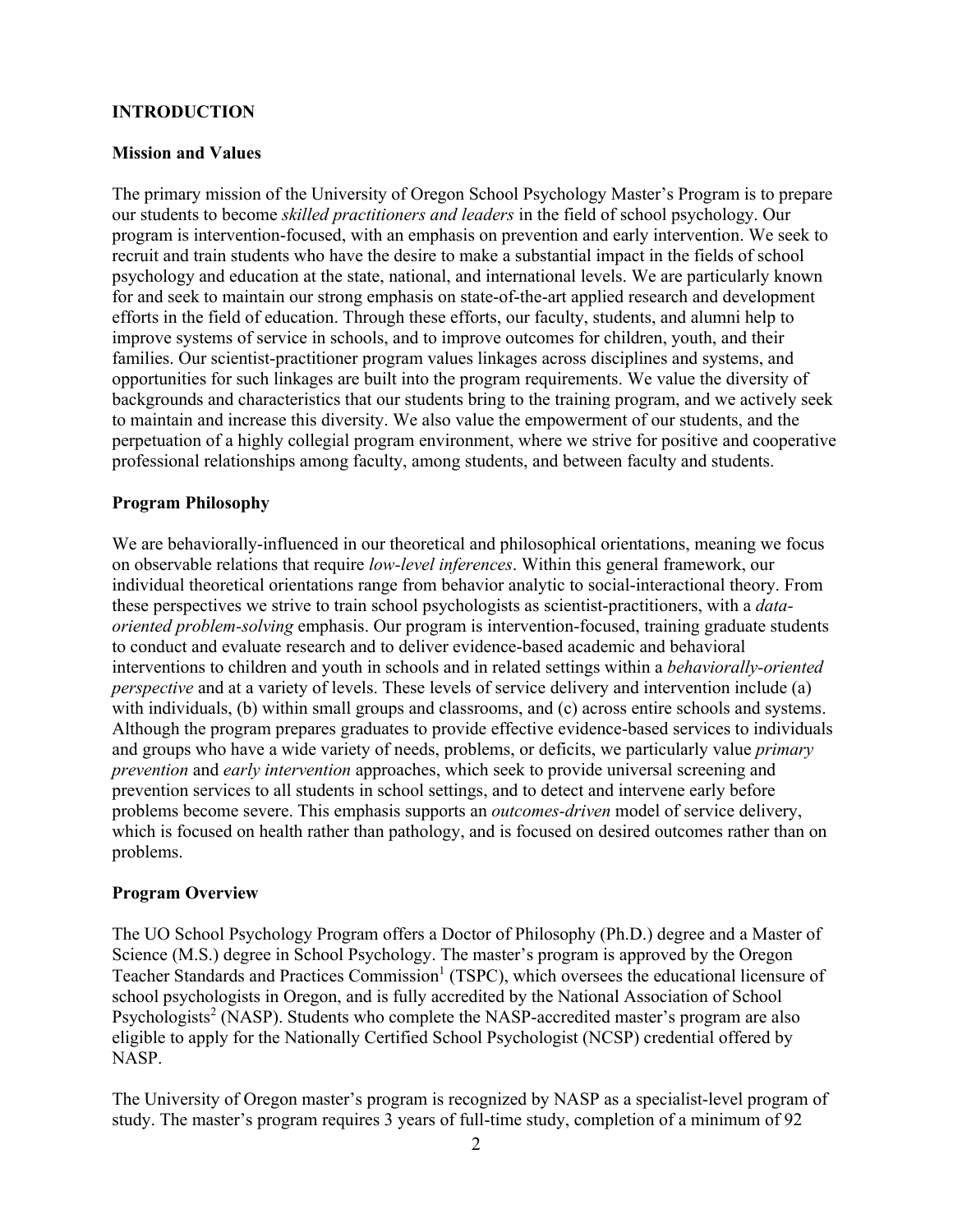(quarter) credit hours of program coursework, including a sequence of supervised field experiences, practica, and a 1,200-hour internship.

# **Professional Licensure Disclosures**

This program has been designed to meet the educational requirements for school psychologist licensure in Oregon through the Oregon Teacher Standards and Practices Commission. Each state and territory is responsible for setting its own eligibility requirements and standards for licensure, including whether to accept licenses or education completed outside their jurisdiction.

While transfer to other states and territories *may* be possible, the College of Education has made no determination that its programs meet requirements for professional licensure in any states or territories outside Oregon. It is strongly recommended that those who intend to seek licensure outside Oregon contact the related licensure agency in that state for information regarding licensure requirements there *prior to enrolling in a licensure program in Oregon*.

For additional information, including contacts for educator licensing agencies outside Oregon, please contact coelicensure@uoregon.edu.

This information is provided in compliance with 34 CFR §668.43 and the requirements for participation in the National Council for State Authorization Reciprocity Agreement (NC-SARA).

# **Background Checks**

The College of Education (COE) is committed to ensuring the protection of minors and other vulnerable populations. As a result, students must have a clear and current background check prior to enrolling in any COE course that requires students to act as a practicing professional (i.e., counselor, teacher, therapist, case manager etc.) or that requires students to be responsible for the care, custody or control of minors and/or other vulnerable populations.

To support this, candidates in TSPC licensure programs complete two checks prior to first field experience: a TSPC clinical practices check and a COE check. Both are required due to changes in TSPC's data system that no longer allow education preparation providers to directly verify clearances conducted through their agency.

TSPC Clinical Practices Check

- Apply through TSPC's eLicensing system (https://apps.oregon.gov/TSPC/eLicense)
- Cost at application is \$71
- TSPC emails specific codes and instructions for fingerprinting within 5-7 days; fingerprinting currently costs \$12.50

• Results return in approximately four weeks; candidates are notified of clearance via email

• Candidates provide confirmation of TSPC clearance date to the College of Education at http://bit.ly/TSPCClearance

COE Background Check

- Application completed through Risk Mitigation Services at http://www.riskmitigation.us/UOCOE
- Total cost is \$20.50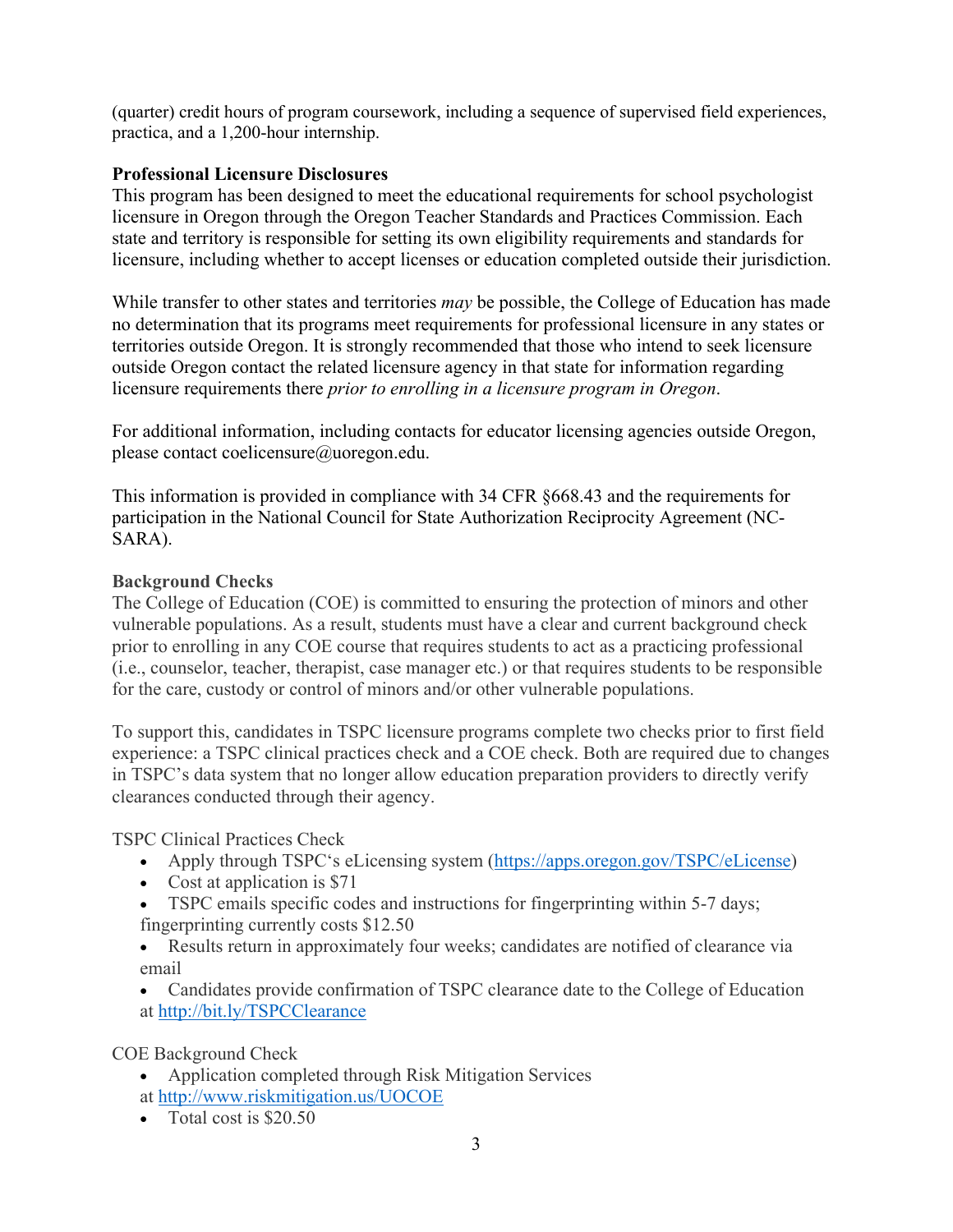- Physical fingerprinting is not required
- Results typically return within two weeks
- Results are reported directly to COE

Please direct any questions about these processes to the Licensure and Field Services Team at coeplacement@uoregon.edu

# **Tk20 Data Management System**

The College of Education utilizes Tk20, a comprehensive data system that allows programs to serve students better by providing tools for managing field placements, distributing and maintaining field assessments and evaluations, and gathering data for ongoing program improvement and accreditation purposes. Tk20 is provided to students currently enrolled in College of Education degree programs; candidates pursuing degrees outside the COE will be notified by their programs as to when and how to purchase a Tk20 account.

To access Tk20, log in using your Duck ID and password at https://tk20.uoregon.edu/

Please direct Tk20-related questions and support requests to  $tk20@$ uoregon.edu.

 $\mathcal{L}=\mathcal{L}$  $\overline{1}$  Oregon Teacher Standards and Practices Commission, 250 Division Street NE, Salem, OR 97301; (503) 378-3586; http://www.oregon.gov/tspc

<sup>2</sup> National Association of School Psychologists, 4340 East-West Highway, Suite 402, Bethesda, MD 20814; (301) 657-0270; http://www.nasponline.org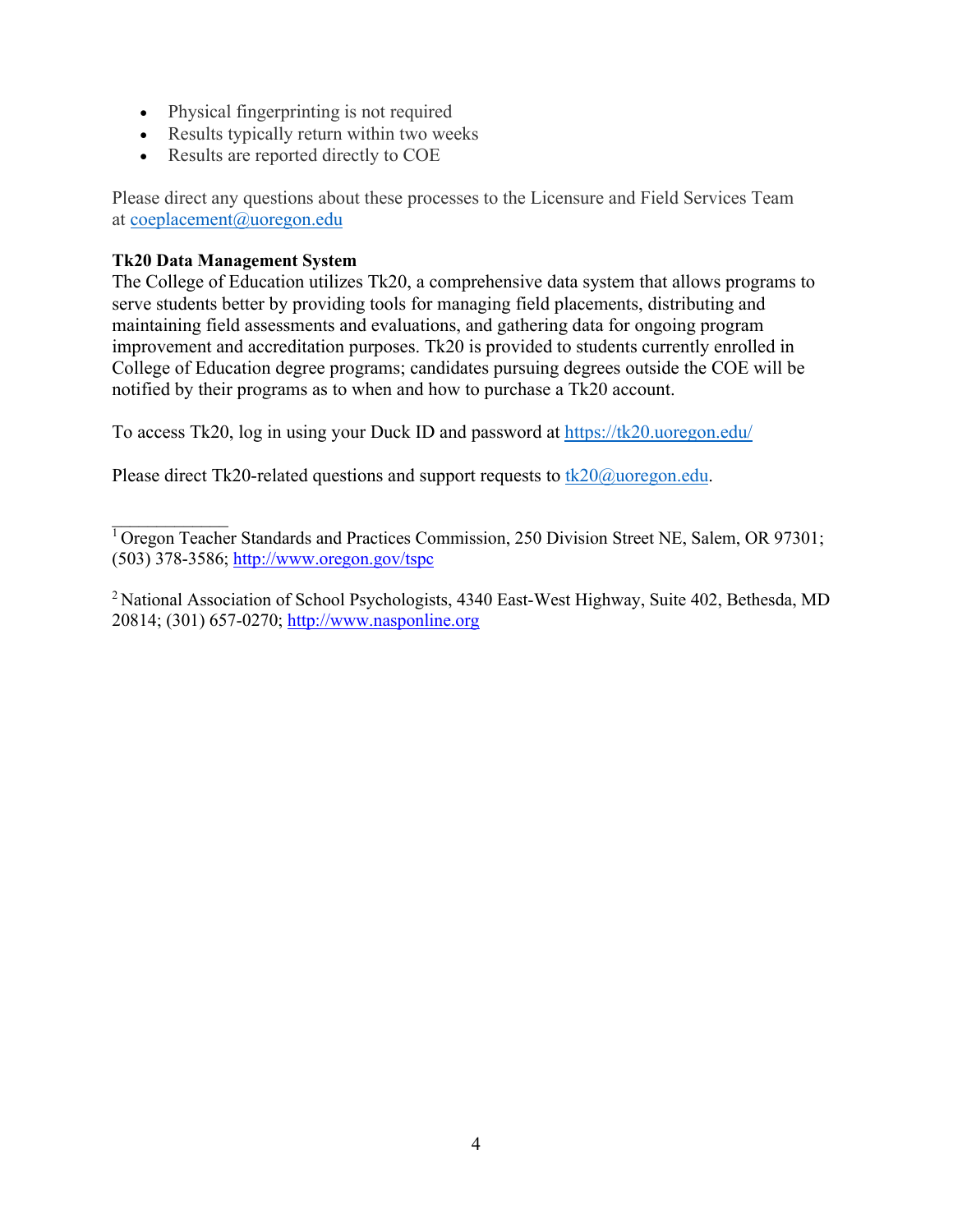# **PROGRAM GOALS AND COMPETENCIES**

# **Goals**

Our primary goals, reflective of our mission, values, and program philosophy, are to support all students to develop and demonstrate the following: (1) mastery of foundational knowledge in psychology and education, (2) demonstrate proficiency in planning and participating in applied research, (3) demonstrate proficiency in professional writing and scholarly analysis, (4) demonstrate proficiency in the delivery of psychological services in diverse school settings, (5) demonstrate skills in leadership and professional service, and (6) develop patterns of professional behavior and participate in experiences consistent with becoming a lifelong learner in the field of school psychology.

#### **Competencies**

Each goal area listed above is linked to specific competencies which delineate the behaviors students will engage in to demonstrate mastery. As students progress through the program, they develop and document their progress toward meeting the competencies in an annual activities summary and portfolio which is reviewed by program faculty each year. The School Psychology faculty view the following competencies as key skill areas to be attained by all students in the master's program prior to graduation (see also Appendix B for competencies).

# *1. Mastery of foundational knowledge in psychology and education.*

- a. Document completion of all courses listed in the Psychological and Educational Foundations domain of the program requirements, with a grade of B- or higher.
- b. Submit a scholarly paper in which foundational knowledge in psychology and education is integrated, within a focus on a particular topic of interest to the student. If the paper was completed as part of a course, the student must document receiving a grade of B- or higher; if the paper was completed independently, then a member of the school psychology faculty must read and approve the paper.

#### *2. Develop expertise in planning and participating in applied research in psychology and education.*

- a. Design at least one applied research study using a single-subject or group design. If you choose to complete a thesis, the thesis must be a study designed in addition to the study designed for this requirement. Studies will either be completed as part of a course and receive a grade of B- or higher or developed as part of a research team and approved by the supervising faculty member.
- b. Assist with an empirical research study or conduct an original research study (Thesis). Assisting with a study may occur as part of a faculty-member's research team or dissertation research conducted by a doctoral candidate in School Psychology. The thesis must conform to graduate school requirements. In either case, students must receive a grade of satisfactory or higher (Pass).
- c. Successful completion of the Collaborative IRB Training Initiative (CITI) online course for ethical conduct of research.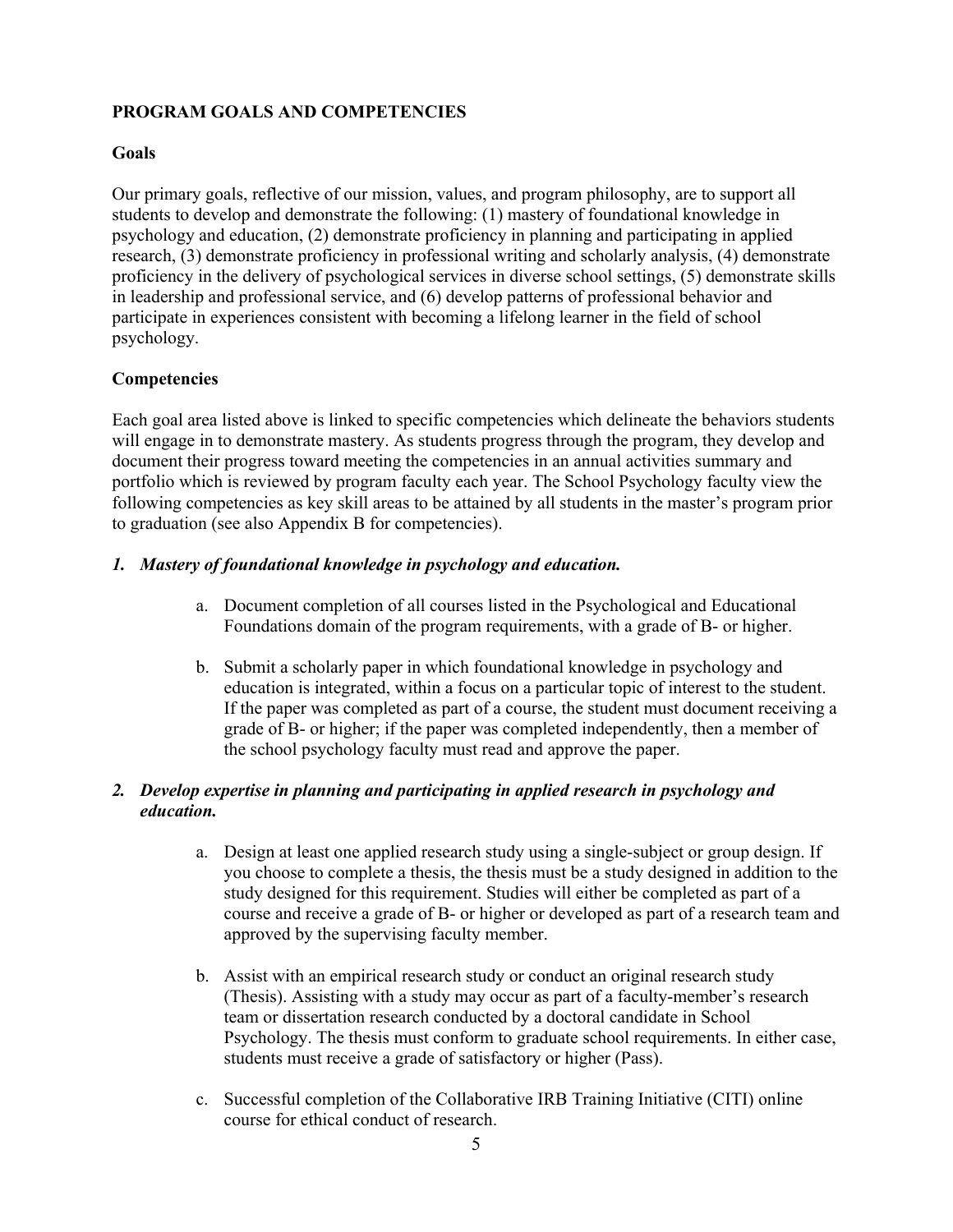# *3. Demonstrate proficiency in professional writing and scholarly analysis*

- a. Prepare a written review of at least one professional publication (e.g., journal articles, books, assessment tools, proposals). Reviews must either have received a grade of Bor better in a course or be approved by a school psychology faculty member.
- b. Write at least one scholarly paper critically reviewing an area of school psychology and suggesting directions for the field. This could include a concept paper or a review of the literature. Papers must either have received a grade of B- or better in a course or be approved by a school psychology faculty member.

# *4. Deliver psychological services in school settings, including assessment, intervention, and consultation skills, with proficiency*

- a. Submit at least two comprehensive assessment reports, including one that is focused primarily on academic or cognitive assessment, and one that is focused primarily on behavioral or social-emotional assessment. Reports must be approved by a school psychology faculty member.
- b. Submit a written report of an intervention conducted with an individual student presenting with an academic or social-behavioral problem. Your report must include pre-intervention data and data collected after implementation of the intervention. Reports must be approved by a school psychology faculty member.
- c. Submit a written report of a consultation intervention conducted with a classroom teacher or parent as the consultee. Reports must be approved by a school psychology faculty member.
- d. Submit a written report of a consultation intervention, or a proposal for a consultation intervention, conducted at the systems level, such as a school (e.g., setting within school, entire school), school system, or agency. Reports must be approved by a school psychology faculty member.
- e. Submit ratings on all evaluations from practicum and internship supervisors. Evaluations reflect satisfactory performance for all professional behavior and work characteristics, initial proficiency in all practice domains assessed by the Professional Growth Assessment, and entry-level competence in all domains assessed by the Intern Evaluation Form.

#### *5. Demonstrate skills in leadership and professional service*

a. Participate on a committee involved in program, department, college, university, or professional organizational operations for at least one quarter (e.g., service on the ASPS or OSPA board, student member of admissions or search committees), and write a brief (1-2 page) analysis of your role and experience.

# *6. Develop patterns of professional behavior and participate in experiences consistent with becoming a lifelong learner in the field of school psychology*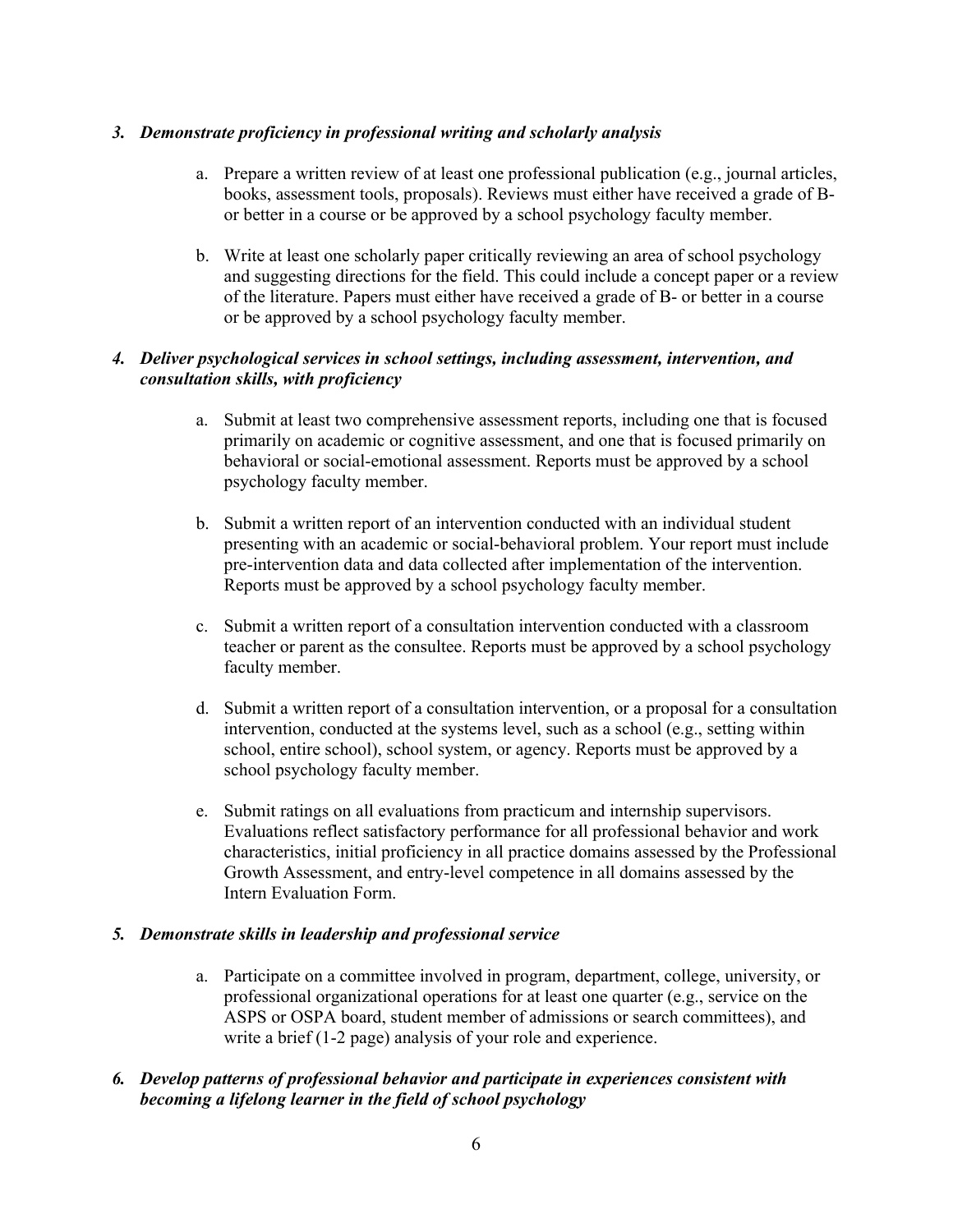- a. Attend at least one state-wide, regional, or national professional conference or convention related to the practice of school psychology.
- b. Serve as primary or co-author for at least one of the following. Include relevant materials (e.g., paper, presentation slides/notes, videotape).
	- o Paper, poster, symposium, or workshop at a professional conference (national, regional, or local) related to the practice of school psychology.
	- o Publication of a journal article, book chapter, professional newsletter article, or training manual related to the practice of school psychology.
	- o Inservice training, workshop, or seminar related to the practice of school psychology for a school district, community agency, or professional group.
	- o Preservice training or class lecture related to the practice of school psychology.

# **PROFESSIONAL BEHAVIOR**

Our students must exhibit professional behavior in all courses and field sites, demonstrating their ability to interact appropriately and effectively as they work with individuals across varied settings. It is imperative that students are able to communicate professionally, manage workload and time demands effectively, and maintain positive and collaborative relationships with colleagues, instructors, and staff at the university and at field placement sites. More specifically, the program draws on four areas to define these professional standards:

- 1. Students are expected to meet all the personal and professional criteria that are required to become licensed educational professionals. These criteria are grounded in the National Association of School Psychologists (NASP, 2020) standards for professional work characteristics, including:
	- **Effective interpersonal skills,**
	- Responsibility,
	- **Adaptability,**
	- **Initiative,**
	- Dependability,
	- **Technological competence,**
	- Advocacy skills,
	- Respect for human diversity,
	- Commitment to social justice and equity.
- 2. Students are expected to display the general personal and managerial skills that they will need to function effectively as school psychologists, including the following:
	- Self-awareness,
	- Identifies limits of competency/Seeks and uses supervision effectively,
	- Responsive to supervision and feedback,
	- Commitment to ongoing professional development,
	- Identifies with the profession of school psychology/Conducts oneself as a professional.
- 3. Students should also refer to the Student Conduct Code (http://dos.uoregon.edu/conduct), which applies to all UO students. It should also be noted that our definition of communication includes verbal, written, and electronic communications.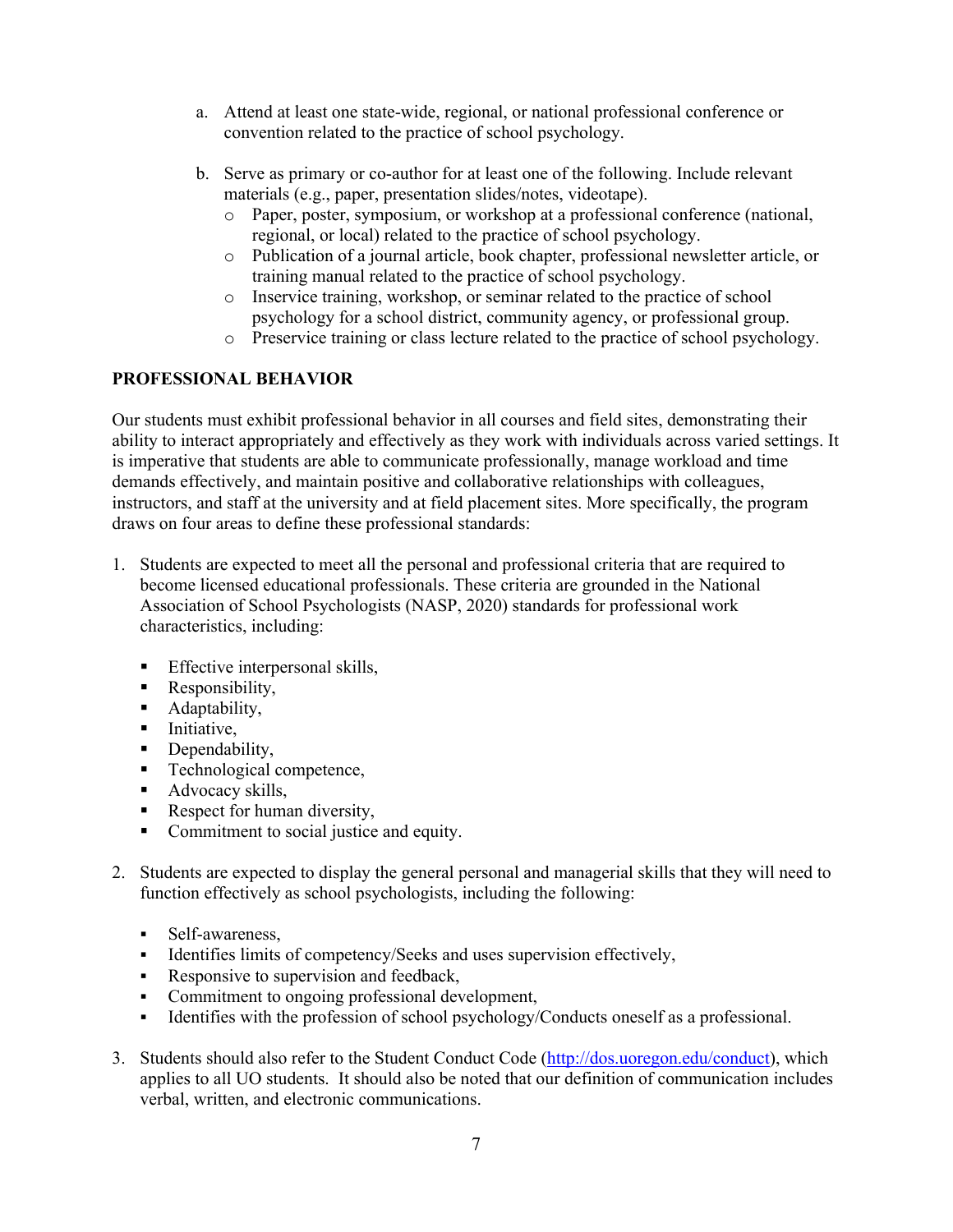4. For school psychology students, the criteria for professional behavior also include adherence to the ethical conduct standards of the American Psychological Association and National Association of School Psychologists. These ethical conduct codes are available on the websites of the two organizations, located at www.apa.org and www.nasponline.org, respectively.

# **COMMUNICATION WITHIN THE PROGRAM**

*It is the practice of the program faculty and staff to use email messaging as the primary means of communication within the program*, such as for making announcements, contacting students, setting appointments and meetings, and so forth. All students in the program should secure access to UO email services and check their messages frequently (at least once per day is recommended). Although students may also have email addresses outside of the UO system, *we request the use of UO email addresses as the primary means of communication within the program, so that student contact information may be easily located on the UO website directory*. Students should notify the program faculty and staff of their email addresses and any changes that are made. Students should be aware that email is not a confidential means of communication. Thus, students should not disclose identifying information regarding clients or research participants over email. Any technology support requests, including those involving email, should be submitted through the UO Service Portal: https://service.uoregon.edu/TDClient/2030/Portal/Home

#### **STUDENT ADVISING**

#### **Model of Advising**

The School Psychology Program employs a "strong student-strong advisor" model of student advising. This model is based on the assumption that although students ultimately make a number of decisions regarding their program of study, advisors are actively involved in the decision-making process. For example, although students are not required to have their advisor's pre-registration approval on coursework, advisors provide information and guidance regarding the proposed coursework within the framework of each student's individual goals, the School Psychology Program and Graduate School demands.

#### **Advising Assignments**

Upon acceptance into the School Psychology Program, students are assigned to faculty advisors. In making these assignments, the faculty considers a number of factors, including students' stated interests and preferences, and we strive to make sure an assignment is a good match. However, this initial assignment need not be permanent nor does it symbolize or guarantee compatibility of interests or philosophies.

#### **Changing Advisors**

Because student or faculty goals and interests may change over time, and because people may have stylistic "mismatches," it is important to note that the advisor-advisee relationship may change based upon initiative from either participant. Before this change takes place formally, or another advisor is secured, we encourage both participants to discuss the matter. This initial step facilitates the professional treatment of these matters and precludes miscommunication by other parties. If it is determined that the student should make a change in advisor from their initial first-year assignment, students should talk with a potential new advisor about their current interests and long term plans.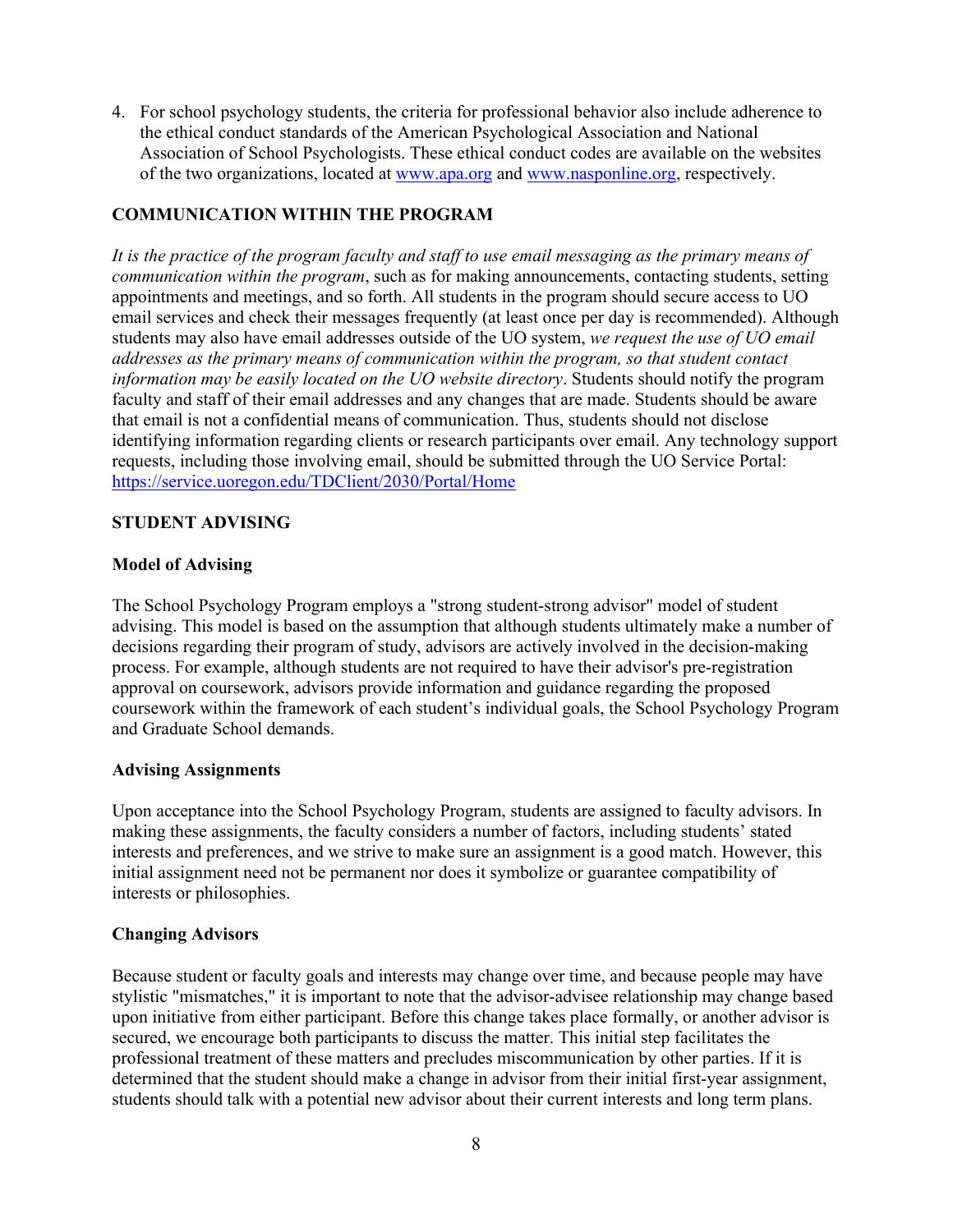The student should reach an agreement with a prospective new advisor, discuss the change with the initial advisor, and submit a Change of Advisor form to  $\frac{sys}{a}$ uoregon.edu.

#### **Content and Timelines of Advising**

Students should meet at least *quarterly* with their advisor to plan coursework, review their Competencies Portfolio, work on professional growth assessment, and discuss long-term goals. The content of these meetings is meant to be *consultative* regarding future planning and *evaluative* in terms of student experiences and competencies to date. These quarterly meetings are to be formative in nature; that is, evaluation is designed to improve the student's skills, not be a complete summative evaluation.

#### **Advisor Obligations**

Advisors are role models for their advisees and serve as a valuable resource to students' professional and scholarly development. Advisors maintain open communication with their advisees and treat their advisees with respect and professional courtesy. Advisors are to be available to meet, and do so at least *quarterly* to review the student's performance within the goals and guidelines of the School Psychology Program, the College of Education, and UO Graduate School requirements. Advisors monitor the progress of the student with respect to timelines from these three groups and participate in an annual formal review and evaluation process for each of their advisees. Unless there are extenuating circumstances, program faculty will respond to student (both advisee and non-advisee) emails within 48 hours (excluding weekends).

#### **Advisee Obligations**

Advisees should initiate regular meetings with their faculty advisor. Students should email their advisors to schedule quarterly advising meetings (more frequent meetings should be scheduled if needed). Advisees should come prepared to advising meetings and have a list of questions and topics for discussion. Advisees understand that they are ultimately responsible for a majority of decisions regarding their graduate programs and seek out the necessary information and resources to make informed decisions. Advisees understand that advising meetings are meant to be consultative regarding future planning and evaluative in terms of student experiences and competencies. Advisees treat their advisors with mutual respect and professional courtesy. Advisees agree to communicate openly with their advisor and seek additional support and assistance with professional and personal development, if needed. Although advisors serve an important function in the professional development of students and serve as the student's "point person" for professional and academic development, advisees understand that additional support and information may be obtained through other mechanisms. For example, advisees may seek out necessary support and information from the School Psychology Program (e.g., support from the Program Director, Academic Program Coordinator), Department (e.g., Department Head), College (e.g., Student Academic Services, Dean's Office, HEDCO Learning Commons), or other University resources (e.g., Graduate School, University Counseling and Testing Center, Center on Diversity and Community, Teaching and Learning Center).

#### **Secondary Advisors**

All students will select a secondary advisor by the end of the second quarter of their first year of graduate studies. The secondary advisor serves an informal role and may provide a range of academic, research, and professional support to the student during graduate school. The secondary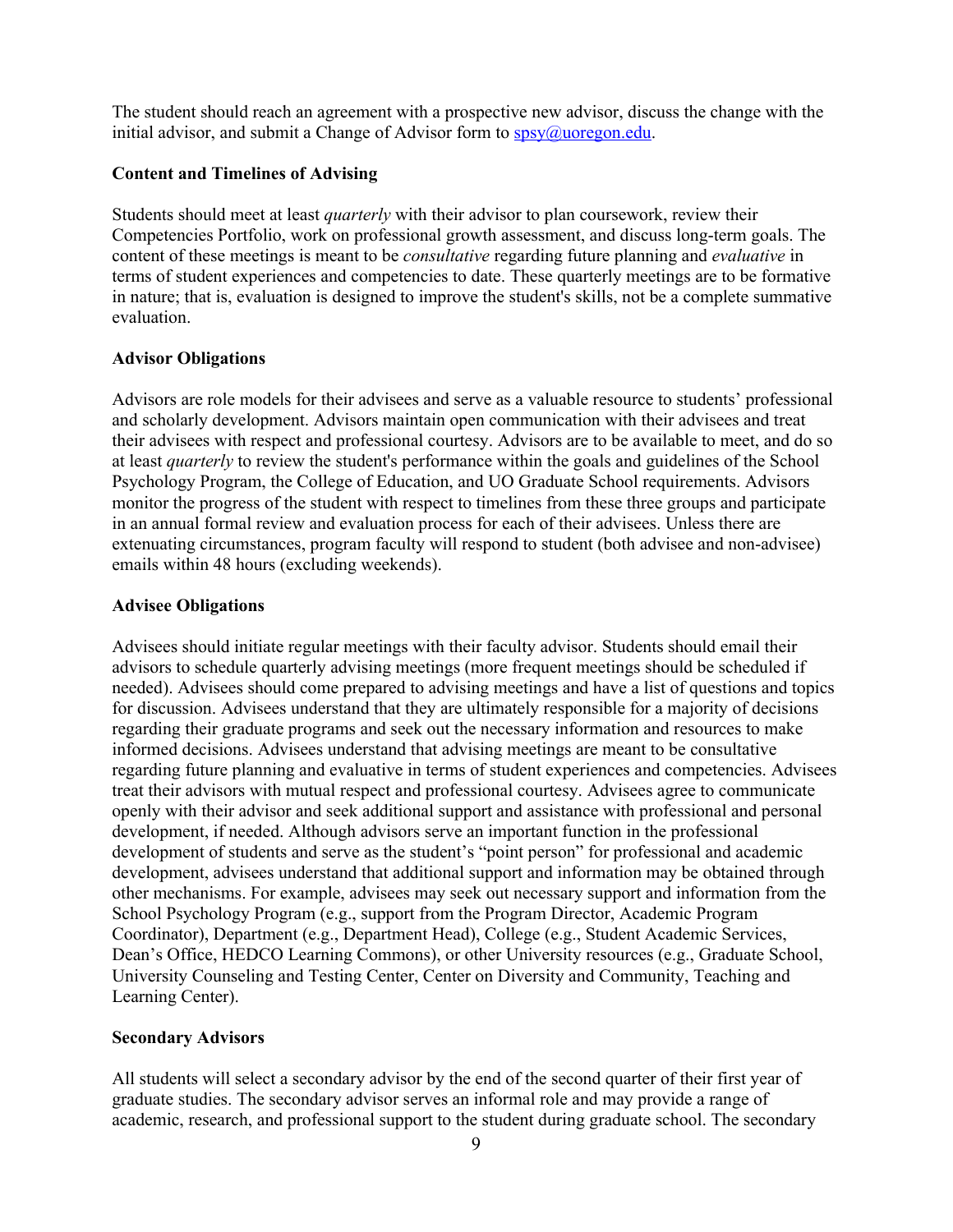advisor does not replace the role of the primary advisor; rather, the secondary advisor provides additional support to the student as desired. Students will complete a Secondary Advisor Form (available from the Academic Program Coordinator) at some point during the first two quarters of their first year of graduate studies. This form indicates the student's selection of a secondary advisor and the faculty member's agreement to serve as secondary advisor. The student and secondary advisor will sign the form and the student will file the form with the Academic Program Coordinator, who will place it in the student's permanent academic file. The process for changing a secondary advisor is identical to the process of changing advisors (see earlier section).

# **COURSEWORK OVERVIEW**

Specific coursework requirements and related requirements for the M.S. degree in School Psychology are found in the appendices to this handbook. Foundation courses for the School Psychology Program are divided into several basic domains, based on consideration of APA and NASP standards for graduate training. Many courses address multiple domains, but are listed under the domain that fits best. Also included are the practicum and internship experiences where specific competencies are to be demonstrated. A general description of each of the basic domains of the School Psychology curricula is as follows:

#### **Domains**

#### **Psychological and Educational Foundations**

Coursework in this domain is designed to provide the student with exposure to foundational areas of the field of psychology in general and school psychology more specifically. Across courses, students are exposed to the following areas: theories of learning and instruction, history of psychology; individual differences; human development and psychopathology.

#### **Measurement and Assessment**

The focus in this area is on the collection of systematic information about individuals, groups, and systems; and interpretation of this information for (a) developing effective interventions for individuals and for systems, and (b) enhancing understanding of human behavior. This domain also includes measurement theory and procedures for the collection and interpretation of objective data. Although measurement and assessment is identified as a separate domain, the School Psychology faculty view assessment as linked inextricably to intervention. Hence many of the assessment courses discuss intervention and vice-versa.

#### **Statistics and Research**

This domain focuses on the use of quantitative methods to understand and predict behavior, and the use of empirical research methods to forward the science and practice of school psychology. In addition to coursework, this domain includes opportunities for applying research skills directly via research team experience and other applied research experiences.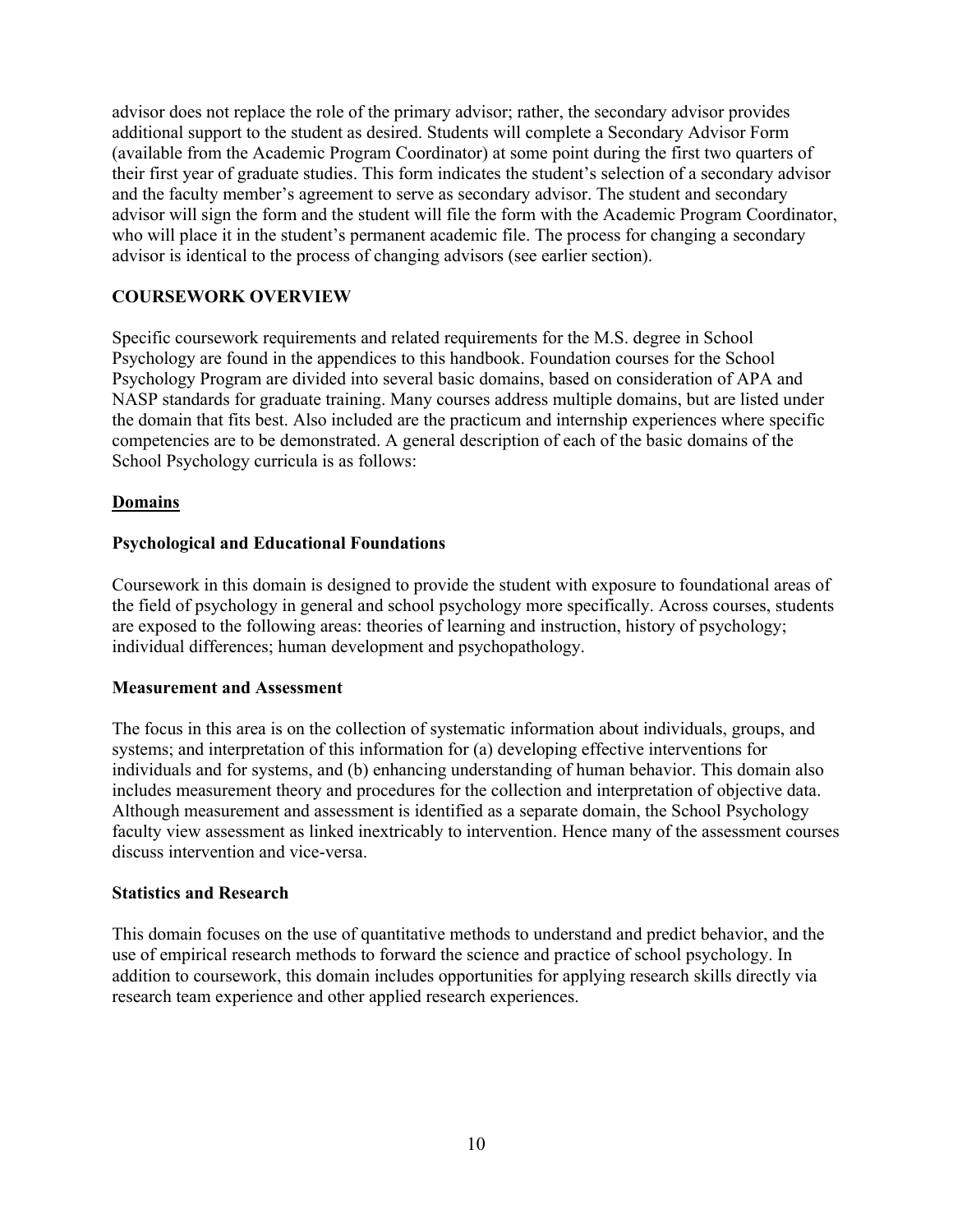# **Practice of School Psychology**

Courses and experiences in this domain include knowledge of intervention research and practices with students of all ages, including those identified as meeting criteria for disabilities. Core elements include interventions designed for use with learning and social-behavioral (including emotional) problems in school settings. These courses emphasize the acquisition of skills that are designed to produce significant and positive changes for individual students as well as across entire systems such as specific settings within a school or an entire school or district.

Coursework in this area is designed to prepare students for work in the field of school psychology and thus includes courses in assessment, consultation (for individual students as well as for systems), academic and social behavioral interventions, and professional standards and ethics. In addition, students complete applied field study and practicum experiences designed to help students apply what they have learned.

# **Internship Experience**

Consistent with the standards of the National Association of School Psychologists, students complete an internship of one full-academic year equivalence. This requirement may be completed on a fulltime basis for one year or on a half-time basis for two years. School-based internships are typically 9- 10 months in duration. Numerous settings are available within Oregon and nationally. Master's students must complete at least 1,200 clock hours of internship experience, with a minimum of 600 hours completed in a K-12 school setting.

# **PRACTICUM TRAINING**

Along with courses in core concepts, theory, and specialized techniques, students participate in practicum experiences that provide supervised applications of their skills. Students should refer to the current SPSY Practicum Handbook for additional information and guidance related to practicum training.

Master's students complete the following field experiences:

- Introductory field studies in school and clinic sites linked to content covered in core school psychology courses.
- A 33-week integrated practicum delivering school psychological services to K-12 students in a local school district (360+ clock hours).

During the field study experiences, students receive supervision from a university faculty member who coordinates observational experiences with an on-site education professional (e.g., building principal, teacher). In school-based practica, students receive supervision from a university supervisor in conjunction with an on-site supervisor who is a licensed school psychologist, a board licensed psychologist, or other appropriately credentialed professional. Across practicum experiences, students work at a variety of settings, such as public school settings and campus-based clinics.

# **SPSY 695 Introductory Field Studies (2 credits)**

Prior to completing the integrated practicum, students will enroll in a Field Studies course to gain applied experience engaging in a number of specific activities related to the practice of school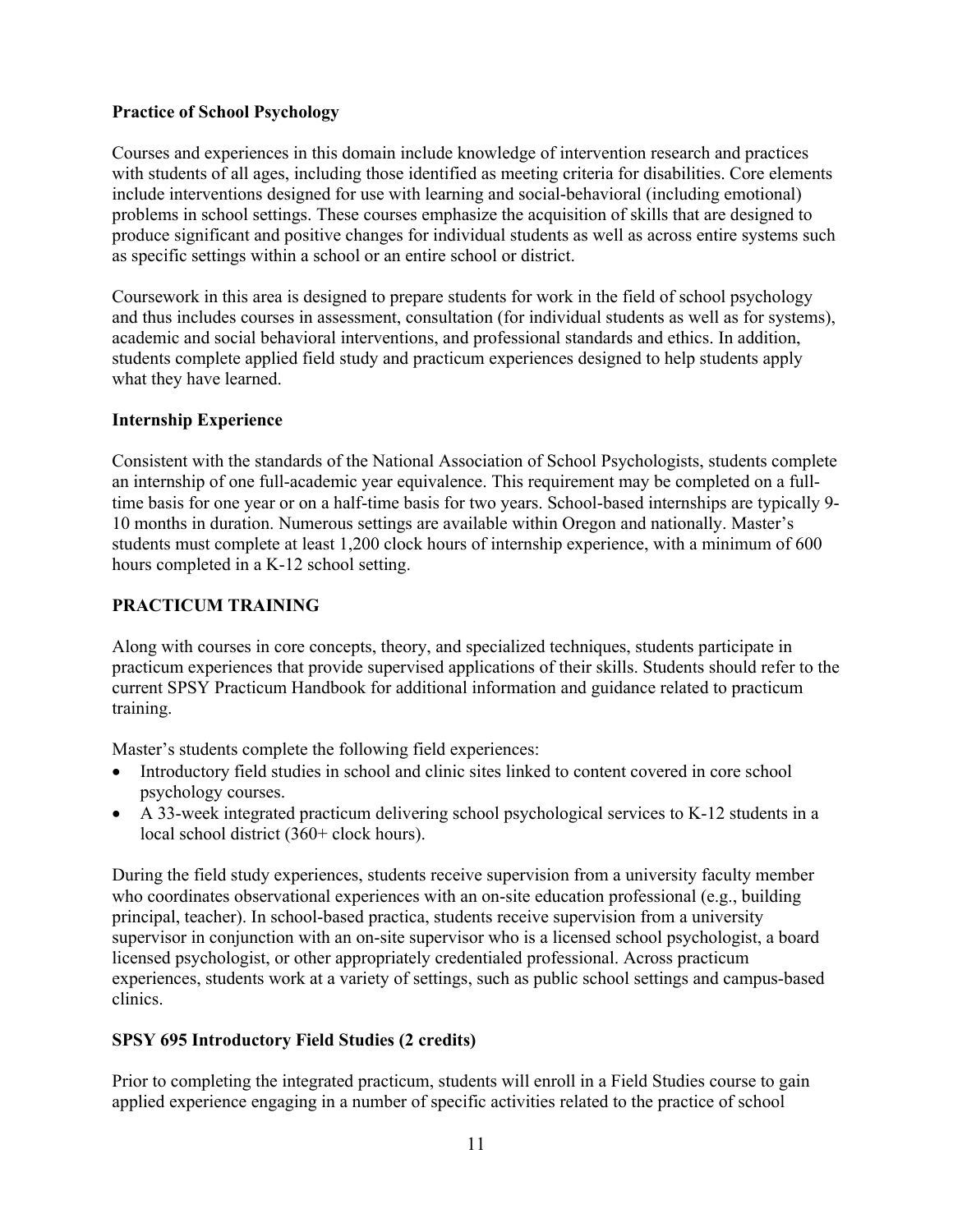psychology. These activities are primarily observational in nature (e.g., observe school PBIS or RTI team meetings, practice collecting observational data in classrooms or school common areas, attend an IEP meeting), and are linked to core school psychology coursework in the areas of assessment and consultation. Field Studies courses will also expose students to a variety of career paths, as well as roles and responsibilities of school psychologists, through guest lectures from alumni and local school psychologists.

# **SPSY 698 School-Based Practicum (360 Clock Hours, 9 credits)**

For each of the three academic quarters during Year 2, M.S. students are placed in a public school setting under the supervision of a licensed school psychologist. Springfield, Eugene 4J, Bethel and South Lane school districts are the primary sites for the school-based practicum. Placements outside of the Eugene/Springfield area are an exception and must be approved by the School Psychology faculty.

Students complete approximately 12 practicum clock hours a week, which includes approximately 9 hours at their practicum site(s) and approximately 3 hours in campus-based supervision. Supervision is provided as follows. Students receive 2.5 hours of group supervision and instruction by the School Psychology practicum coordinator each week. Students receive at least 1 hour of individual supervision each week: 30 minutes of individual supervision is provided by the on-site field supervisor and 30 minutes is provided by a SPSY university supervisor. The graduate student serving as GE for integrated practicum may provide feedback and supervision to graduate students, provided it is in compliance with University policies. However, feedback and supervision provided by the GE shall not replace the 30 minutes of individual supervision provided by the university supervisor each week. Total number of clock hours earned during the school-based practicum is a minimum of 120 per quarter.

By May 15<sup>th</sup> during the spring quarter prior to enrolling in School-Based Practicum, students complete a practicum application that is reviewed by the school psychology practicum coordinator. To apply for this practicum, students must (a) be a student in good standing, (b) have completed core school psychology program courses (SPSY 695 Introductory Field Studies, SPSY 630 Introduction to Consultation, SPSY 663 Professional Ethics, SPSY 661 Principles and Practices, SPSY 671 Behavioral Assessment, SPSY 674 Educational Assessment, SPSY 672 Intellectual Assessment, SPED 528 Law and Special Education, and SPED 540 Early Literacy for Diverse Learners) with a Bgrade or better; (c) have completed additional coursework as specified by the student's academic advisor, and (d) be recommended by their academic advisor for placement.

As part of the application process, each student submits an application including the following materials to the practicum coordinator by May 15th:

- Personal Statement (which includes description of background information and relevant experiences, goals for practicum experiences)
- Professional curriculum vita
- Unofficial transcripts as of winter quarter (students submit a copy of spring grades the week before fall quarter of the beginning of practicum).

The School Psychology Program faculty reserves the right to preclude students who have not made sufficient progress within the program from participating in practicum, and to make exceptions on a case-by-case basis. Individualized planning in conjunction with the advisor is highly recommended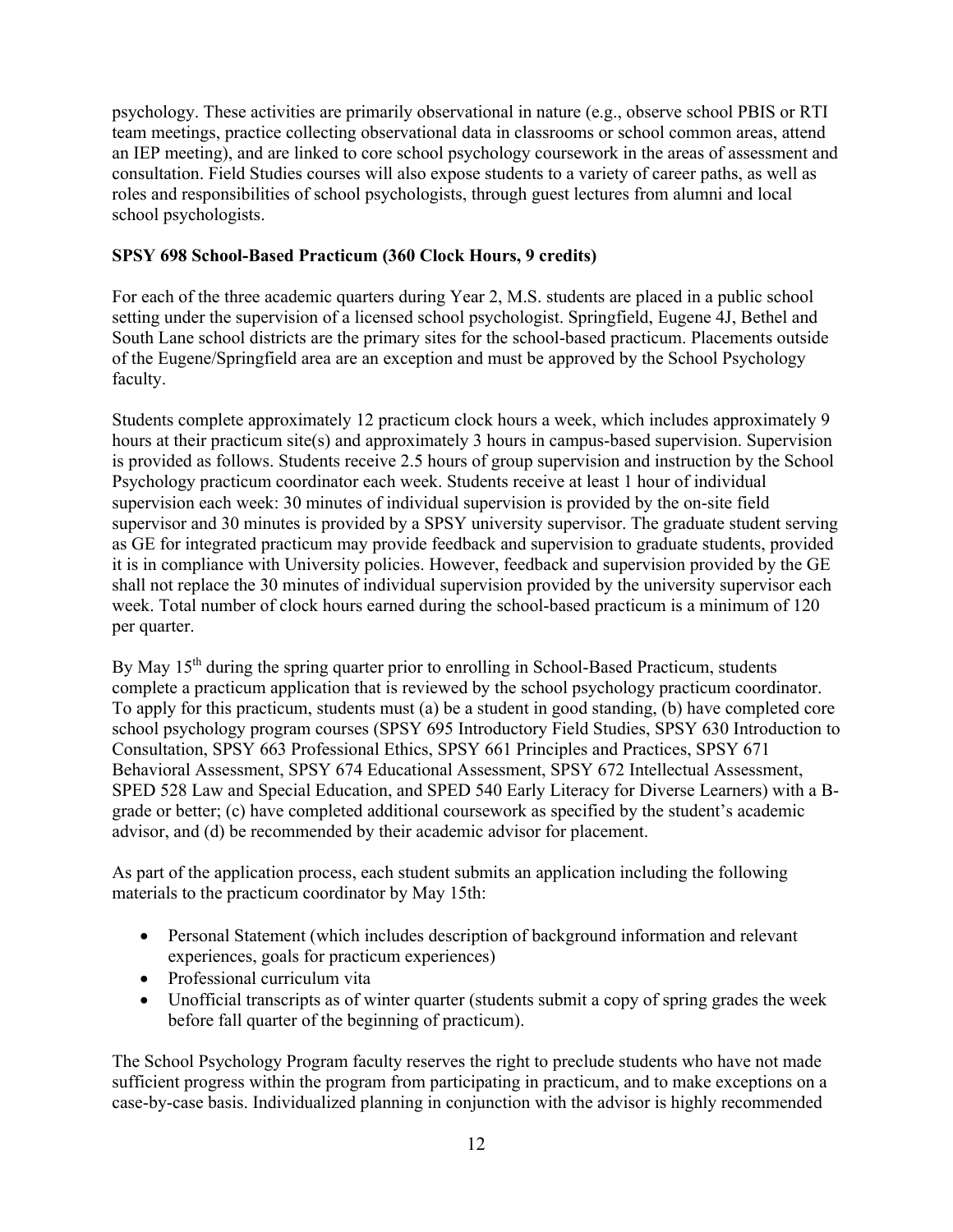to discuss timelines, previous experiences, financial constraints and long-term goals with respect to practicum timing and placements.

Placement decisions are made collaboratively by the practicum coordinator and personnel from participating school districts, with input from the School Psychology faculty and in particular, the student's academic advisor. Final decisions regarding enrollment and placements for the schoolbased experience are made prior to the beginning of fall quarter.

#### **Practicum Evaluation Process**

Detailed practicum evaluation procedures are provided to students in the SPSY Program Practicum Handbook, available on the website or from the program's practicum coordinator. The School Psychology Program faculty meets quarterly to review and evaluate each student's progress and conduct a formal annual review of student progress spring quarter. Students' performance in practicum is evaluated throughout each practicum experience using a multiple source evaluation process, including on-site observations, 3-way meetings between the practicum student, on-site supervisor, and university supervisor, course assignments, formal evaluations from field and university supervisors, and progress towards completion of Professional Competencies. Students provide on-going documentation of their practicum-related activities and submit a practicum portfolio at the end of each quarter. Selected materials from these portfolios are included in the student's final year-end evaluation portfolio.

# **Remediation Contract**

Should there be areas of concern in a practicum student's skills or performance, the university practicum coordinator, the on-site supervisor, and the student may develop a remediation contract. This contract will include input from the student's academic advisor and may include input from other faculty. The university practicum coordinator has primary responsibility for designing, implementing and monitoring the contract. If the contract includes increased on-campus supervised activity, coursework, or additional practicum hours, the student's advisor and the School Psychology Program faculty must approve the contract. The contract will specify how the remediation objectives will be accomplished and evaluated, and a timeline for completion. Practicum grades will be withheld until this plan is fulfilled to the satisfaction of all parties. Students may be placed on probation until remediation contracts are fulfilled. The decision about whether a student is placed on probation is made in collaboration with School Psychology faculty. Primary considerations for whether to place a student on probation include, (a) the nature of remediation required, and (b) student responsiveness to prior feedback.

# **INTERNSHIP TRAINING**

This section includes a brief overview of the School Psychology Program's internship guidelines. Students should refer to the current SPSY Internship Handbook for additional information and guidance related to internship training.

Consistent with the standards of the National Association of School Psychologists, master's students must complete an internship equivalent to one full-academic year, either on a full-time basis for one year, or on a half-time basis for two consecutive years. School-based internships are typically 9-10 months in duration, during the third year of the master's program. Master's students must complete at least 1,200 clock hours, with a minimum of 600 hours completed in a K-12 school setting. These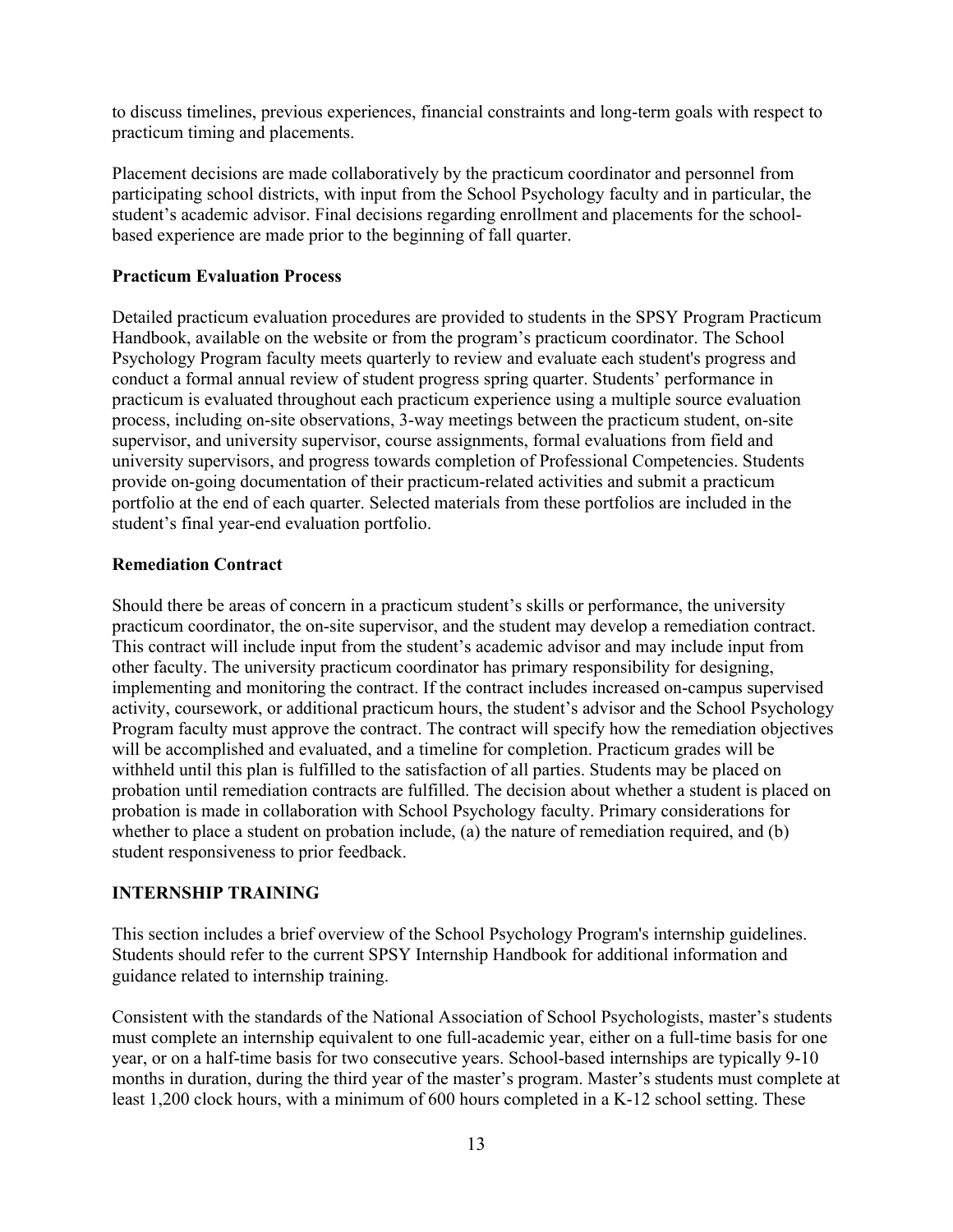experiences are typically paid, and the internship site is responsible for providing the primary supervision. Numerous internship settings are available throughout the United States.

# **Internship Registration**

Students must register for a minimum of 9 credits related to their internship experience. Students in the master's program must enroll for 9 credits of SPSY 699 (internship in school psychology) during the internship year, divided into 3 credits each of the 3 quarters of the academic year in which the internship is completed. Grades are assigned on the basis of supervisor evaluations, quality of internship assignments (described in detail in the Internship Handbook), adequate progress completing goals and objectives associated with the internship experience, including number of hours of internship experience and supervision. See Internship Handbook for more information.

# **Internship Stipends**

Students in the UO School Psychology Program historically have been well supported financially while on their internships. Some school-based internship sites provide a level of compensation similar to that of a beginning school psychologist, and some sites base intern pay on a fraction of a full-time FTE (e.g., .75) beginning psychologist salary. We *strongly* discourage students from participating in non-paid internship experiences, which should only be considered as a "last resort," and after consultation with the student's advisor and Internship Coordinator.

# **Expectations and Selection Procedures for Master's Program Internship Sites**

There is no central clearinghouse or national accreditation/approval process for master's or specialist level internships. For students in our master's program, selection of internship sites should be based upon the fit of that site for a student's professional goals and objectives, the potential site's compliance with the standards for internship training established by NASP, and the compatibility of that site with our program's philosophy and training objectives. Some of the key elements in making determinations of suitability of potential internship sites include the following provisions:

- The internship site appoints an appropriately credentialed school psychologist to be responsible for the quality and integrity of the internship experience and to provide internship supervision.
- The internship site provides release from duties time for the supervisor to meet with and supervise the potential intern on a regular, weekly basis. The internship site also allows time for direct observation and evaluation of the intern.
- Internship experiences are broad-based with respect to the contemporary practice of school psychology and are individualized with respect to the competencies of prospective interns and the philosophy and training objectives of our program.

#### **General Expectations for Selection of Internships**

Selection of master's level internship sites occurs on a variable timetable. For these internships, prime time for recruitment, applications, and candidate selection is generally February through May, with some sites recruiting interns earlier in the year. Many of these internships are advertised by direct recruitment through contacts with our program faculty, by participation in the online NASP Career Center, or through personal contacts and recruitment at the annual NASP convention in winter each year. Students may also apply directly to specific school districts where they may be interested, through their standard personnel selection processes.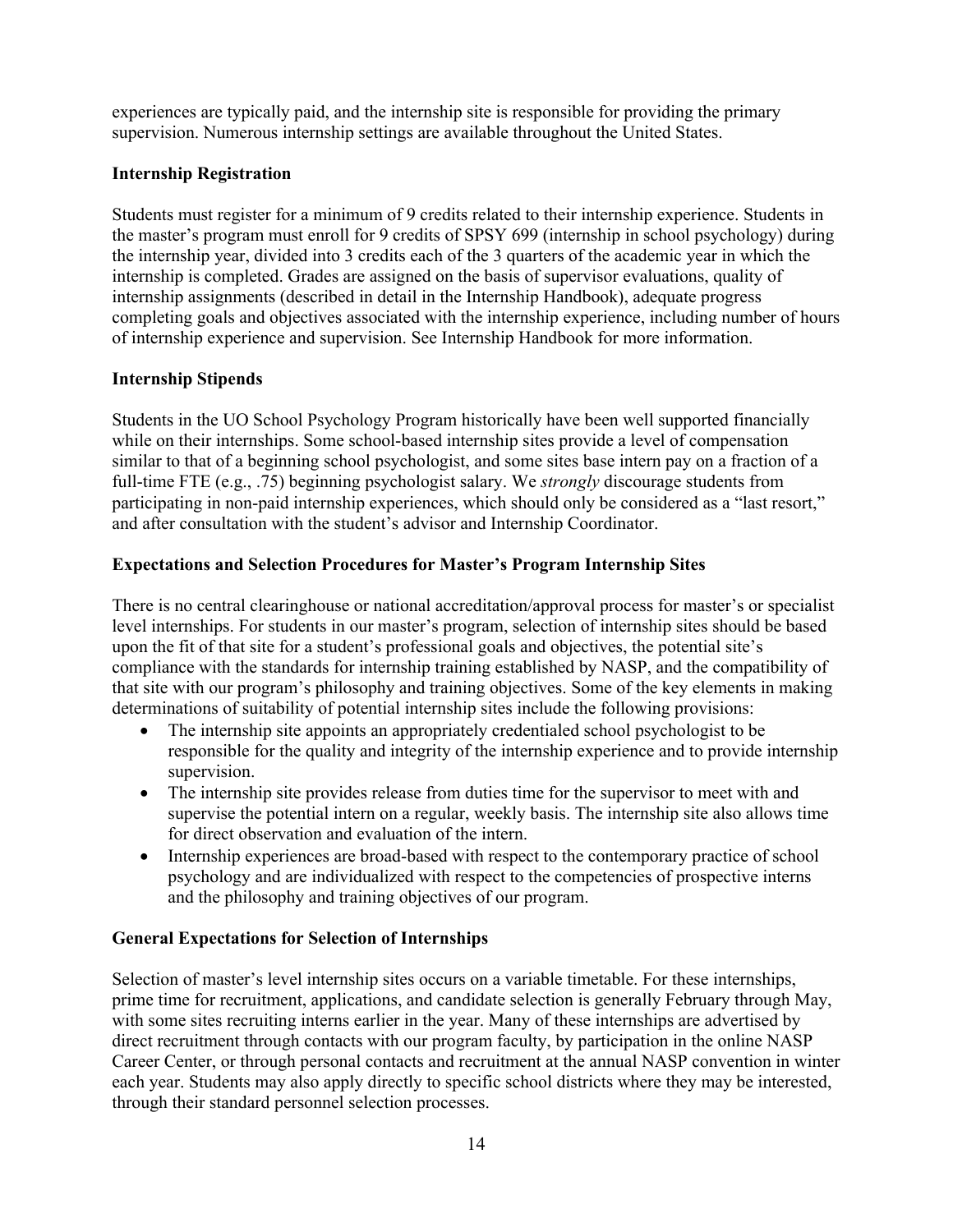Although internships are often available in the Eugene-Springfield area, there is no guarantee that local internships will be possible. Therefore, *students admitted to our program should understand that an internship out of the local area may be necessary*. Students who desire to complete their internship experience locally should typically begin the process during Winter quarter prior to the internship year. Students in this situation should contact local school district personnel (typically, special education directors) to express their availability and interests.

Most internships require an application packet containing an updated curriculum vita, transcripts, letters of recommendation, and a letter describing the applicant's background, professional interests, and kinds of experiences they seek as part of their internship. School districts and other types of internship sites conduct their own interview process. Students must comply with each site's timelines for confirmation of their acceptance or rejection of an internship offer, and their internship must be approved *in advance* by the program's Internship Coordinator, prior to formal acceptance of the internship offer.

The internship must be distinct and clearly unique from students' prior practicum and fieldwork experiences. Students are encouraged to pursue internship experiences in systems other than where they completed their practicum training requirements. If a student desires to conduct part or all of their internship within a local school district where they have completed prior practicum training, then the internship plan must make clear how the internship provides the student with a unique advanced professional training experience.

Because of the inherent potential for conflicts of interest, difficulties in receiving appropriate supervision, and the necessity in some cases of going through a complicated petition process for approval of dual status (faculty-student), *University of Oregon staff positions or GE positions, including positions in academic departments or the College of Education's research and outreach units, are generally not appropriate for internships, and will likely not be approved.*

#### **Internship Supervisors**

Field supervisors of master's level interns must be appropriately credentialed school psychologists possessing state department of education school psychology licenses, credentials, or certifications. Internship sites must be approved by the Internship Coordinator and verification of supervisor training and credentials may be required. History of supervision of University of Oregon school psychology interns and compliance with university supervision and evaluation procedures is weighted heavily in approving internship supervisors.

The supervisor is required to provide *at least two hours of individual, face-to-face supervision time per week*. If the student's internship plan specifies that they will have two supervisors, it is acceptable for the individual supervision to be split between the two supervisors. Additional supervision beyond the two required hours may be desirable at times at the discretion of the employing internship site and field supervisor.

#### **Written Internship Plan**

The intern, in conjunction with their on-site supervisor, develops an internship plan that specifies objectives, goals, and activities to complete during the internship year. The program's Internship Coordinator gives final approval to the internship plan, which must be submitted to the Internship Coordinator, signed by the field supervisor and intern, *no later than the first day of internship or the*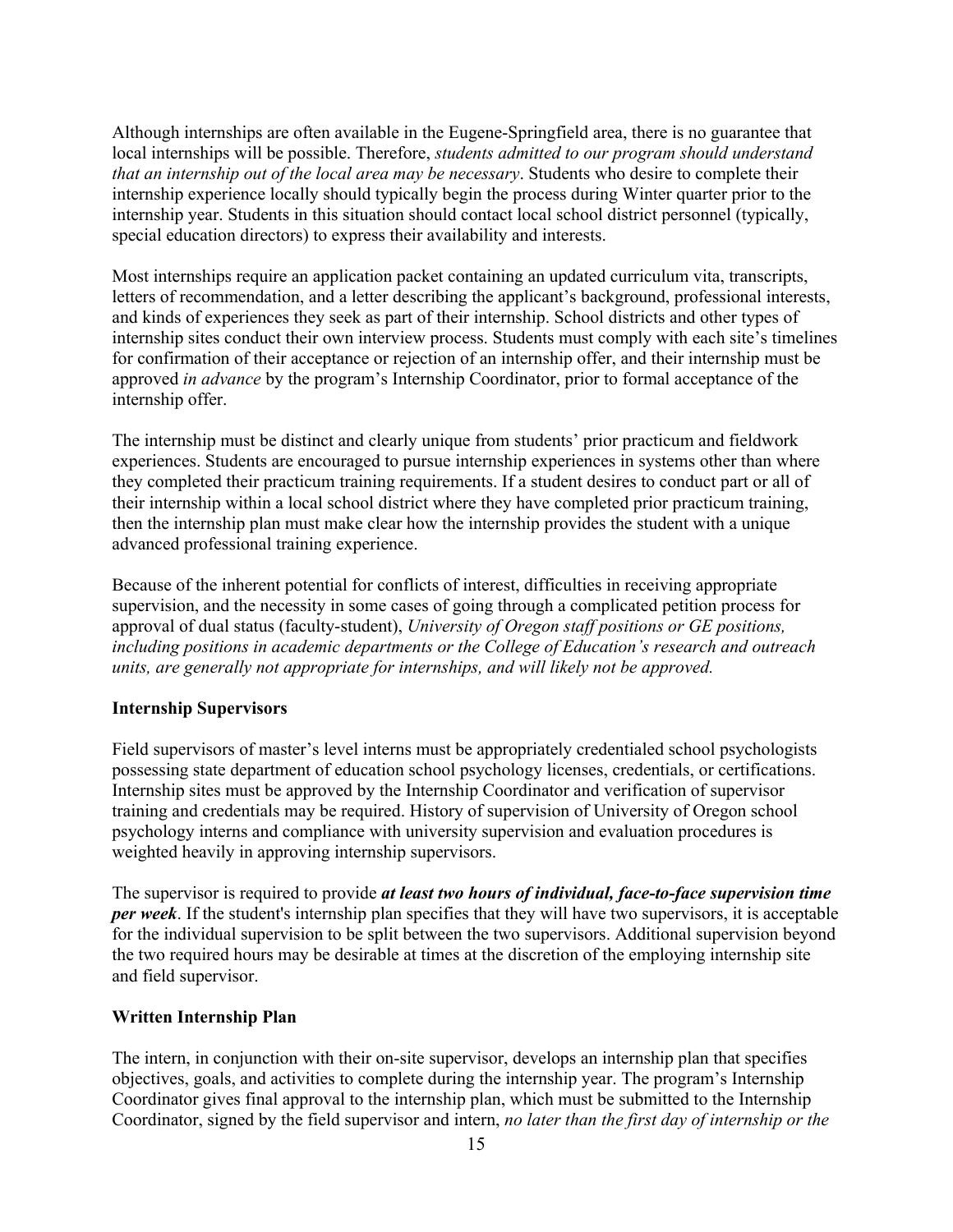*beginning of fall quarter classes, whichever is first*. The written internship plan is different from an employment contract, which is usually issued by the employing agency, and specifies conditions of the appointment rather than the types of activities in which the intern will be engaged.

Each internship plan or contract should be unique and individualized according to the training interests of the intern, the opportunities, rotations, and demands of the internship site, and the specific assignment of the field supervisor. There is no language template that all internship plans must follow. All internship plans must include information on the following (please place this information in separate sections with appropriate headings):

- General description of internship site
- General goals for the internship year
- Specific goals for each rotation or site placement (if applicable)
- Specific, quantifiable objectives for internship (e.g., types of services provided, populations and problems to gain experience with, activities to engage in)
- Supervision; who will provide supervision (name of individual, degree, license/credential(s)), hours of supervision per week, and types of supervision (e.g., individual, group)
- Specification of educational or training components of the internship, such as supervision, groups, in-service training opportunities, research opportunities, etc.
- If applicable, specification of how much time per week will be released from service activities to allow the intern to work on their thesis research or other research activities
- A statement regarding procedures and timelines for evaluation of the intern's performance

An Internship Plan Addendum should be submitted to the Internship Coordinator for students completing internships with multiple rotations (e.g., two 6-month rotations). At the beginning of the student's second rotation, an addendum to the Internship Plan should be submitted to the Internship Coordinator that reflects additional information regarding the intern's training goals, objectives, activities, and supervision. Sample internship plans may be viewed by contacting the program's Internship Coordinator.

#### **Internship Evaluation Process**

An Intern's performance is evaluated throughout the quarter, quarterly, and annually using multiple processes and products. The internship evaluation process is primarily between the student and the on-site supervisor, and it is not appropriate for UO faculty to serve as field supervisors for internship work.

A conference between the intern, the supervisor, and the program's Internship Coordinator must be held mid-term during each academic quarter that the intern is completing internship requirements. This conference is for the purpose of facilitating communication between the program and the internship site, ensuring that program standards and requirements are being met, and to support any consultation or problem-solving that is necessary for the student to have a successful experience. The mid-term conference may be conducted as a three-way conference call or a video conference. The mid-term conference is scheduled sometime during weeks 4, 5, or 6 of the UO academic term. **It is the responsibility of the intern to work with his or her supervisor and the program's Internship Coordinator to arrange a time and place for the conference.** In addition to the three mid-term supervision meetings the intern will have one additional supervision meeting with the university Internship Coordinator at the beginning of the internship experience. This meeting should be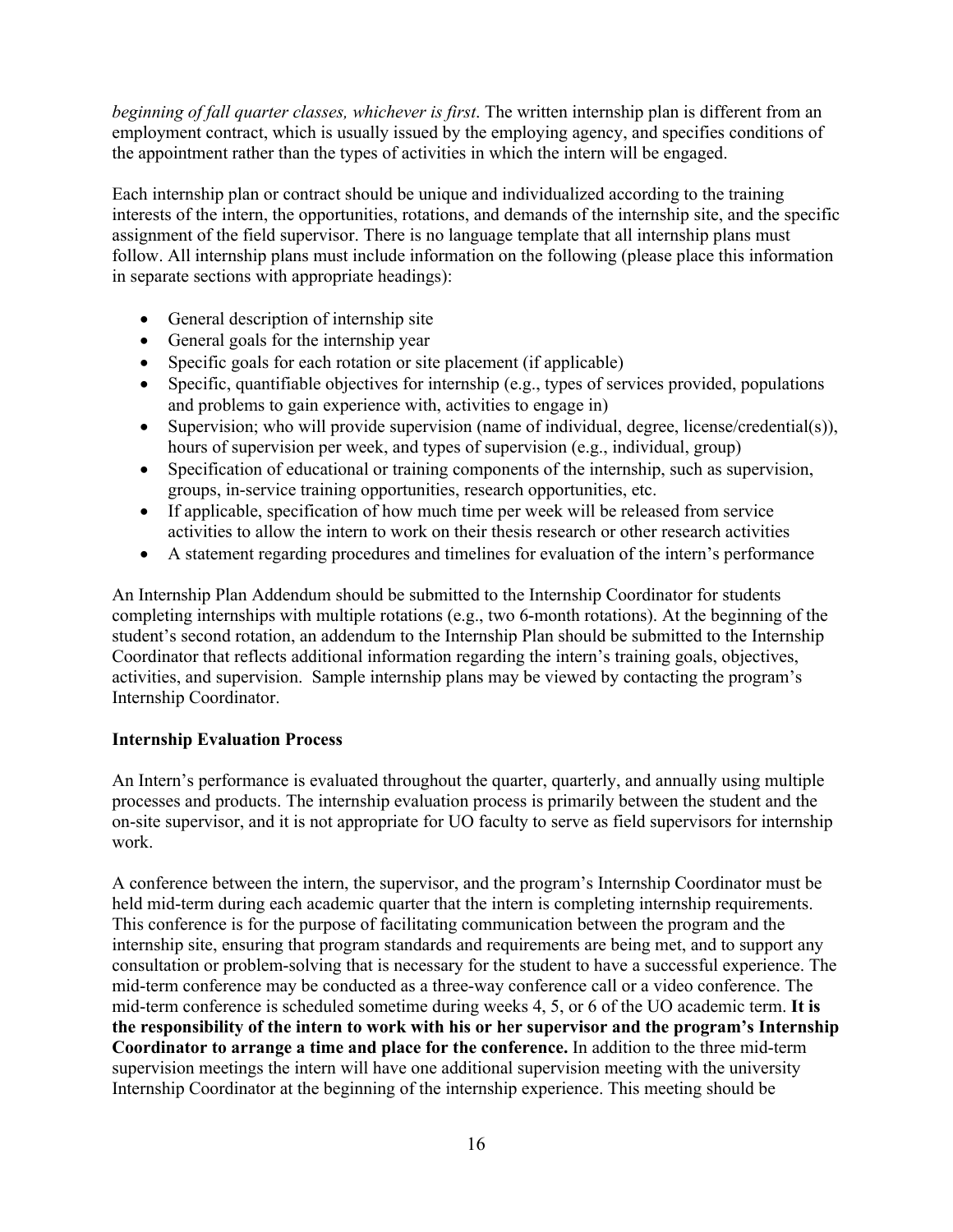scheduled by the intern at a time that is convenient for both the intern and university Internship Coordinator.

Interns and their field supervisors are required to submit the following materials to the UO School Psychology Internship Coordinator (through the Tk20 online portal) at the end of each academic quarter of the internship, no later than the second day of finals week for that quarter:

- A completed UO Quarterly Intern Professional Behavior Evaluation Form (available on the program website), with the number of internship clock hours completed for that quarter and to date, verified by the intern and the field supervisor.
- Three Intern Evaluation Forms should be submitted over the course of the internship year. The intern should complete a self-assessment during fall quarter, and the intern's field supervisor should complete and submit Evaluation Forms during winter and spring terms.
- A log of the intern's clock hours, broken down by appropriate service and training categories, and signed by the intern and field supervisor.
- For the final term of internship, a log of the intern's clock hours (preferably a cumulative weekly log), broken down by appropriate service and training categories, and signed by the intern and the field supervisor. The program's internship log form is available on the program website.
- Two case study reports must be submitted to the university Internship Coordinator (through the Tk20 online portal). See Internship Handbook or Internship Coordinator for additional detail regarding current report requirements and due dates. The required reports include:
	- o An academic/cognitive consultation case study with supporting documents.
	- o A behavioral/mental health consultation case study with supporting documents.
- Other relevant materials, such as any evaluation notes, summary letters, or internship site evaluation forms can be sent directly to the UO School Psychology Internship Coordinator.

In addition to supervisory meetings throughout the quarter, on-site supervisors meet at the end of each quarter with the intern to complete and review evaluation forms. *All evaluation forms must be received by the School Psychology Program Internship Coordinator (through the Tk20 online portal) by the second day of finals week each quarter*. Summer term internship evaluation forms must be received by the Internship Coordinator no later than Tuesday of the 8<sup>th</sup> week of summer session. The specific due dates for each quarter are communicated by the Internship Coordinator to interns. The Internship Coordinator reviews all internship evaluation materials, evaluates the case study, Behavior Intervention Plan, and Special Education Eligibility Evaluation using standard rubrics, assigns grades, and is responsible for organizing the involved professionals to settle any disagreements.

#### **Remediation Contracts**

Should there be areas of weakness or concern in an intern's skills or performance, the intern, the onsite supervisor, and the program's Internship Coordinator may develop a remediation contract. The program director and the intern's advisor must be notified and may work in cooperation with the Internship Coordinator and on-site supervisor to determine appropriate goals and actions to take. This contract may include more on-site supervised activity or hours. The program's Internship Coordinator and field supervisors must approve any remediation activity that would require additional school fieldwork opportunities. The contract will specify how the remediation objectives will be accomplished and evaluated, and a timeline. The university will withhold internship grades until this plan is fulfilled to the satisfaction of all parties. Students will be placed on probation until remediation contracts are fulfilled. Although each situation will be considered individually and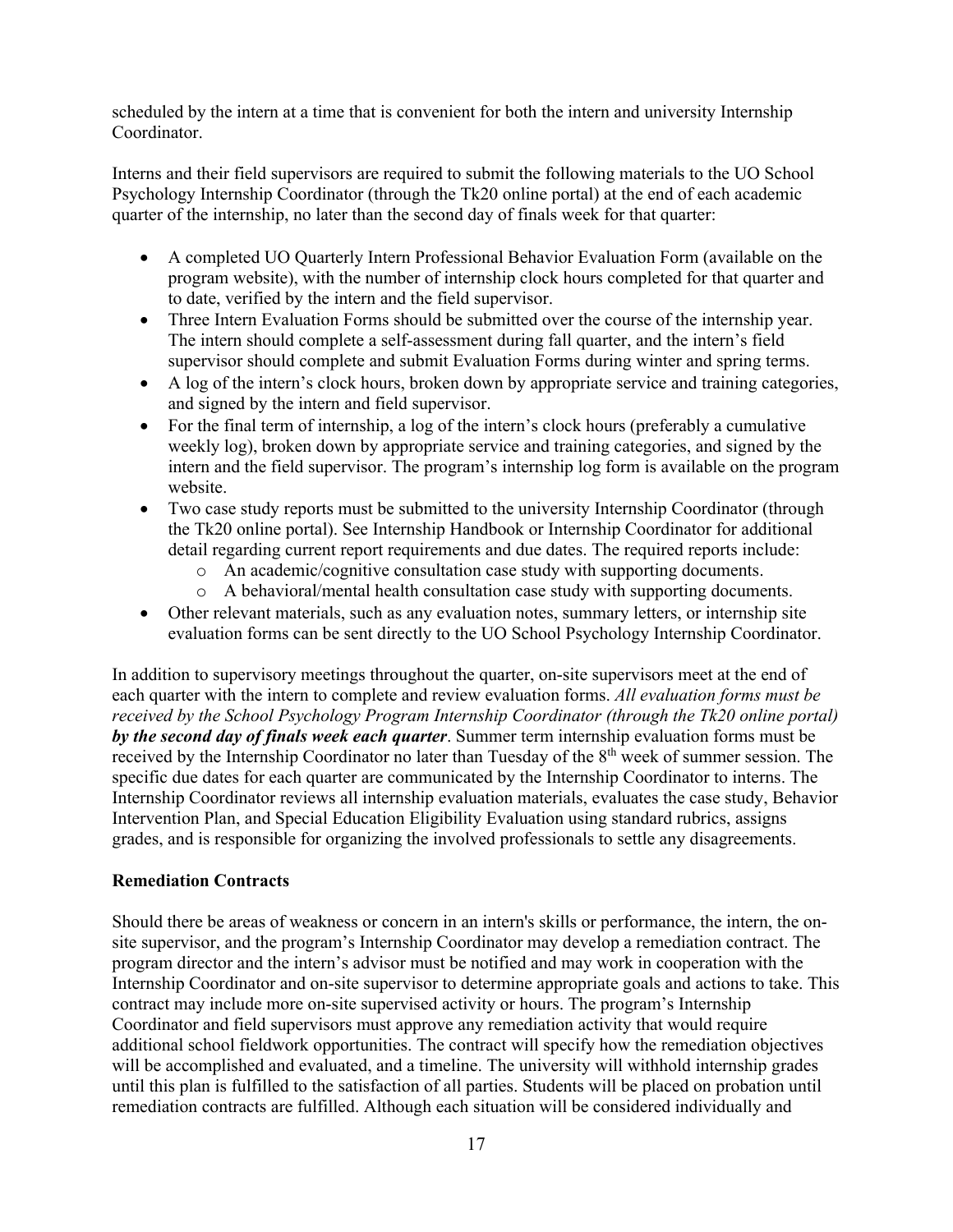remedial activities may be pursued, receiving a failing grade for internship may result in a student's termination from the UO School Psychology Program.

# **MASTER'S DEGREE REQUIREMENTS ESTABLISHED BY THE GRADUATE SCHOOL**

School psychology M.S. students are also required to meet specific requirements that have been established by the UO Graduate School. A complete list of the Graduate School requirements for master's students is available on the Graduate School's website, at http://gradschool.uoregon.edu/node/216. Master's students should study these requirements early in their program, to ensure that all UO requirements are met in addition to specific program requirements.

Continuous Enrollment. Graduate School regulations require "continuous enrollment" until all program requirements have been completed, unless on-leave status has been approved. To remain in compliance with the Continuous Enrollment Policy, the student must be registered for a minimum of 3 graduate credits each term. Summer session registration is not required unless the student is using university facilities or faculty or staff services (for example, doctoral students taking exams or submitting papers for advancement to candidacy). If a graduate student does register for summer session, they must register for a minimum of 3 credits. This includes students enrolled in the SPSY 606 field study at the CTL clinic, and students not in residence while writing a dissertation but using faculty assistance, university services or facilities such as sending chapters to an advisor by email for feedback. Approval of request for on-leave status guarantees the student's right to return to the program in good standing by the end of the requested time of leave. Under certain circumstances, students may petition the Graduate School and request an exemption to the continuous enrollment policy. Students and advisors should work together to submit these petitions to the Graduate School. Students who leave a program without approval of on-leave status or who fail to return by the end of the approved leave face two consequences:

- 1. The student must file a petition for readmission (Grad School general petition form). Departmental approval of the petition is not automatic; the department may deny the request, or may attach other stipulations to the approval. The petition should be submitted along with the Permission to Re-Register form, which can also be found on the Grad School's website.
- 2. Any changes in degree requirements and procedures adopted by the Graduate School or the Department during the student's absence will apply to the readmitted student's program of study.

Policies and procedures related to on-leave status can be found on the Grad School's website at this link (under Policies & Procedures): http://gradschool.uoregon.edu/policies-procedures/leave. The actual forms can be accessed via links from this page or by going to Current Students > Academic Forms on the Grad School's homepage.

# **STUDENT ACTIVITIES SUMMARY AND PROFESSIONAL COMPETENCIES PORTFOLIO**

Each student is expected to demonstrate competencies in the basic content domains of the School Psychology curricula: Psychological and Educational Foundations, Measurement and Assessment, Statistics and Research, and Practice of School Psychology. In addition to the coursework content domains, students also must demonstrate proficiency in their practicum and internship experience.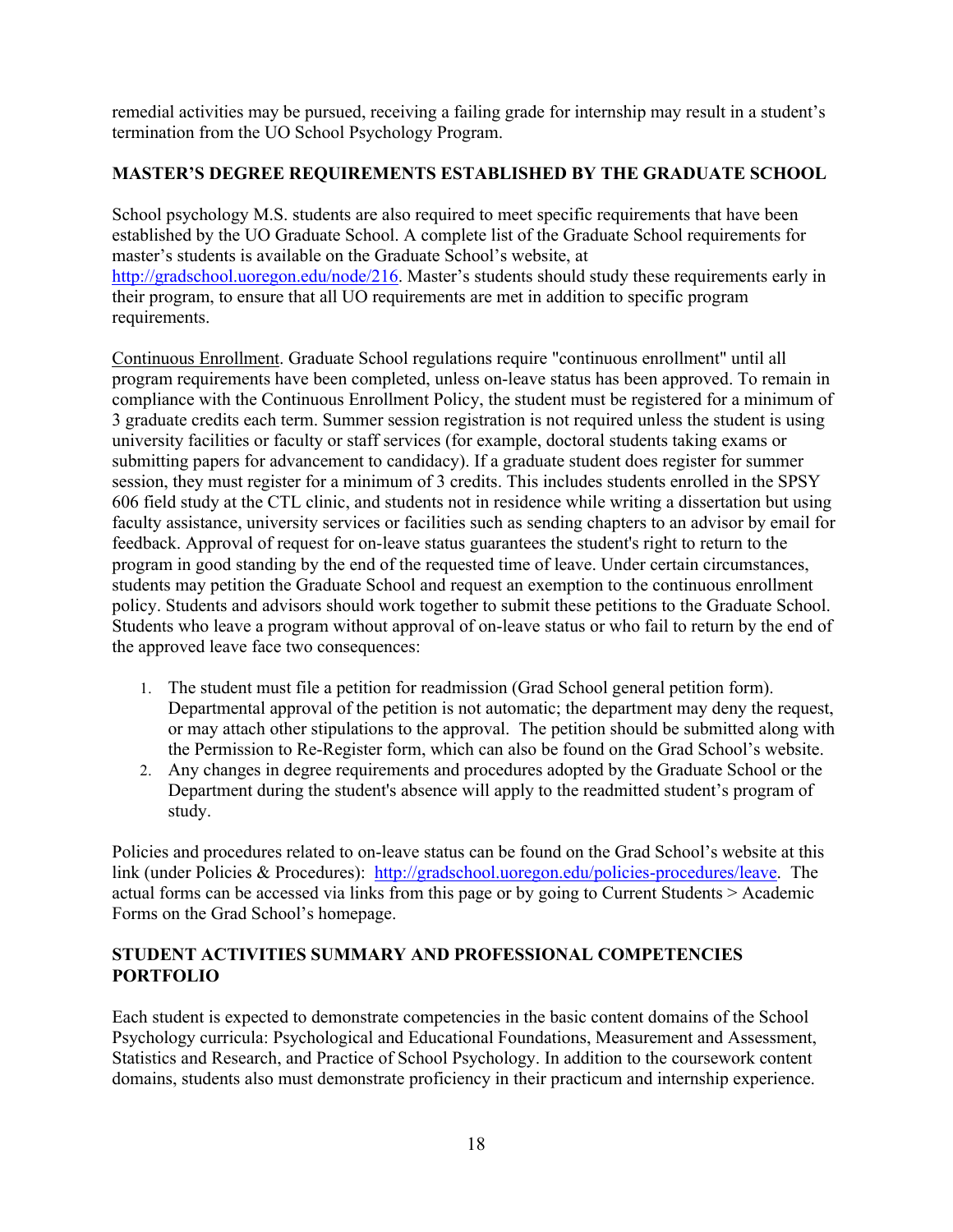Students demonstrate competency by earning passing grades (B- or higher or "satisfactory") in all coursework, graded practicum and internship, and research experiences. In addition, students complete an annual Student Activities Summary (see Appendix C) and update their Professional Competencies Portfolio.

The Student Activities Summary and accompanying Portfolio are designed to provide students the opportunity to provide quantifiable documentation of how program objectives have been met. Objectives and competencies for the School Psychology Master's Program are defined at the beginning of this handbook. Students turn in specific materials as part of the annual summary and these materials are compiled across years and form the Professional Competencies Portfolio.

# **LICENSURE PROGRAM TESTING REQUIREMENTS**

The School Psychology Master's program is accredited by the National Association of School Psychologists (NASP) and approved by the Oregon Teacher Standards and Practices Commission (TSPC). As such, the program includes requirements related to licensure for school psychology practice in Oregon through TSPC, and eligibility for the Nationally Certified School Psychologist (NCSP) credential through NASP.

Because licensure requirements may change from time to time and without notice, we strongly suggest that all of our students apply for TSPC licensure immediately upon graduation, regardless of the state in which they ultimately become employed. Having TSPC licensure in Oregon may be advantageous, or even required, when applying for other state licenses or credentials. The College of Education and School Psychology Program cannot make recommendations for out of state licenses/certificates unless students have met all Oregon TSPC licensure requirements at the time of the licensure application.

As part of the School Psychology Master's program, students are currently required to pass one licensure exam:

> 1. Praxis II Specialty Area Test: School Psychologist. This exam must be passed prior to internship completion and graduation. Students should list the UO College of Education as a score recipient. It is recommended that students take this test at least 6 weeks prior to expected graduation date, because it can take up to 4 weeks for score reports to be sent to UO.

Students who do not pass a required exam may retake the exam according to instructions provided by the testing company. However, UO must receive an official score report showing a passing score before the student will advance to the next phase of the program (i.e., graduation).

Upon completion of all program and licensure requirements, graduates should contact the UO College of Education Licensure Analyst/Student Records Coordinator for assistance in applying for their Oregon TSPC license at coelicensure@uoregon.edu.

Graduates are also eligible to apply for the NCSP credential; information is available on the NASP website at https://www.nasponline.org/.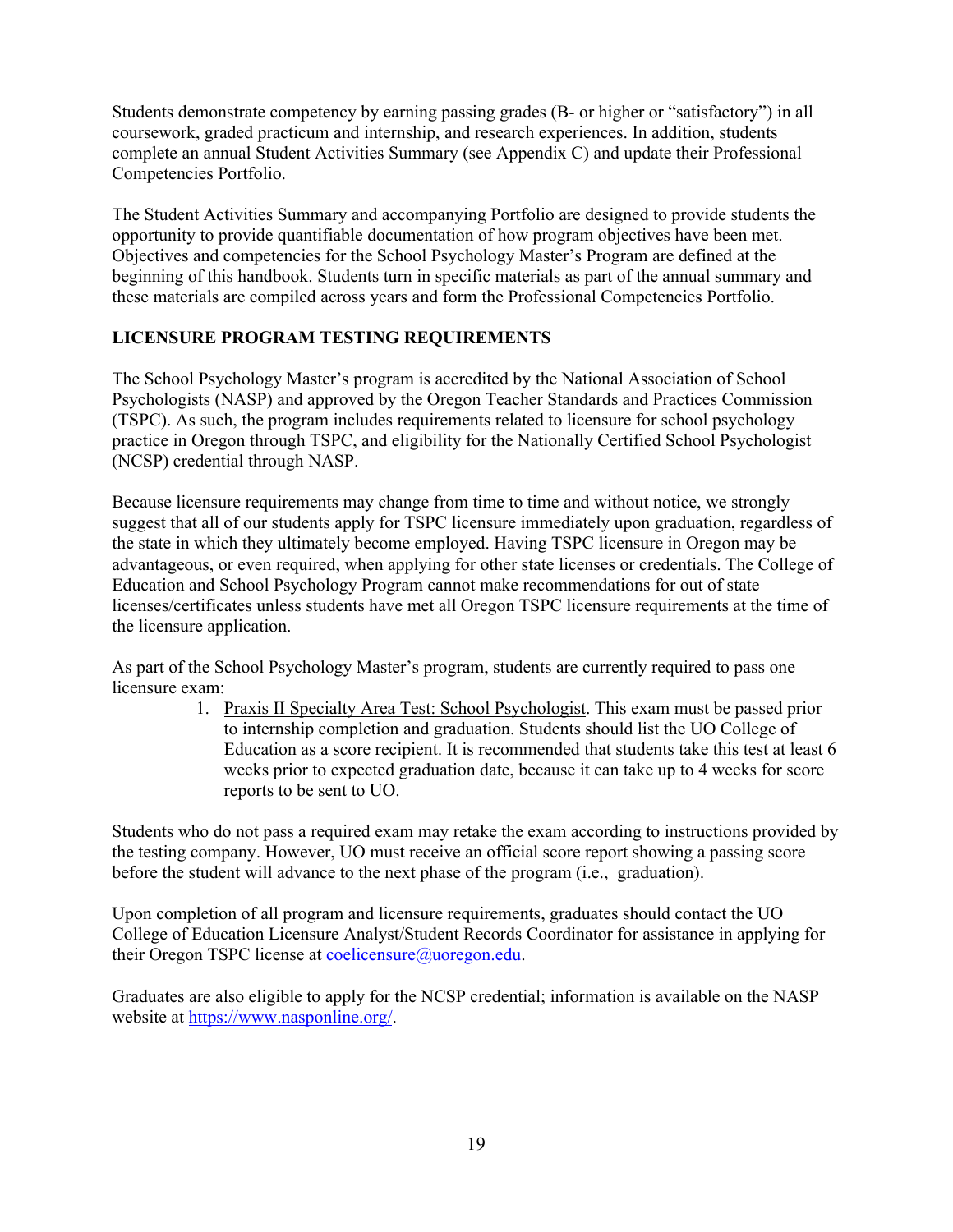# **TEACHING OPPORTUNITIES**

# **Graduate Employees (GEs)**

School psychology students may apply for Graduate Employee Fellowships and serve as GEs while they are graduate students at the University of Oregon (UO). GEs, their supervisor(s), and hiring unit must act in accordance with the most recent Collective Bargaining Agreement between the UO and the Graduate Teaching Fellows Federation (GTFF). The policies described therein apply to GEs who serve as instructors or instructional assistants as well as GEs who serve in other capacities (e.g., research assistant). The most recent versions of these documents are available on the UO Graduate School website: https://gradschool.uoregon.edu/funding/ge/gdrs. Please review both of these documents carefully.

# **STUDENT EVALUATION PROCEDURES**

The School Psychology Program continuously evaluates student progress and skill development. This is accomplished at various levels in terms of frequency and specificity.

#### **Quarterly Review**

A quarterly review process is conducted within the context of student-advisor meetings. The content and materials used in these evaluations are described under *Student Advising.*

#### **Annual Student Review and Evaluation**

Each spring term, the School Psychology Program faculty undertake a systematic review of each student's progress. The purpose of the evaluation is to provide feedback on student progress, identify areas where students are excelling or may need to make extra effort, and identify remedial activities or procedures that may be considered with students who are not meeting program expectations. The review focuses on general academic status and progress through the program including coursework, research team activities, practicum and internship, development of professional behaviors commensurate with practicing as a school psychologist, and future plans and is based on the student's Annual Activities Summary (see Appendix C) and Portfolio.

Student portfolios must be submitted on OneDrive, following instructions provided by the Academic Program Coordinator, no later than **May 15th** of each year. Portfolios must be organized as instructed and materials must be labeled and numbered according to the Annual Activities Summary page. Portfolios should include the following information:

- Annual Activities Summary (see form available on the program website) and supporting Portfolio Materials
- Written statement summarizing the student's goals for the upcoming year including research and practicum activities, and student support
- Current unofficial transcripts (may be obtained on Duck Web).
- A copy of their graduate program plan, with any updates indicated.
- Current curriculum vita.
- Evidence of membership in NASP and preferably at least one other professional organization (e.g., APA Division 16, OSPA).
- Completed practicum or internship evaluation forms (downloaded from Tk20)
- Copies of previous annual student review evaluation letters.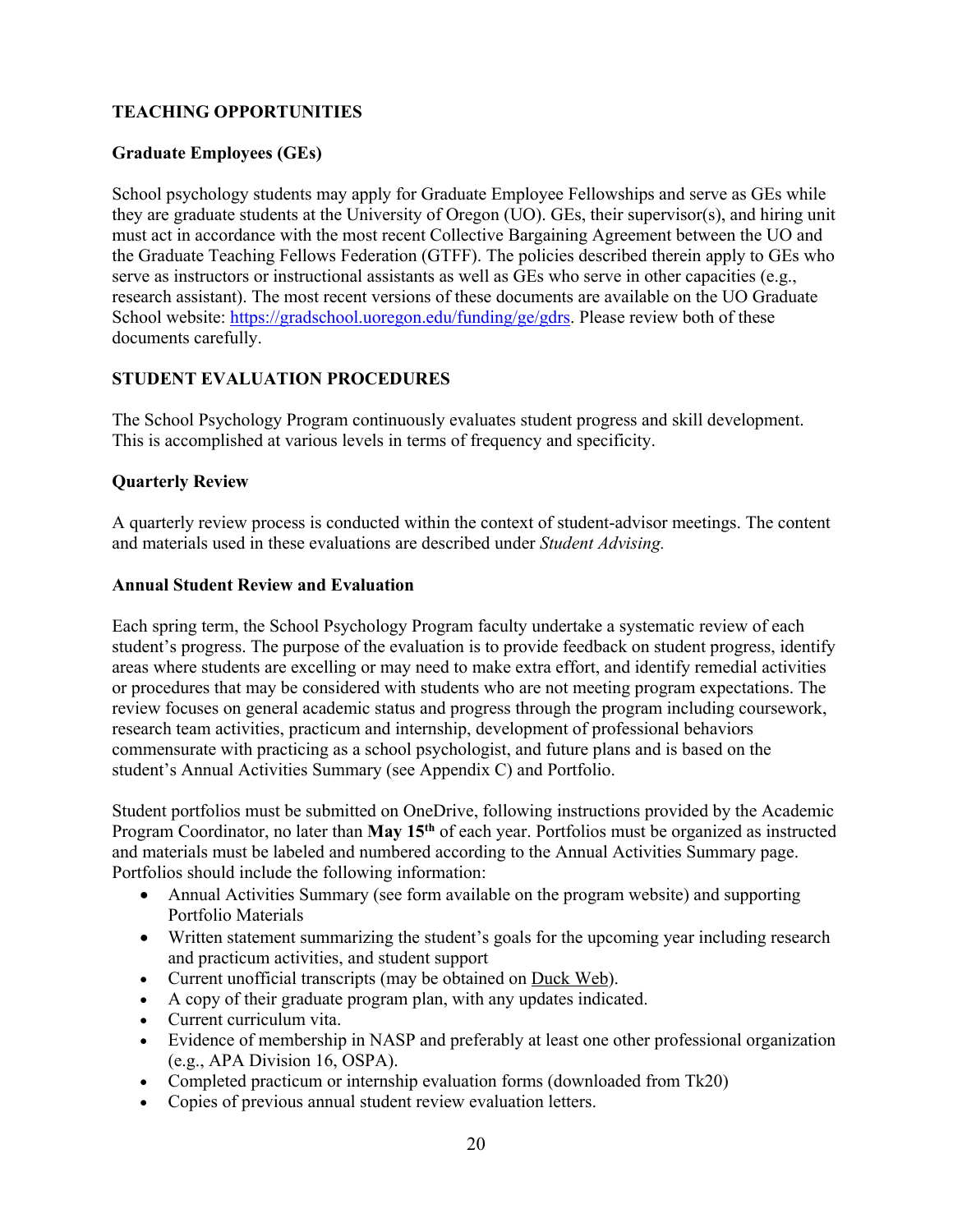Students who are on internship or who have completed their internship and are working on thesis requirements need only to submit the written self-evaluation assessment and goal statement, an updated copy of their vita, and documentation for any previously unmet competencies. This statement should include specific goals and projected timelines for completing all graduation requirements (e.g., thesis).

#### **Annual Evaluation Outcomes and Notification**

After the faculty have completed a review of each student's progress, the student will receive written feedback from the faculty. Feedback will include a rating of progress in each competency area (meritorious or satisfactory progress, needs improvement, or not applicable) as well as more detailed comments and recommendations as needed. Faculty feedback will be provided in writing to students in early summer (mid- to end-of-June).

#### **Failure to Make Adequate Progress**

Students determined by the School Psychology Program Faculty to not have made adequate progress toward completing their degrees or obtaining necessary professional competencies receive a summative evaluation of Unsatisfactory Progress. Students in this situation are not considered to be in good standing in the program. In such instances, the annual evaluation letter will address the specific concerns noted, and specific competencies, accomplishments, or other indicators of progress that are necessary to become a student in good standing. Students who receive an unsatisfactory evaluation should meet with their advisor soon after receiving their evaluation letter to develop a plan for addressing the concerns. If the student is unable to meet with his/her advisor immediately (e.g., due to unavailability over the summer), the student should make a plan to meet with their advisor as soon as possible.

In most instances, the plan for addressing the concerns which led to the unsatisfactory evaluation is accomplished through the construction of a Remediation Agreement. This agreement is developed in writing by the student and the advisor and is designed to address the concerns of the School Psychology Program Faculty. Faculty concerns about knowledge competencies may be addressed through an agreement to take additional coursework in specific areas or to retake a class if a grade below B- was earned. Professional competencies such as work completion habits, or assessment skills may be addressed by removing incomplete grades or completing additional assignments within one quarter. The agreement is approved by the Program Director. Each agreement lists the specific area of concern, the source of the information, the plan to remediate the problem, the evaluation plan and responsibilities and timelines. Students will be placed on probation until remediation contracts are fulfilled. Failure to satisfactorily meet the terms of the Remediation Agreement may result in receiving a non-passing grade in a course and/or termination from the School Psychology Program.

#### **Notification Process for Student Dismissal**

In instances where the annual evaluation process coupled with appropriate remediation procedures do not result in the student making satisfactory progress, then the student may be dismissed from the program. Dismissal or termination decisions are made jointly by the program faculty, after a careful examination of student progress and student efforts to address concerns previously noted by the faculty. In such instances, the student will be notified of the decision of the faculty through a formal letter that includes a description of how the student may access university and college due process procedures.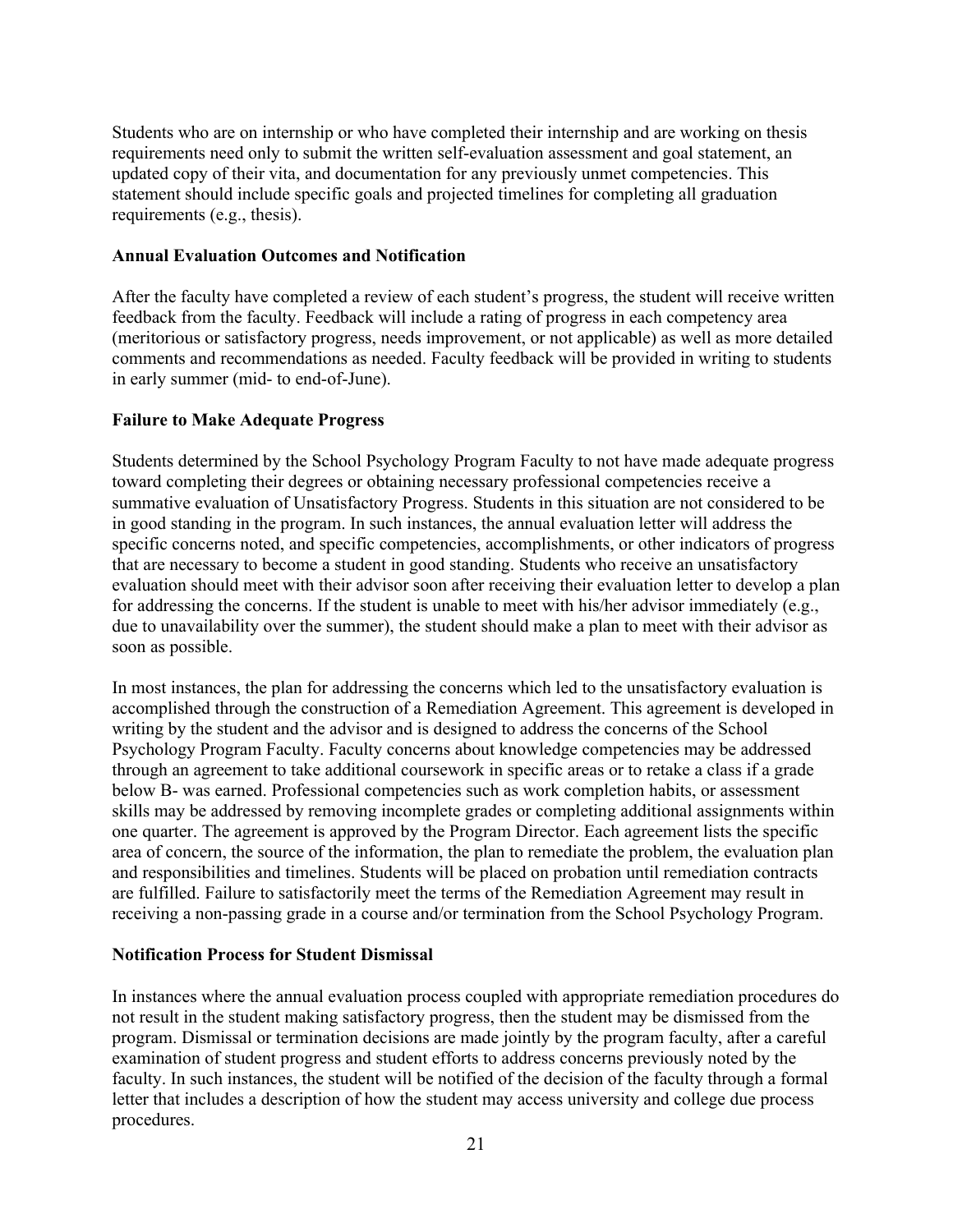# **DISPUTE RESOLUTION AND GRIEVANCE PROCEDURES**

The faculty and staff of the UO School Psychology Program strive to create an environment of trust, respect, and collegiality. It is our hope that when disagreements, disputes, and other concerns occur, that they may be resolved informally to the satisfaction of the parties involved. We also recognize that there may be times when such disagreements, disputes, and concerns cannot be adequately resolved through informal means. The University of Oregon and the College of Education have established procedures that students may follow if they are dissatisfied with decisions of the faculty, course or progress evaluations received, interactions with faculty members or other students, or issues related to the policies and climate within the College. There are several established resources and procedures available to students to assist in resolving disputes and concerns. This section includes details on these resources and supports.

#### **Mediation and Conflict Resolution**

The Student Conflict Resolution Center is a private, impartial, and off-the-record problem-solving resource for effective communication, collaboration, and conflict navigation. They assist and support individuals, groups, and student organizations through conflict in identifying and exploring options, facilitating conversations and decisions, providing dispute resolution services and appropriate referrals as necessary. Their goal is to facilitate positive change through dialogue and across differences, enhancing student relationships and partnerships. For more information, visit their website: http://scrc.uoregon.edu

#### **Other Resources**

**Grades** If the concern pertains to a disputed grade, the student(s) may talk with a member of the Office of Academic Advising and Student Services (364 Oregon Hall, 346-3211) about appropriate petitioning procedures.

**Discrimination** If any student enrolled at the University of Oregon believes s/he has been discriminated against on the basis of age, sex, sexual orientation, race or ethnicity, marital status, religion, handicap, or national origin, s/he may file a report with the UO Bias Education and Response Team, who will respond to the action within 24 hours. Reports are filed on the Bias Education and Response Team website at http://dos.uoregon.edu/bias.

#### **Formal Academic Grievance Procedures**

The processes and timelines for initiating and responding to formal academic grievances by students are governed by University of Oregon Policy and are listed in detail on the UO Policy website. If a student wishes to file a grievance, the complete text for this policy is located under "Student Grievance Procedures" on the following website: http://policies.uoregon.edu/grievance-procedures

A paper copy of these grievance procedures may also be requested from the Program Director or Department Head.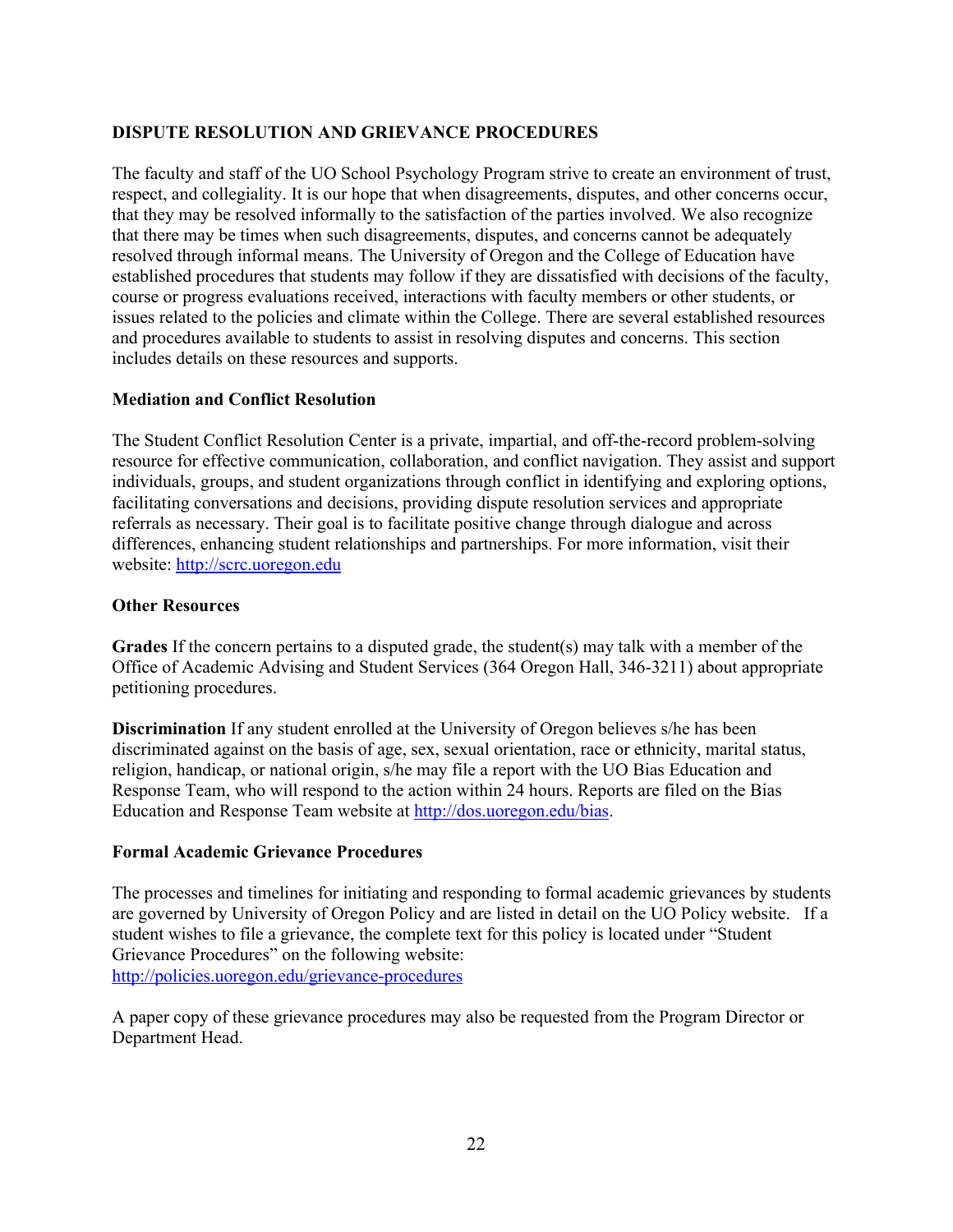# **STUDENT PARTICIPATION IN PROGRAM GOVERNANCE**

# **General Student Governance**

Systematic student input into the program is handled generally by the Student Representatives. The student representatives are invited to participate in faculty meetings to discuss program concerns/issues and to attempt to problem solve through recommendations, information gathering, development of working committees, and so on. Although faculty generally meet two times per month, faculty meetings open to student representatives generally occur monthly. During faculty meetings informal rules are normally used with decisions made by consensus. In some instances, matters of particular importance to the program are brought to a formal vote, in which case, student representatives are requested to cast their votes.

# **School Psychology Student Representatives**

**Composition***.* Four School Psychology students (representing first year, second year, third year, and fourth/fifth year) will be elected or nominated to serve as student representatives (SR) of the School Psychology Program. Both M.S. and Ph.D. students are eligible to serve as SRs. The Association of School Psychology Students (ASPS) solicits nominations for SRs each fall term. SRs may be self-nominated, nominated by their peers, or elected by their peers in the fall quarter during the first full week of classes. Each SR will typically serve from fall (after elections) through the following summer. In some cases, SRs will serve less than a full academic year. In rare situations, students may serve for more than one year.

Each SR must be a School Psychology student (a) in good standing, (b) enrolled for a minimum of 9 credits per term (full-time), and (c) in residence. When more than two students from any one year of program entry self-nominate, a student election will be held. The student at each year level who receives the most votes from their same entry level peers will be elected as SR. If no students selfnominate, current SRs will nominate students.

**Responsibilities.** SRs have responsibility for the following:

- 1. Attending meetings, to represent student interests and concerns, and to inform their respective cohort of relevant developments and procedures. Additional involvement and responsibility is negotiable.
- 2. Meeting with the Program Director at the beginning of the year (during the second full week of classes) to determine roles and responsibilities.
- 3. Participating in monthly meetings with the School Psychology faculty.
- 4. Keeping a logbook of memos, tasks, meetings, minutes of meetings, etc.

SRs will neither attend nor have any voting power at closed administrative or student evaluation meetings.

#### **Student Representative to the Oregon School Psychology Association**

Student elections will be held during spring quarter for a number of leadership positions, including two student representatives to OSPA (one M.S. student and one Ph.D. student). A summary of the OSPA student representative criteria and responsibilities as delineated through OSPA are listed below.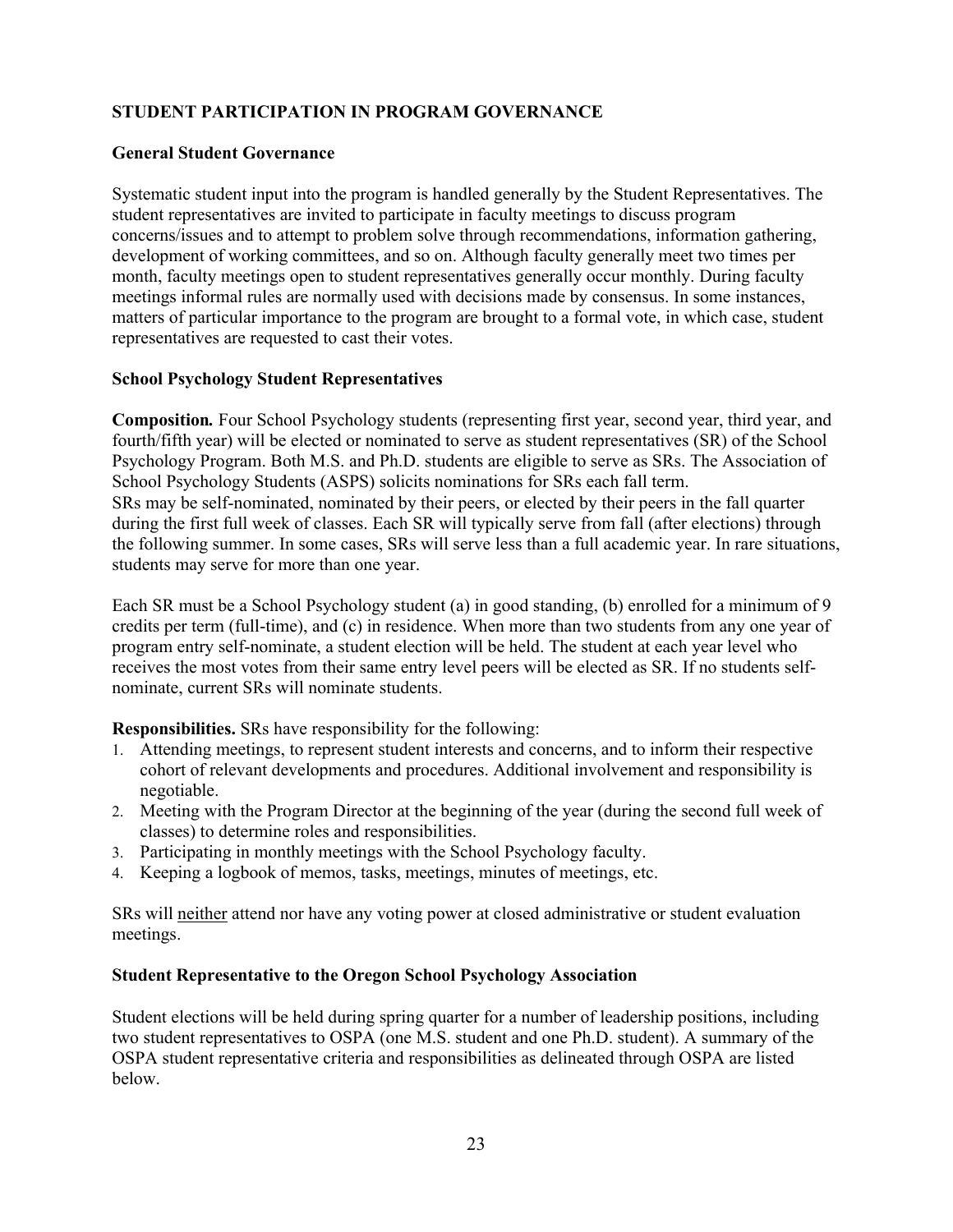# **Criteria.**

- Full time student
- Not on internship
- Communicates well with peers and faculty
- Reliable, dedicated person
- Good group member

Additionally, the student representative to OSPA may not serve simultaneously as a School Psychology Program student representative.

# **Responsibilities.**

- Attend OSPA board meetings
- Serve in a non-voting position on the OSPA executive board
- Serve as a liaison between OSPA and the UO School Psychology Program
- Expand student involvement in the OSPA conference
- Familiarize the executive board with current "state of the science" practice
- Work with the OSPA newsletter editor to support the student column in the OSPA newsletter
- Prepare brief reports for UO School Psychology Program faculty on activities of the OSPA executive board. Brief reports should be presented orally at faculty meetings or submitted in writing to be included in the faculty meeting minutes.

**Selection.** One M.S. student and one Ph.D. student will serve as OSPA student representatives. Students may self-nominate or nominate a peer for student representative to OSPA with elections for this (and other) positions occurring in spring term.

**Travel Compensation.** Mileage reimbursement and carpooling may be available from OSPA to the student representative to OSPA.

# **Faculty Appointed Student Leadership Positions**

During spring quarter, School Psychology faculty will appoint students to serve in the following positions for the upcoming year. Only students in good standing and in residence will be considered for these positions.

COE Consortium Representative (1 M.S. student or 1 Ph.D. student)

• Participates in consortium meetings at least three times a year to collaboratively discuss the design, evaluation, and recommendations for improving the professional education programs at the UO

Representatives for the NASP Student Leadership Team

- Sends NASP updates as received by NASP
- Encourages NASP membership, attendance at conferences, and coordinate housing at NASP Convention
- Coordinates fall SPSY Awareness activity and spring SPSY Advocacy activity
- Attends NASP Student Leaders program meeting at the annual NASP convention.

APA Student Leader

- Sends APA and SASP updates as received by national organizations
- Encourages APA membership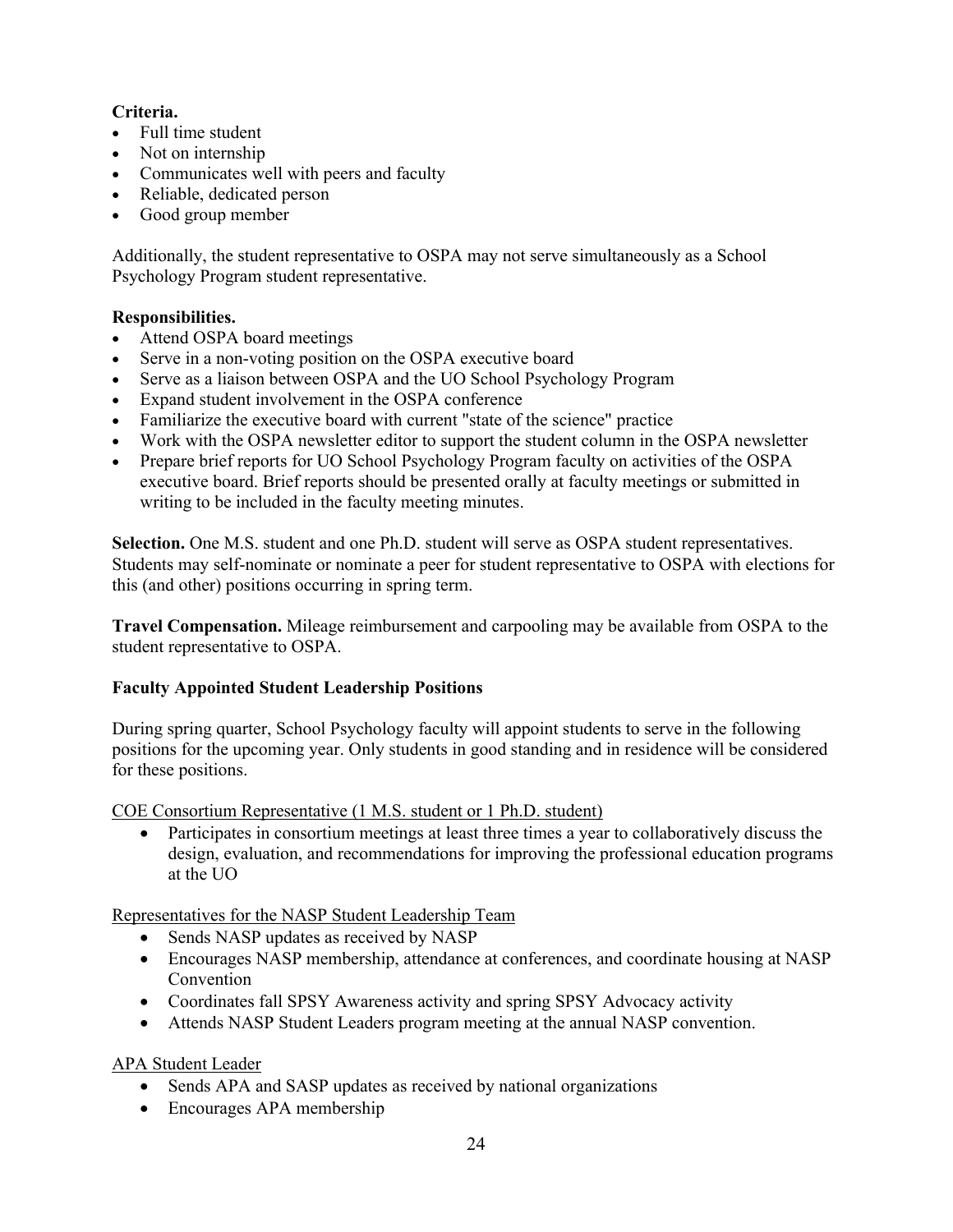• Recruits student publications for *School Psychology: From Science to Practice,* the SASP newsletter

SPSY Admissions Logistic Coordinators (two student representatives  $-1$  M.S. & 1 Ph.D. student)

- Writes brief biographical sketches for applicants invited for interviews (phone and inperson). Disseminates bios to faculty and students prior to interviews.
- Coordinates interview day schedule for M.S. and Ph.D. interview days
- Coordinates transportation, buddies, and lodging for candidates
- Summarizes student review information for faculty

Undergraduate Outreach Liaison

- Assists Program Director to respond to inquiries from prospective students
- Communicates with ASPS regarding outreach efforts
- Coordinates meetings with Psi Chi, Family and Human Services, and other undergraduate psychology related programs and groups
- Coordinates with faculty regarding potential research opportunities for undergraduates

# **STUDENT INSURANCE**

Students enrolled in practica, field experience, internship, or externship credits and who are completing these experiences with external sites are covered under the university's insurance. If a site needs evidence of a student's UO insurance coverage, you may go onto the UO Risk Management website (https://safety.uoregon.edu/risk-management-and-insurance) and request a certificate of insurance.

# **SUPPORT SERVICES AND ACCOMMODATIONS**

The University of Oregon provides several programs and services which are designed to assist students with diverse needs. A complete listing of these programs and related organizations can be found in the University of Oregon Catalog (click on 'Academic Resources' or 'Student Services'), on the general UO website, and in the governance offices of the Associated Students of the University of Oregon.

Students with disabilities may receive accommodations for their particular needs from the Accessible Education Center. Eligibility for services must be supported by professional documentation of disability and need for services. Students should contact the program coordinators, their advisor, or the Accessible Education Center for more information.

#### **STUDENT RECORDS**

Students have four rights under FERPA and the UO Student Records Policy: the right to inspect and review their record; the right to seek an amendment to their record; the right to restrict disclosure of their Directory Information as defined at UO, and the right to file a complaint. The processes around all of these rights are managed by the Office of the Registrar. More information can be found on the following websites:

University of Oregon Policy Library: http://policies.uoregon.edu/student-records-1

UO Registrar's Office: http://registrar.uoregon.edu/records-privacy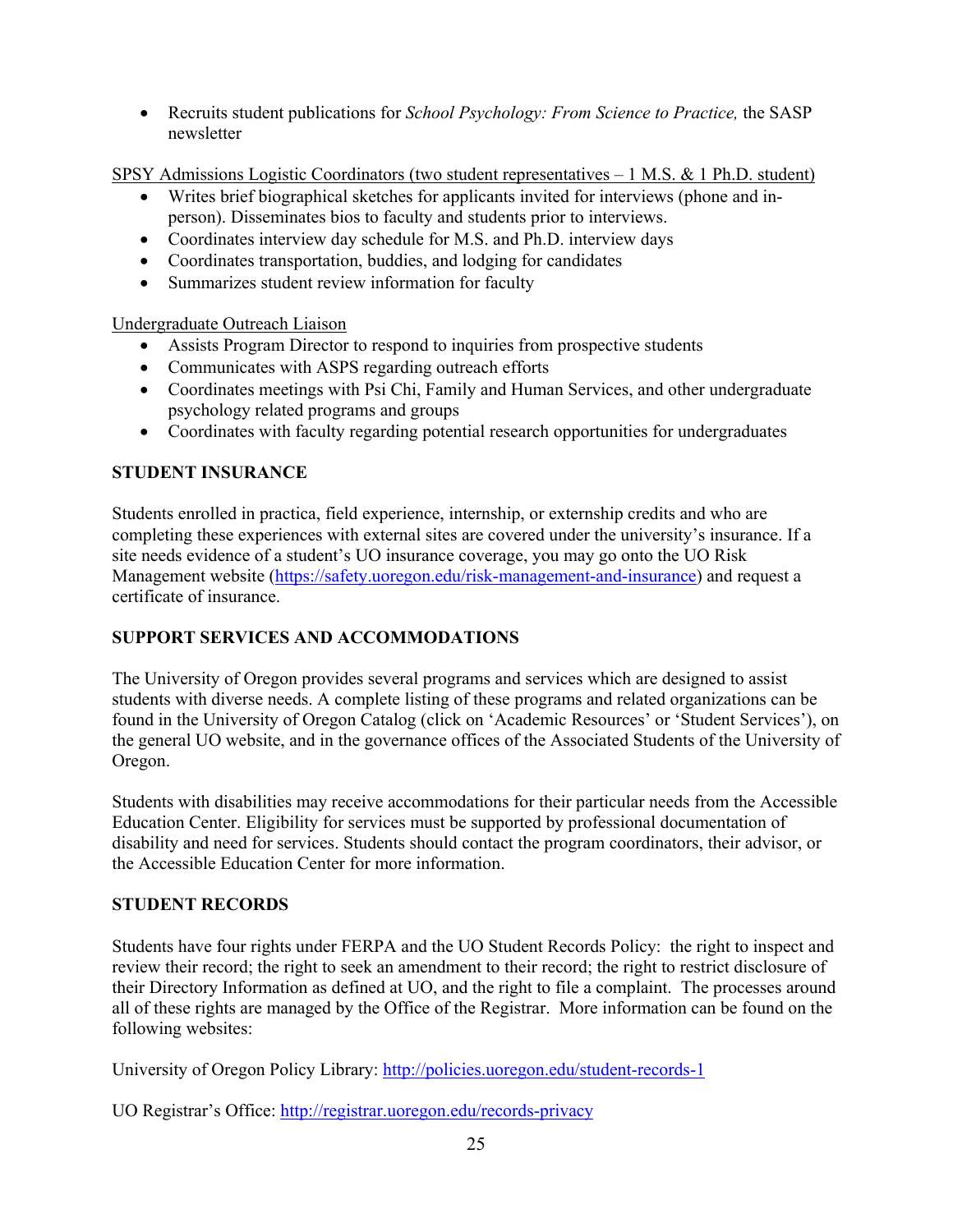A file is created for each person applying to the College of Education in the appropriate program office. Once a student is admitted, student files are kept with the Academic Program Coordinator. Advisors also receive basic information on each of their advisees. Only program faculty members and staff who have legitimate need to access student files have the authorization to do so. At the completion of the degree or licensure program, whichever happens first, the file will be transferred to the Office of Student Academic Services.

# **MATERIALS LIBRARY**

The program maintains a materials library that includes a large collection of assessment instruments, intervention materials, and training videos. These materials are used extensively in the core assessment courses of the program and in practicum training. Use of the materials is reserved for school psychology students under faculty supervision. All requests for use of materials by SPSY students or faculty should be directed to the Practicum GE. For additional detail and materials checkout procedures, please refer to the current SPSY Materials Library Policy posted on the program website.

# **STATEMENT ON ACADEMIC DISHONESTY**

The University Student Conduct Code (http://dos.uoregon.edu/conduct) defines academic misconduct. Students are prohibited from committing or attempting to commit any act that constitutes academic misconduct. By way of example, students should not give or receive (or attempt to give or receive) help on assignments or examinations without express permission from the instructor. Students should properly acknowledge and document all sources of information (e.g. quotations, paraphrases, ideas) and use only the sources and resources authorized by the instructor. If there is any question about whether an act constitutes academic misconduct, it is the students' obligation to clarify the question with the instructor before committing or attempting to commit the act. Additional information about a common form of academic misconduct, plagiarism, is available at http://researchguides.uoregon.edu/citing-plagiarism.

The School Psychology Program has delineated its own statement on academic dishonesty to clarify expectations specific to the program. An important part of developing as a school psychologist is learning from your peers. The School Psychology faculty recognize this and expect that students will share samples of their work with other students. In fact, students are encouraged to work with other students in this manner as it promotes a spirit of collaboration while providing multiple exemplars from which students can improve the quality of their own work. This spirit of collaboration can become problematic, however, if it is overused or abused. In addition, individual faculty provide guidelines for collaborative work and sharing of materials in their classes and these guidelines supersede general program guidelines. The following list provides an illustration of potentially problematic situations and the expectations regarding these situations.

- Students often share samples of assessment reports with each other to illustrate different styles of creating professional reports. Assuming confidentiality is maintained, it is appropriate to do this. Problems arise when a student copies a majority of another student's assessment report into their own without adding original thought or discussion. This is considered an incidence of academic dishonesty.
- Graduate students will give multiple presentations throughout their time as a student. Oftentimes, the material presented will be similar to, or will build upon the material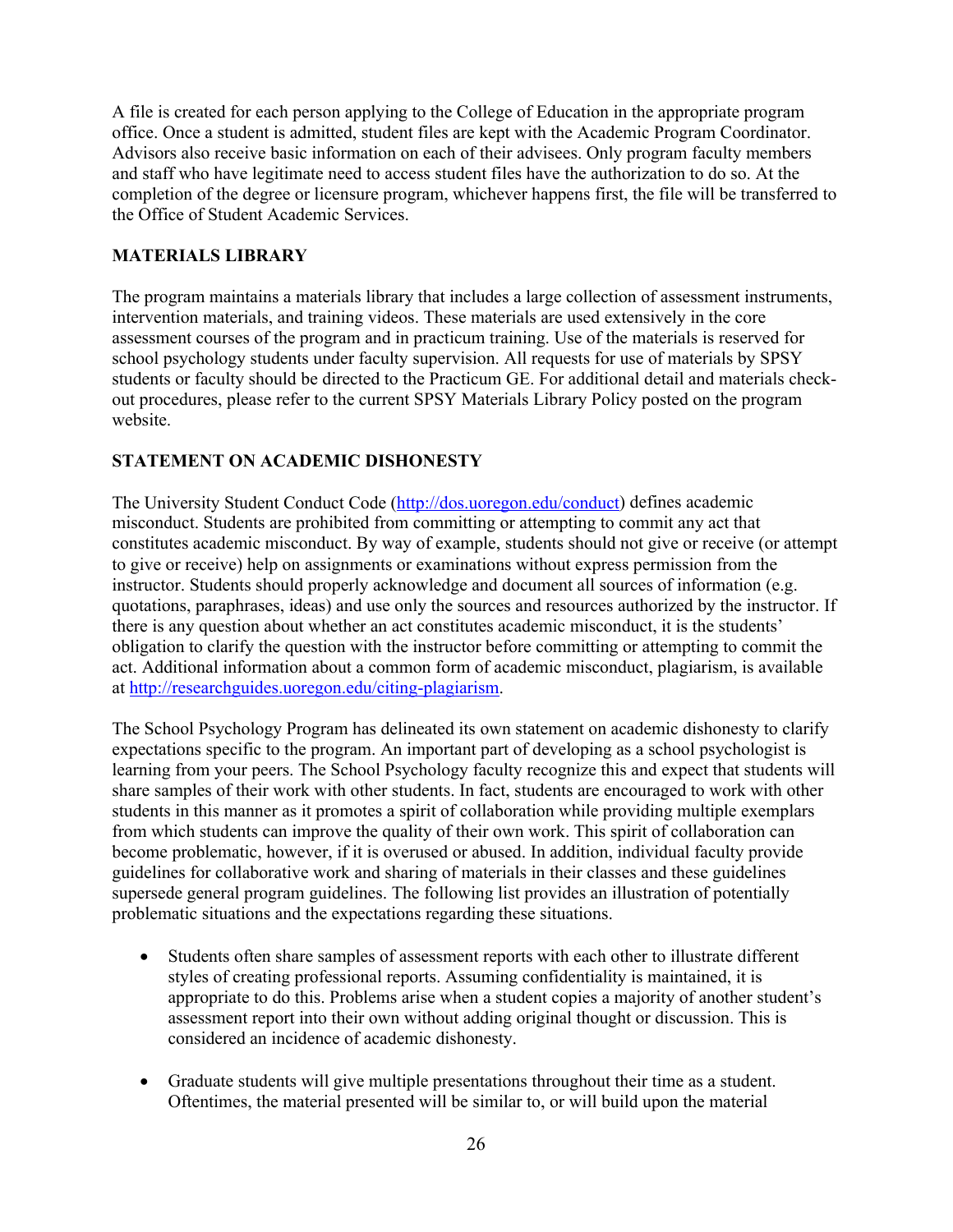presented by other students or faculty. It is acceptable to include other's material as part of the presentation if the following criteria are met: 1) the original author is aware that the student will be including his/her material and has given verbal assent to do so; 2) the student acknowledges the original author during his/her presentation (either with a footnote or verbally); 3) a presentation which is presented as the student's own work actually consists largely of the student's original work and is not merely a compilation of others' work.

• Students will frequently have opportunities to present work that is the result of the combined efforts of several people. For example, a student may conduct a workshop at a conference on material that was developed within a training grant. It is inappropriate to present this work without acknowledging the multiple individuals or institutions (e.g. elementary schools) who have contributed in important ways to the final product.

Standards regarding plagiarism of written work are clearly delineated on the library website referenced previously and are not rewritten here. Students are expected to be aware of the above guidelines and to act with integrity in all professional and scholarly pursuits. If a student has concerns about whether another student has engaged in academic dishonesty, the student is encouraged to discuss the matter first with the fellow student. If the matter is not resolved, the concerned student is encouraged to discuss the matter with his or her own advisor.

If an incidence of academic dishonesty occurs, the student's advisor will discuss the situation with the student. If the incident is minor, the student and the advisor will resolve the situation. If the problem continues or is of a serious nature, the School Psychology Program will follow UO procedures in handling the situation.

# **FILING A PROGRAM PLAN**

Copies of students' program plan, signed by program faculty, must be filed with the program's Academic Program Coordinator. Program plans are used as an advising tool between advisors and students. Students should begin developing their program plan during their first year, and submit the plan with the assistance of their advisor, for faculty approval by no later than the end of fall term of their second year. The following steps and regulations govern the submission and approval of student program plans:

**Step 1.** Obtain a copy of the program plan form from your advisor or the program's Academic Program Coordinator.

**Step 2.** Secure an informal copy of your most recent University of Oregon transcripts from the Registrar's office or from DuckWeb. If you are transferring any graduate credits from other universities, be sure to secure those transcripts as well. The Transfer of Graduate Credit form can be found online at https://gradschool.uoregon.edu/sites/gradschool1.uoregon.edu/files/transfer-of-gradcredit.pdf

**Step 3.** Meet with your advisor and discuss your program plan. Identify a general plan as to how you will meet the program's requirements. In rare instances there may be requirements that you believe are not applicable to you (e.g., due to transfer coursework, etc.). At this time, negotiate how requirements that you believe are not applicable to you will be handled through waivers and transfers.

**Step 4.** Secure approvals for transfers or waivers from faculty, if applicable.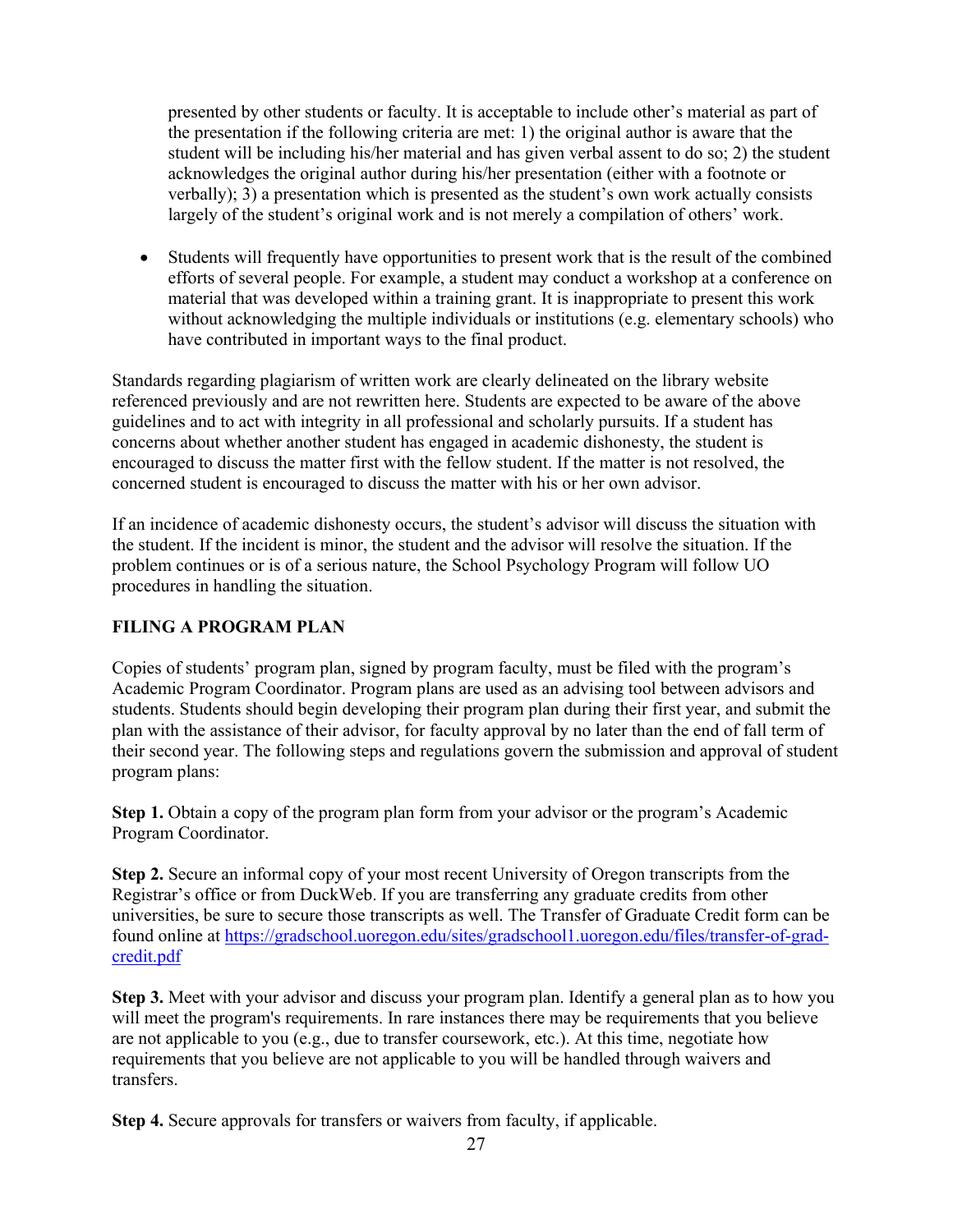**Step 5.** Fill out School Psychology Program Plan, noting

- a) courses taken and planned
- b) any proposed exceptions to the published program of study (waivers or transfers)

**Step 6.** Give the completed Program Plan and supporting materials including transcripts, degree requirements, and waivers to your advisor.

**Step 7.** Meet with your advisor to reach final agreement on program.

**Step 8.** Return the Program Plan to advisor.

**Step 9.** Request to your advisor that your program plan be reviewed by the faculty at a regularly scheduled faculty meeting. When a student program plan is on the agenda for the executive session of a faculty meeting, the student's advisor discusses the plan with the other faculty, who each review the plan. If there is a consensus among the faculty present regarding approval of the plan, it is signed and returned to the Academic Program Coordinator for filing. If the faculty determine that specific course proposals need revision, then it is the responsibility of the student's advisor to communicate that information to the student, and to work with the student in developing a revised program plan for resubmission to the faculty.

#### **Course Substitution Policy**

Students admitted to the UO school psychology program are required to complete the program requirements that are current the year they begin their matriculation at UO. If program requirements are changed after a student enrolls in the program, the student may elect to use the more recent program of study requirements. In most cases, the student's program plan should reflect exactly what is indicated in the program requirements. There are two exceptions: 1) students may substitute graduate credits earned prior to their matriculation in the UO school psychology program for UO required courses that are essentially similar, and 2) in some circumstances a student may be allowed to substitute a UO course for a required non-SPSY course. Typically, SPSY 695 Introductory Field Studies and the SPSY 698 School-Based Practicum sequence will be waived for students who enter the Ph.D. program having previously completed a NASP-approved specialist-level School Psychology Program; however, students must complete the process of petitioning to waive the course as described below. The following paragraphs provide details and processes for such course substitutions.

*Substitution of Non-UO Graduate Credits***.** If a student earned graduate credits prior to their matriculation in the UO program, they may petition to substitute some or all of these credits in lieu of required UO courses. The main criterion to be considered in making such substitutions is that the non-UO course was *essentially similar* to the UO course for which substitution is requested. The process for making such a substitution is that the student, in consultation with their advisor, will complete a "Petition for Course Waiver" form (available at:

https://coedocs.uoregon.edu/download/attachments/144113666/Waiver\_Form\_FINAL\_June\_5\_2018. pdf?version=1&modificationDate=1528496293611&api=v2) for each class in question, provide supporting evidence (transcript and course syllabus), and request that a UO faculty member who normally teaches the course in question review the request. The main criterion for the UO faculty member to consider for such requests is whether or not the non-UO course is essentially similar to the UO course in question. If the faculty member approves the request, it may be a complete substitution approval (meaning the course will be substituted as is), or it may be a modified substitution, meaning that the faculty member may require certain conditions to ensure similarity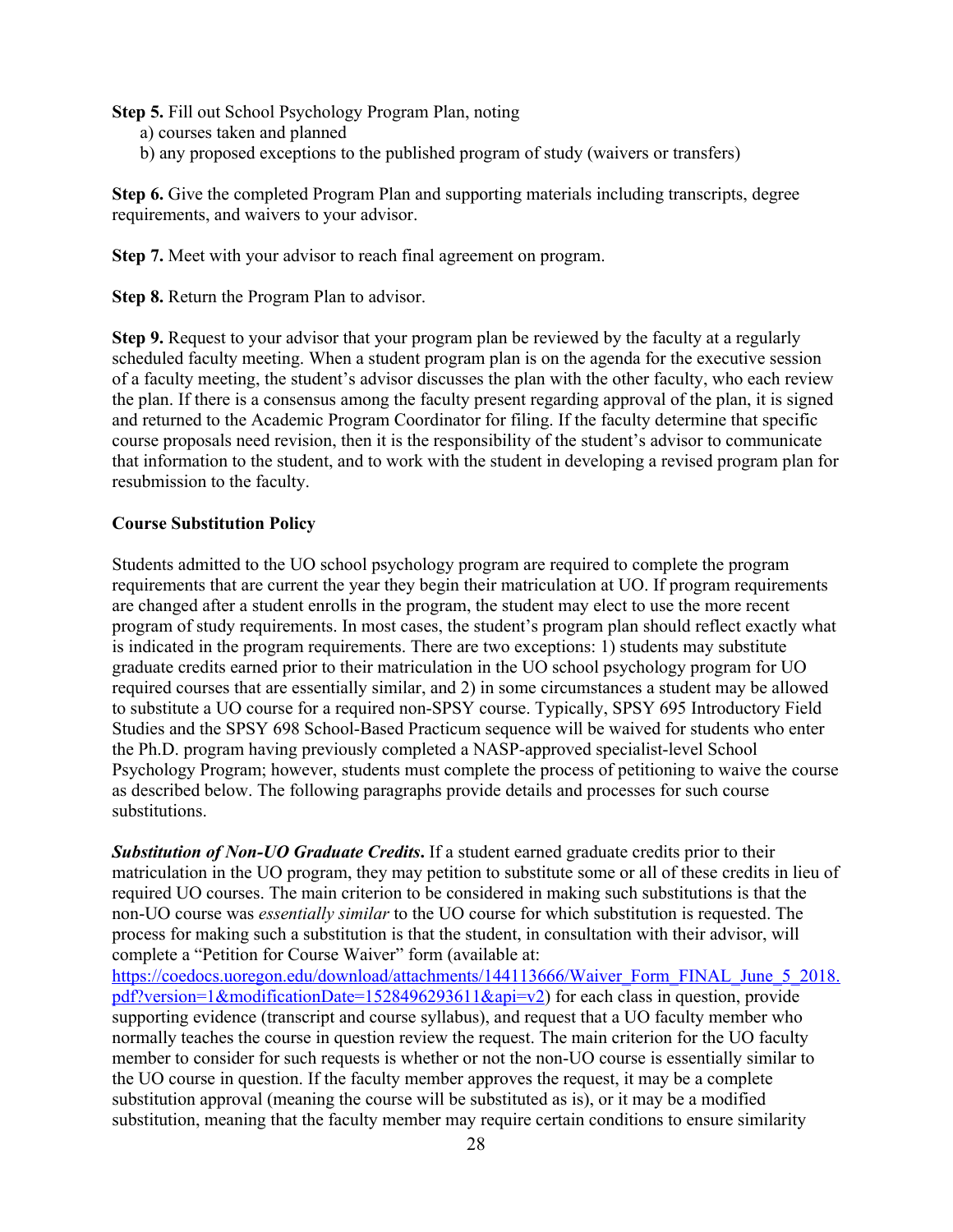across the two courses. Examples of such modifications might include a 1-credit Reading and Conference on the course topic in order to cover additional materials, having the student work with the instructor in assisting in teaching the course, or asking the student to do another assignment or product related to the class. After the UO instructor approves a substitution, the student also obtains their advisor's signature of approval, and the completed forms and supporting documentation will be included with their program plan for approval by the full faculty. As a general principle, program faculty will accept approved course substitutions on the plan of study without conditions when the UO instructor and the student's advisor have approved the substitution. *It is essential that the student consult with their advisor prior to seeking a course substitution, and it is appropriate for the advisor to contact the UO course instructor prior to the student, to inform the instructor regarding this process and the advisor's recommendation.*

*Substituting a Similar UO Course for a Required Course*. In some instances it may be allowable for a student to substitute a UO course for a program required UO course, but only when the two courses are essentially similar, or cover the same basic foundations area. Such substitutions will not be approved for SPSY courses, but are only allowable for required courses taken outside the program, particularly foundations and breadth courses rather than methods or application courses. If such a substitution is sought, the student and their advisor jointly work out a plan for it, the advisor brings his or her recommendation to the next scheduled program faculty meeting, and the approval of the full faculty is sought. It may be useful to provide a justification statement or other information to clarify the purpose for the request. Approved course substitutions of this type must be clearly indicated on the student's program plan.

# **SWITCHING DEGREE PROGRAMS WITHIN THE UO SCHOOL PSYCHOLOGY PROGRAM**

Students are admitted to the UO School Psychology Graduate Program as either a M.S. student or a Ph.D. student. Students who wish to be considered for a different degree program (i.e., switching from the M.S. to the Ph.D. program or switching from the Ph.D. to the M.S. program) must re-apply to the School Psychology program and submit one copy of their School Psychology Application Materials to the Director of Training by the School Psychology admissions application deadline. Students interested in changing degree programs should talk with their academic advisor about their interest and timing of the application.

#### **School Psychology Application Materials:**

- 1) Cover Letter
	- a) Student should state that he/she wishes to switch degree programs
	- b) Student should outline reasons and circumstances surrounding desire to switch degree programs
	- c) For PhD applicants only: Student should name a tenure line faculty member in School Psychology that he/she wishes to work with
- 2) Current CV
- 3) Current UO Transcript
- 4) Personal Statement
	- a) Statement should include professional goals
	- b) Statement should address the goodness-of-fit between goals and chosen degree program
- 5) Two Letters of Recommendation
	- a) One from within the UO (for students applying to the PhD program, the letter should come from the faculty member he/she has identified as a possibleadvisor)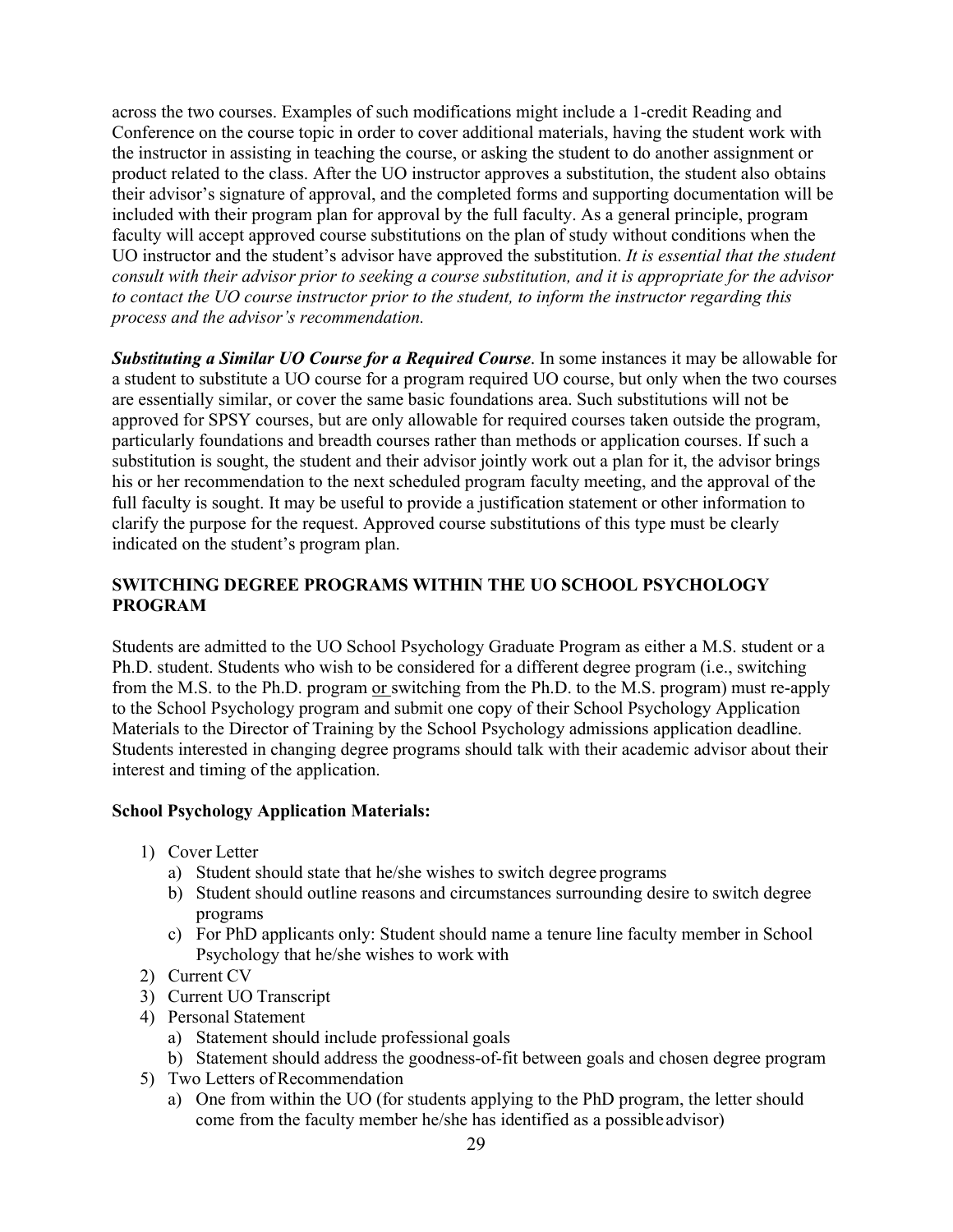#### b) One from outside the UO

Upon receipt of admissions materials, the SPSY Faculty Committee will review materials. The SPSY Faculty Committee will determine whether the student will be invited to interview on the on-campus interview/finalists day. Only students who are interviewed will be considered for admission. Finalists will be rank ordered and offers of admission will be made based on student characteristics, program needs, and faculty availability. A completed admissions packet and interview will not guarantee the opportunity to switch degree programs. Offers of admission will be communicated to applicants using the standard channels of communication. Students offered admission must notify the Director of Training in writing of their decision to accept admission to a particular degree track by the date specified in their offer of admission.

Current students who are admitted to a new degree track must develop a new program plan based on their year of admission to their new degree program and may be responsible for additional coursework and degree requirements.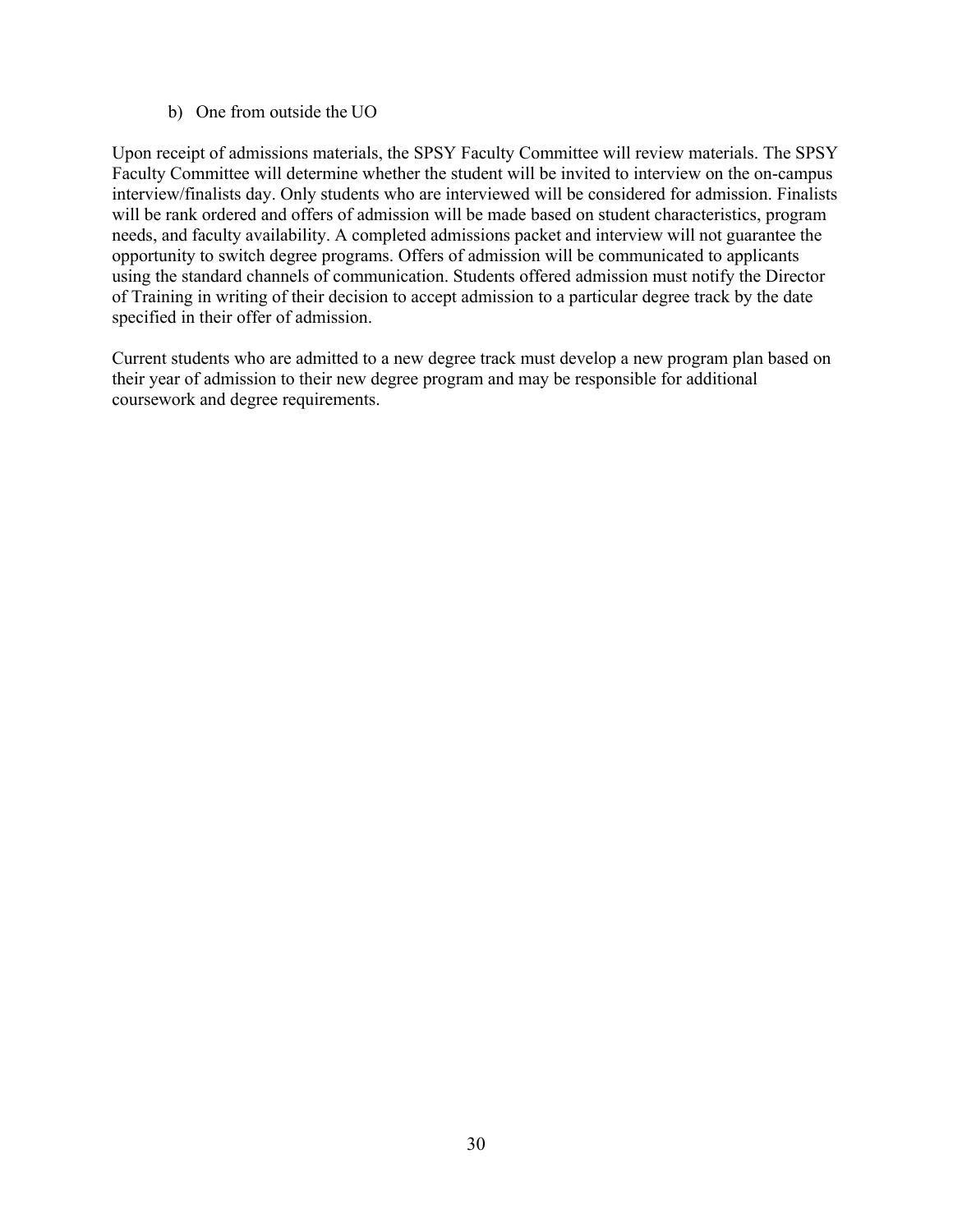# **APPENDIX A**

School Psychology Program Master's Degree Requirements

| University of Oregon School Psychology Program<br><b>MASTER'S DEGREE PROGRAM PLAN (rev. 09/2021)</b> |       |       |
|------------------------------------------------------------------------------------------------------|-------|-------|
| <b>Student Name:</b><br>Total # Credit Hours (min. 92 credits):                                      |       |       |
| <b>APPROVED</b>                                                                                      |       |       |
| Program Committee Signatures:                                                                        | Date: |       |
|                                                                                                      |       | Date: |
|                                                                                                      |       | Date: |
|                                                                                                      |       | Date: |
|                                                                                                      |       | Date: |
|                                                                                                      |       | Date: |
|                                                                                                      |       | Date: |

|                 | PSYCHOLOGICAL AND EDUCATIONAL                       | <b>Completed or Anticipated (Term/Year)</b> |
|-----------------|-----------------------------------------------------|---------------------------------------------|
|                 | <b>FOUNDATIONS</b> (8 credits minimum)              |                                             |
|                 | Theories of Learning and Instruction (4 credits)    |                                             |
| <b>SPED 660</b> | Design of Instruction $(4)$                         |                                             |
|                 |                                                     |                                             |
|                 | Human Development and Psychopathology (4 credits)   |                                             |
| <b>SPSY 650</b> | Developmental Psychopathology (4)                   |                                             |
|                 |                                                     |                                             |
|                 | <b>MEASUREMENT AND ASSESSMENT (14 credits)</b>      | <b>Completed or Anticipated (Term/Year)</b> |
| <b>SPSY 671</b> | Behavioral Assessment (4)                           |                                             |
| <b>SPSY 672</b> | Intellectual Assessment (4)                         |                                             |
| <b>SPSY 674</b> | Educational Assessment (4)                          |                                             |
| <b>SPSY 617</b> | Tests and Measurement in Education (4)              |                                             |
| $-OR-$          |                                                     |                                             |
|                 | EDLD 560 Measurement & Assessment (2)               |                                             |
|                 |                                                     |                                             |
|                 | <b>STATISTICS AND RESEARCH (11 credits minimum)</b> | <b>Completed or Anticipated (Term/Year)</b> |
|                 | Statistics and Research Design (8 credits)          |                                             |
| <b>EDUC 614</b> | Educational Statistics (4)                          |                                             |
| <b>EDUC 650</b> | Single-Subject Research Methods I (4)               |                                             |
|                 |                                                     |                                             |
|                 | Application of Research Skills (3 credits minimum)  |                                             |
| <b>SPSY 503</b> | Master's Thesis (1-16) (Formal Thesis               |                                             |
|                 | $Option)^1$                                         |                                             |
| $-OR-$          |                                                     |                                             |
| <b>SPSY 690</b> | School Psychology Research Seminar                  |                                             |
|                 |                                                     |                                             |
|                 |                                                     |                                             |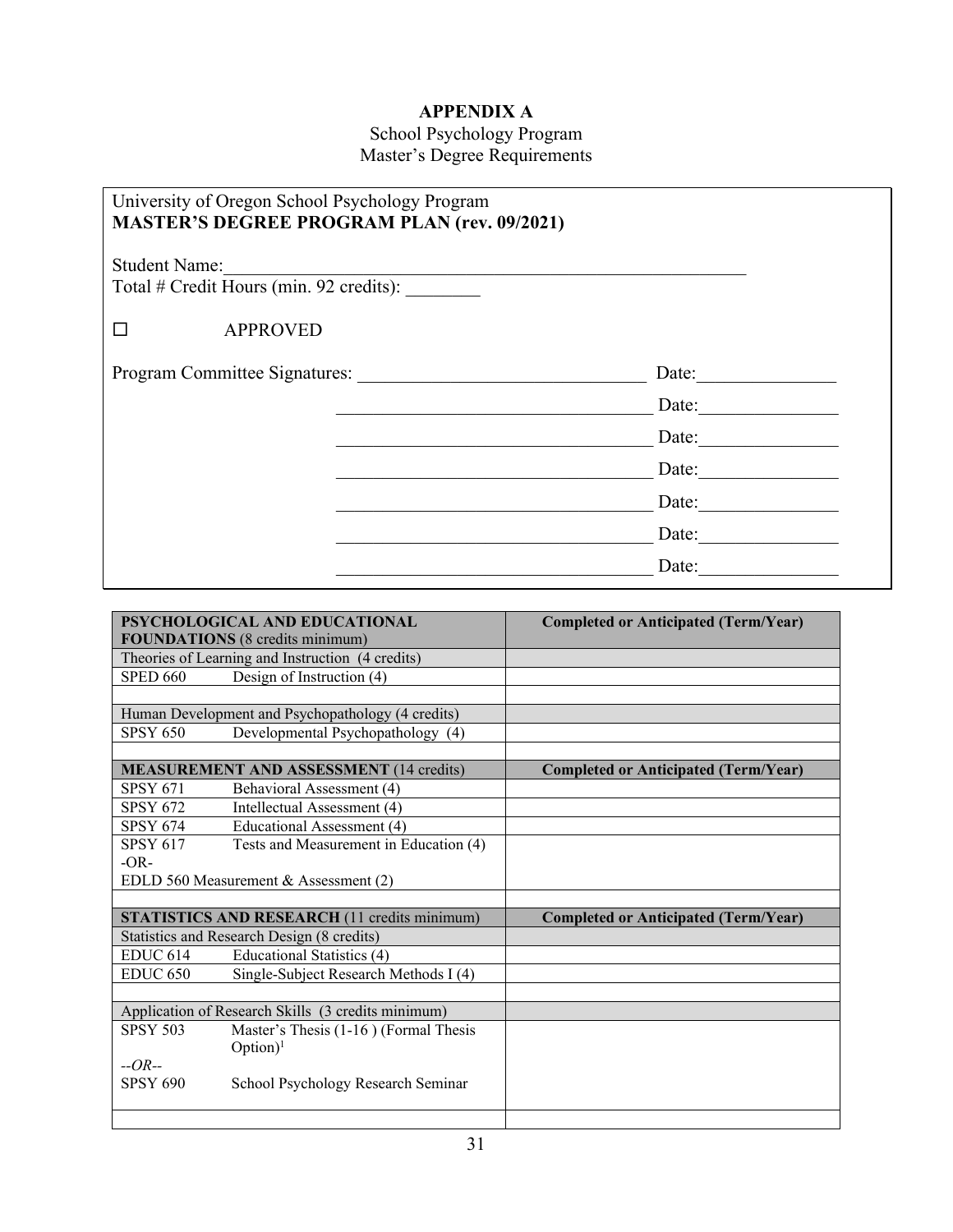| PRACTICE OF SCHOOL PSYCHOLOGY (37 credits                               | <b>Completed or Anticipated (Term/Year)</b> |
|-------------------------------------------------------------------------|---------------------------------------------|
| minimum)                                                                |                                             |
| Consultation (8 credits)                                                |                                             |
| Introduction to Consultation (4)<br><b>SPSY 630</b>                     |                                             |
| Advanced Consultation (4)<br><b>SPSY 632</b>                            |                                             |
|                                                                         |                                             |
| Academic and Social Behavioral Interventions (15 credits)               |                                             |
| <b>SPSY 631</b><br>Academic & Behavioral Interventions (4)              |                                             |
| <b>SPSY 610</b><br>Beginning Counseling Skills (3)                      |                                             |
| Child-Family Interventions (4)<br><b>CPSY 642</b>                       |                                             |
| <b>SPED 540</b><br>Early Literacy for Diverse Learners (4)              |                                             |
|                                                                         |                                             |
| Professional Standards and Ethics (14 credits)                          |                                             |
| <b>SPSY 661</b><br>Principles and Practices in School<br>Psychology (4) |                                             |
| Foundations of Clinical Supervision (3)<br><b>SPSY 662</b>              |                                             |
| <b>SPED 528</b><br>Law and Special Education (3)                        |                                             |
| Professional Ethics (3)<br>SPSY $663$                                   |                                             |
| Professional Competencies Portfolio Eval<br><b>SPSY 692</b>             |                                             |
| (1)                                                                     |                                             |
|                                                                         |                                             |
| <b>PRACTICUM &amp; FIELD STUDY EXPERIENCES (13</b><br>credits)          | <b>Completed or Anticipated (Term/Year)</b> |
| Field Studies SPSY 695 Introductory Field Studies (2 cr)                |                                             |
| Practicum SPSY 698 School-Based Practicum (3 cr; Fall                   |                                             |
| quarter; 120 clock hours) <sup>4</sup>                                  |                                             |
| Practicum SPSY 698 School-Based Practicum (3 cr;                        |                                             |
| Winter quarter; 120 clock hours)                                        |                                             |
| Practicum SPSY 698 School-Based Practicum (3 cr; Spring                 |                                             |
| quarter; 120 clock hours)                                               |                                             |
| Community Agency Practicum SPSY 609 Academic                            |                                             |
| Intervention Practicum (2 cr; 80 clock hours)                           |                                             |
|                                                                         |                                             |
| <b>INTERNSHIP EXPERIENCE (9 credits and 1200 clock</b>                  | <b>Completed or Anticipated (Term/Year)</b> |
| hours minimum)                                                          |                                             |
| <b>SPSY 699</b><br>Internship $(3; Fall)2$                              |                                             |
| Internship (3; Winter)<br><b>SPSY 699</b>                               |                                             |
| <b>SPSY 699</b><br>Internship (3; Spring)                               |                                             |

# *NOTES*

<sup>1</sup> If writing a Thesis, a minimum of nine credit hours of 503 Thesis is required by the Graduate School and College of Education. Register for a minimum of three credits during the term preceding graduation. See the Graduate School website for additional thesis and graduation requirements.

<sup>2</sup> Prior to completion of internship, students are required to pass the Praxis II School Psychologist licensure exam.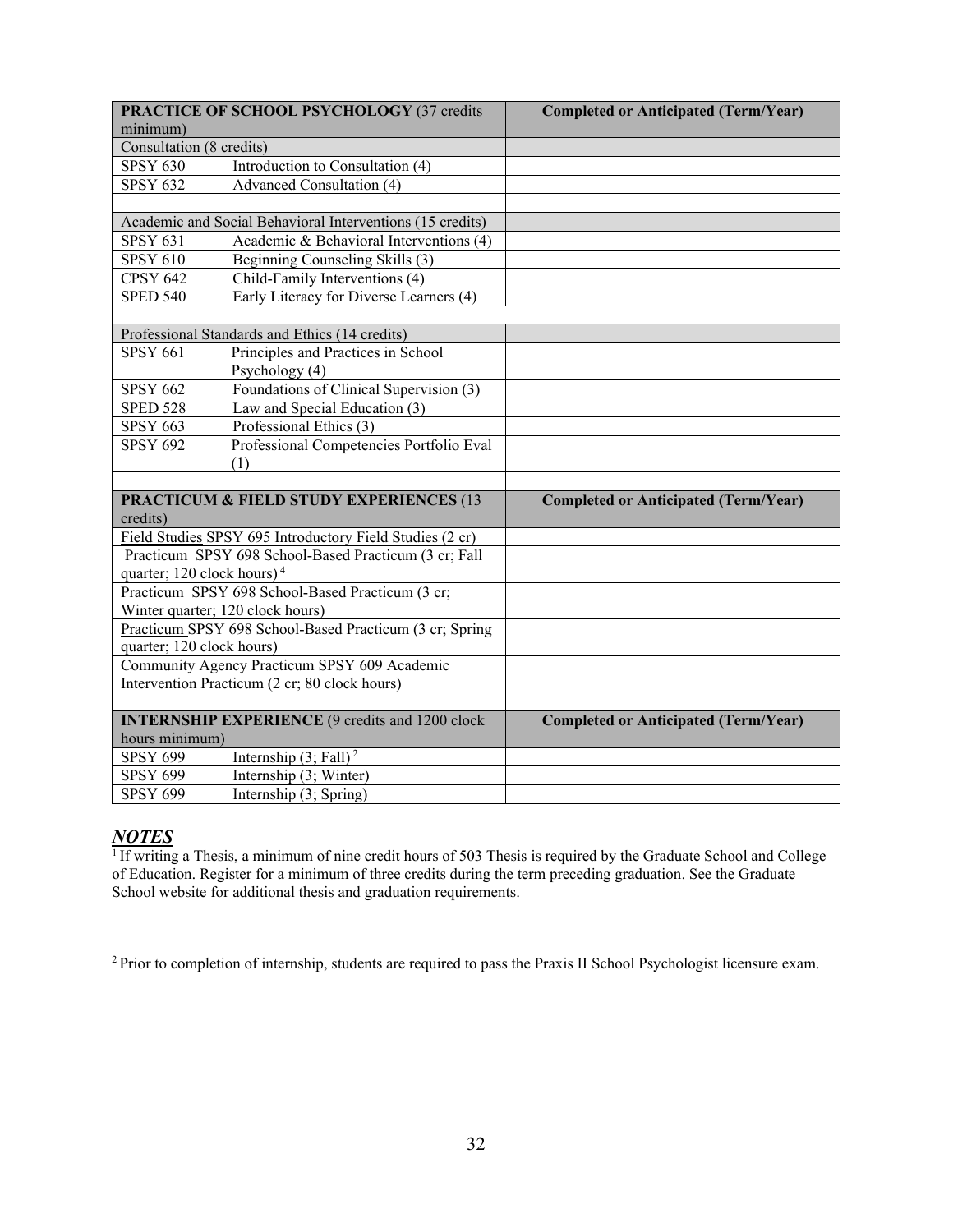# **APPENDIX B**

# **UNIVERSITY OF OREGON** School Psychology Program Master's Degree Program Competencies *Revised August, 2014*

# *1) Mastery of foundational knowledge in psychology and education.*

- *a) Document completion of all courses listed in the Psychological and Educational Foundations domain of the program requirements, with a grade of B- or higher.*
- *b) Submit a scholarly paper in which foundational knowledge in psychology and education is integrated, within a focus on a particular topic of interest to the student. If the paper was completed as part of a course, the student must document receiving a grade of B- or higher; if the paper was completed independently, then a member of the school psychology faculty must read and approve the paper.*

# *2) Develop expertise in planning and participating in applied research in psychology and education.*

- *a) Design at least one applied research study using a single-subject or group design. If you choose to complete a thesis, the thesis must be a study designed in addition to the study designed for this requirement. Studies will either be completed as part of a course and receive a grade of B- or higher or developed as part of a research team and approved by the supervising faculty member.*
- *b) Assist with an empirical research study or conduct an original research study (Thesis). Assisting with a study may occur as part of a faculty-member's research team or dissertation research conducted by a doctoral candidate in School Psychology. The thesis must conform to graduate school requirements. In either case, students must receive a grade of satisfactory or higher (Pass).*
- *c) Successful completion of the Collaborative IRB Training Initiative (CITI) online course for ethical conduct of research.*

#### *3) Demonstrate proficiency in professional writing and scholarly analysis.*

- *a) Prepare a written review of at least one professional publication (e.g., journal articles, books, assessment tools, proposals). Reviews must either have received a grade of B- or better in a course or be approved by a school psychology faculty member.*
- *b) Write at least one scholarly paper critically reviewing an area of school psychology and suggesting directions for the field. This could include a concept paper or a review of the literature. Papers must either have received a grade of B- or better in a course or be approved by a school psychology faculty member.*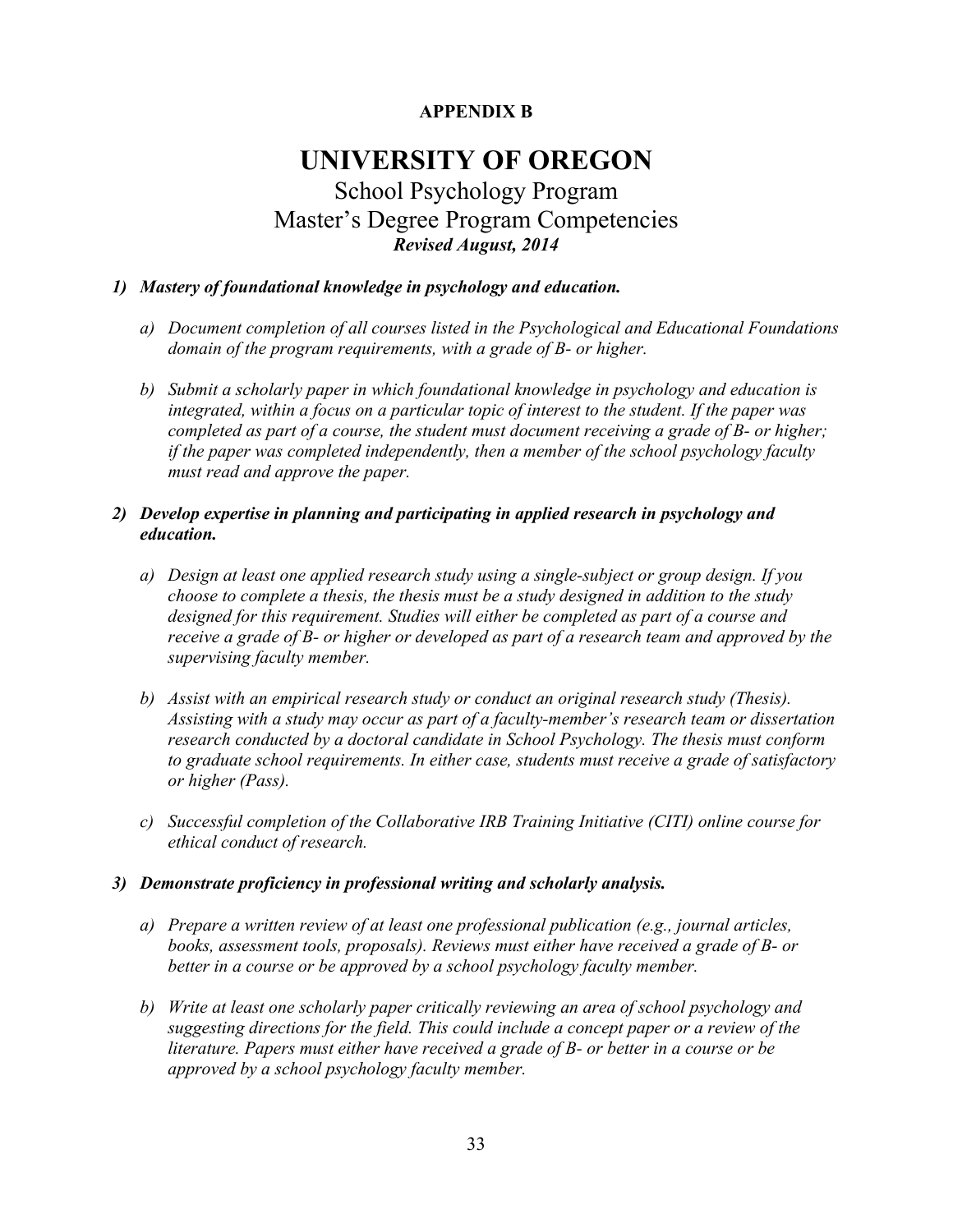- *4) Deliver psychological services in school settings, including assessment, intervention, and consultation skills, with proficiency.*
	- *a) Submit at least two comprehensive assessment reports, including one that is focused primarily on academic or cognitive assessment, and one that is focused primarily on behavioral or social-emotional assessment. Reports must be approved by a school psychology faculty member.*
	- *b) Submit a written report of an intervention conducted with an individual student presenting with an academic or social-behavioral problem. Your report must include pre-intervention data and data collected after implementation of the intervention. Reports must be approved by a school psychology faculty member.*
	- *c) Submit a written report of a consultation intervention conducted with a classroom teacher or parent as the consultee. Reports must be approved by a school psychology faculty member.*
	- *d) Submit a written report of a consultation intervention, or a proposal for a consultation intervention, conducted at the systems level, such as a school (e.g., setting within school, entire school), school system, or agency. Reports must be approved by a school psychology faculty member.*
	- *e) Submit ratings on all evaluations from practicum supervisors. Evaluations reflect satisfactory performance for all professional behavior and work characteristics, initial proficiency (prior to graduation) in all practice domains assessed by the Professional Growth Assessment, and earn a satisfactory rating in all areas on the Practicum Performance Evaluation.*

#### *5) Demonstrate skills in leadership and professional service.*

*a) Participate on a committee involved in program, department, college, university, or professional organizational operations for at least one quarter (e.g., service on the ASPS or OSPA board, student member of admissions or search committees.), and write a brief (1-2 page) analysis of your role and experience.* 

#### *6) Develop patterns of professional behavior and participate in experiences consistent with becoming a lifelong learner in the field of school psychology*

- *a) Attend at least one state-wide, regional, or national professional conference or convention related to the practice of school psychology.*
- *b) Serve as primary or co-author for at least one of the following. Include relevant materials (e.g., paper, presentation slides/notes, videotape).*
	- *i. Paper, poster, symposium, or workshop at a professional conference (national, regional, or local) related to the practice of school psychology.*
	- *ii. Publication of a journal article, book chapter, professional newsletter article, or training manual related to the practice of school psychology.*
	- *iii. Inservice training, workshop, or seminar related to the practice of school psychology for a school district, community agency, or professional group.*
	- *iv. Preservice training or class lecture related to the practice of school psychology.*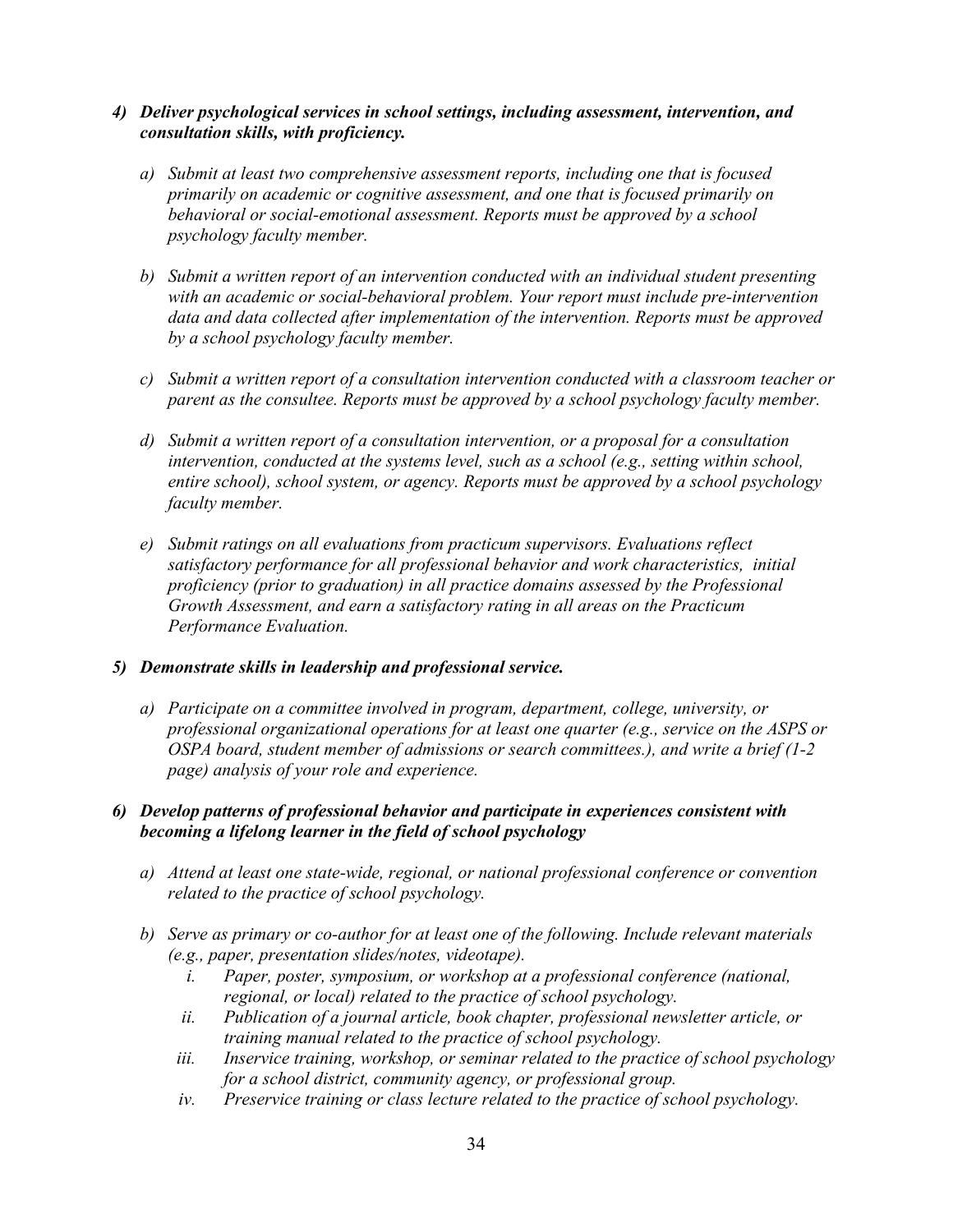# **APPENDIX C**

UNIVERSITY OF OREGON, COLLEGE OF EDUCATION, SPECIAL EDUCATION AND CLINICAL SCIENCES

# School Psychology Program (M.S.) Graduate Student Annual Activity Summary

Revised August, 2014

**Name: \_\_\_\_\_\_\_\_\_\_\_\_\_\_\_\_\_\_\_\_**

**Year Entered Program: \_\_\_\_\_\_\_\_\_\_\_\_**

**Academic Year Reviewed: \_\_\_\_\_-\_\_\_\_\_\_**

**Advisor: \_\_\_\_\_\_\_\_\_\_\_\_\_\_\_\_\_**

35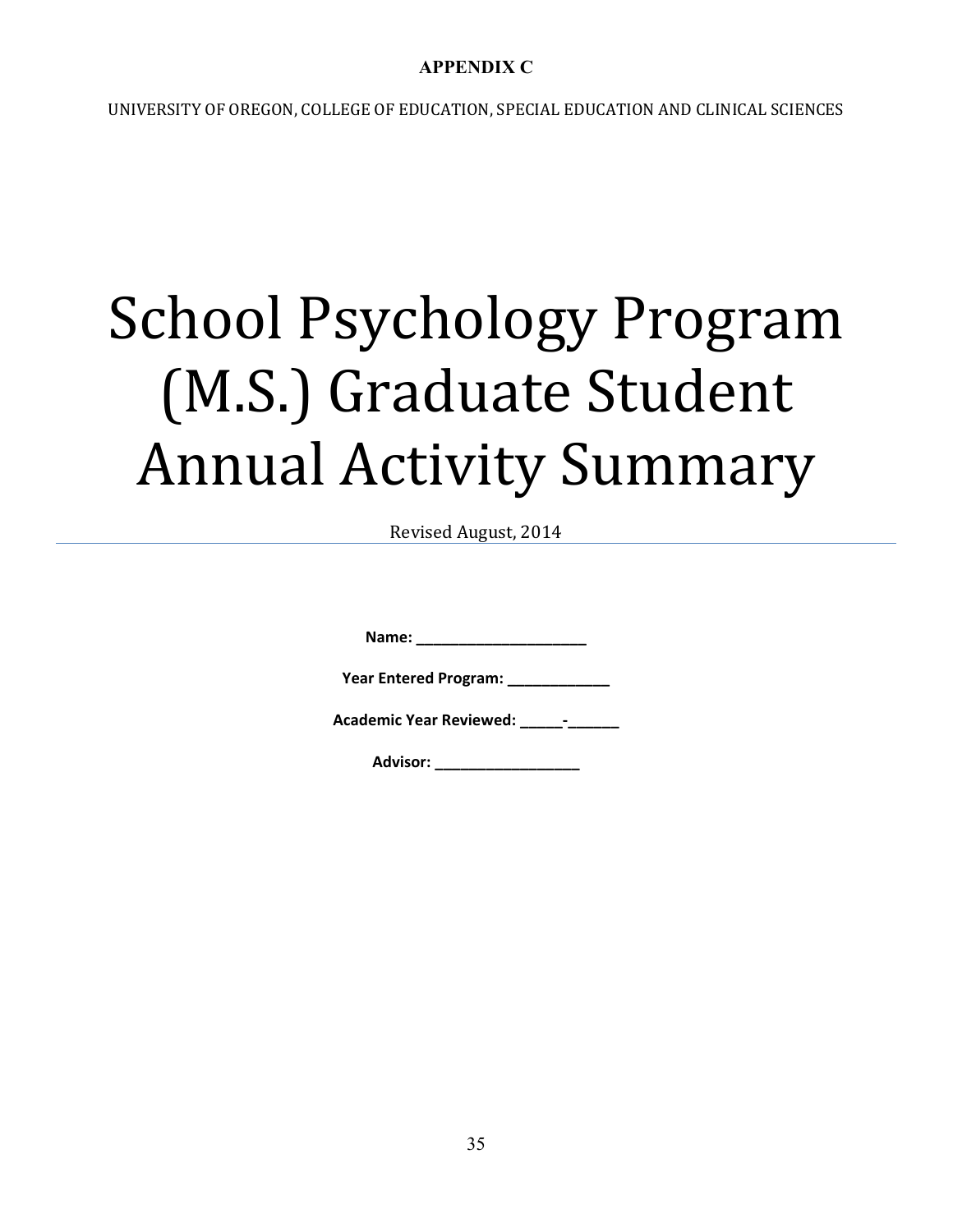# **School Psychology Program (M.S.): Graduate Student Annual Activity Summary**

**Instructions:** The Activity Summary is designed to be a working document, one that you update each year. Thus, by the end of your time in the master's program the Activity Summary will document successful completion of all competencies. Thus, when updating the Summary do not erase material from previous years, simply add to it. Do not be concerned if you do not have information to enter into some sections; the form serves students at all levels of training.

Please turn in the Activity Summary and supporting documents to the Academic Program Coordinator by no later than May 15 of the current academic year.

| Name:                       | Date:    |
|-----------------------------|----------|
| Date of entry to Program: / | Advisor: |

- **1. Master of foundational knowledge in psychology and education.**
	- **a. Document completion of all courses listed in the Psychological and Educational Foundations domain of the program requirements, with a grade of B- or higher. Include unofficial transcripts in your portfolio.**
	- **b. Submit a scholarly paper in which foundational knowledge in psychology and education is integrated, within a focus on a particular topic of interest to the student. If the paper was completed as part of a course, the student must document receiving a grade of B- or higher; if the paper was completed independently, then a member of the school psychology faculty must read and approve the paper. Include a copy of the paper, with grading feedback from the Instructor, in your portfolio.**

Date completed:  $\frac{1}{2}$   $\frac{1}{2}$  Course:

Topic:  $\qquad \qquad \qquad$ 

Grade on paper or approval of faculty member:

- **2. Develop expertise in planning and participating in applied research in psychology and education.**
	- **a. Design at least one applied research study using a single-subject or group design. If you choose to complete a thesis, the thesis must be a study designed in addition to the study designed for this requirement. Studies will either be completed as part of a course and receive a grade of Bor higher or developed as part of a research team and approved by the supervising faculty member. Include a copy in your portfolio. If you have planned additional studies, please copy and paste the study information and document them below.**

| Date design completed: / / |                     |                                                        |
|----------------------------|---------------------|--------------------------------------------------------|
| research team              | independent project |                                                        |
|                            |                     |                                                        |
|                            |                     | Have you run or do you plan to run this study?: YES NO |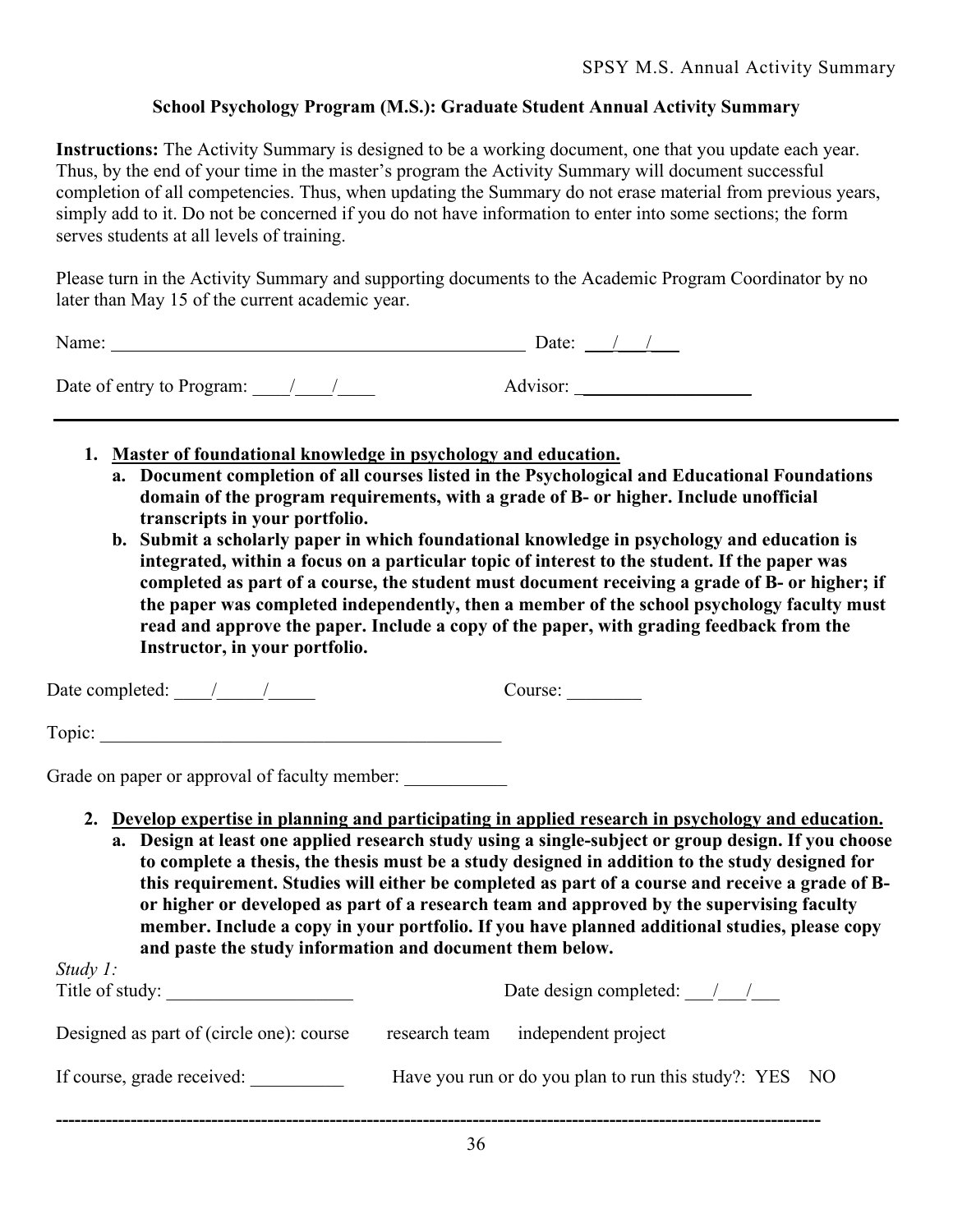**b. Assist with an empirical research study or conduct an original research study (Thesis). Assisting with a study may occur as part of a faculty-member's research team or dissertation research conducted by a doctoral candidate in School Psychology. The thesis must conform to graduate school requirements. In either case, students must receive a grade of satisfactory or higher (Pass). Include a copy in your portfolio.**

Research team/Doctoral candidate and faculty supervisor:

Dates of participation: From  $\frac{1}{2}$  to  $\frac{1}{2}$ 

Title of study:

Your role:

**c. Successful completion of the Collaborative IRB Training Initiative (CITI) online course for ethical conduct of research. Place a copy of the CITI certificate in your portfolio.**

Date completed:  $\frac{1}{2}$  /

- **3. Demonstrate proficiency in professional writing and scholarly analysis**
	- **a. Prepare a written review of at least one professional publication (e.g., journal articles, books, assessment tools, proposals). Reviews must either have received a grade of B- or better in a course or be approved by a school psychology faculty member. Include the evaluative feedback you received from the Instructor or faculty member. Include a copy in your portfolio.**

What did you review (select one): journal article book book chapter other

Date completed:  $\frac{1}{2}$  /

Course completed as part of (if applicable): \_\_\_\_\_\_\_\_\_\_\_\_\_\_\_\_\_\_\_\_ Grade: \_\_\_\_\_\_\_\_

Faculty member you completed the review with (if applicable): \_\_\_\_\_\_\_\_\_\_\_\_\_\_\_\_\_\_

**b. Write at least one scholarly paper critically reviewing an area of school psychology and suggesting directions for the field. This could include a concept paper or a review of the literature. Papers must either have received a grade of B- or better in a course or be approved by a school psychology faculty member. Include the evaluative feedback you received from the Instructor or faculty member. Include a copy in your portfolio.** 

| Date completed:                               |  | Course: | Title: |  |
|-----------------------------------------------|--|---------|--------|--|
| Topic:                                        |  |         |        |  |
| Grade on paper or approval of faculty member: |  |         |        |  |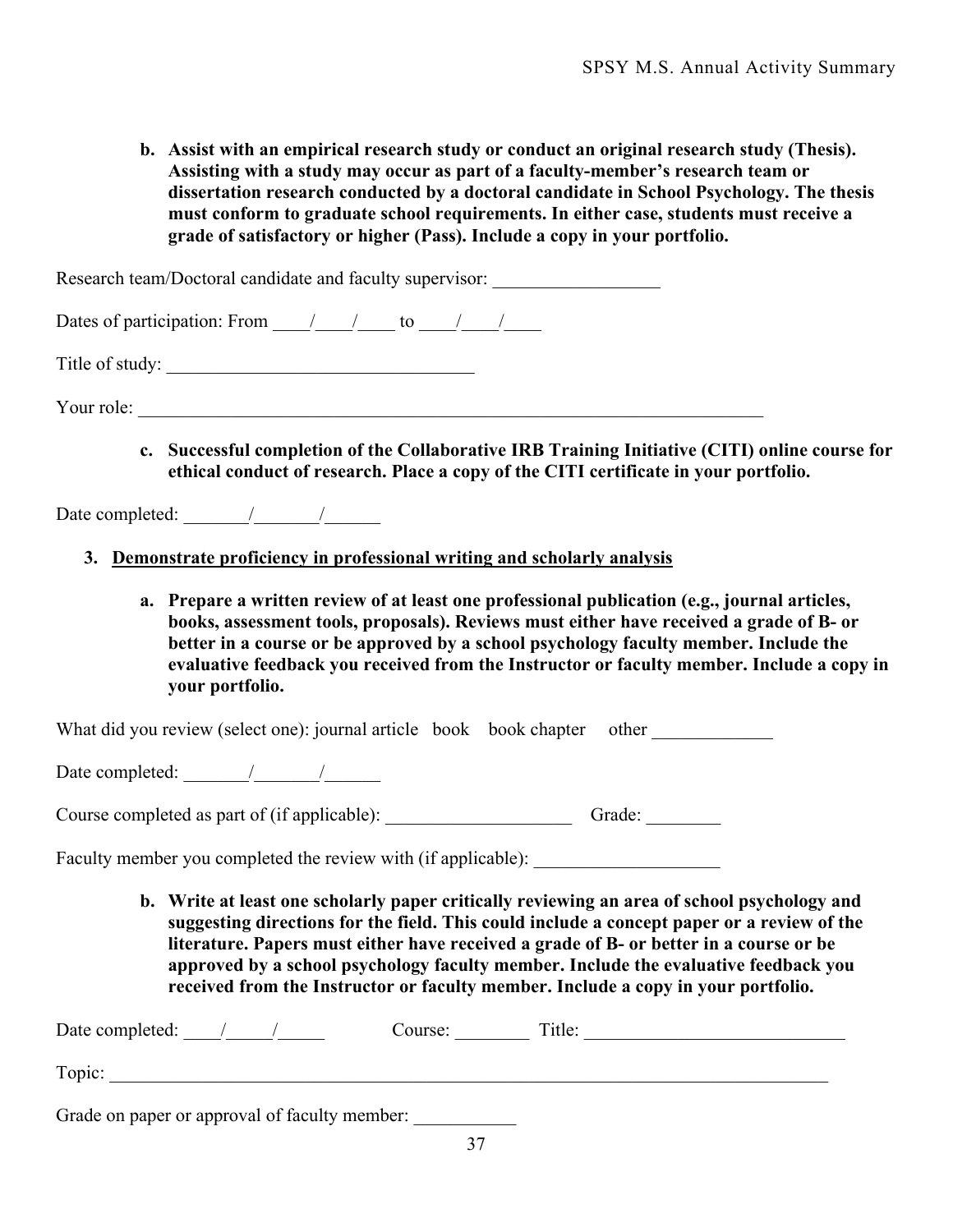#### **4. Deliver psychological services in school settings, including assessment, intervention, and consultation skills, with proficiency.**

**a. Submit at least two comprehensive assessment reports, including one that is focused primarily on academic or cognitive assessment, and one that is focused primarily on behavioral or social-emotional assessment. Reports must be approved by a school psychology faculty member. Include the evaluative feedback you received from the Instructor or faculty member. Please include copies of all reports below in your portfolio use pseudonyms or black out identifying information.** 

| Report 1:                                     |  |         |        |  |
|-----------------------------------------------|--|---------|--------|--|
| Date completed:                               |  | Course: | Topic: |  |
| Grade on paper or approval of faculty member: |  |         |        |  |
| Report 2:                                     |  |         |        |  |
| Date completed:                               |  | Course: | Topic: |  |
| Grade on paper or approval of faculty member: |  |         |        |  |

**b. Submit a written report of an intervention conducted with an individual student presenting with an academic or social-behavioral problem. Your report must include pre-intervention data and data collected after implementation of the intervention. Reports must be approved by a school psychology faculty member. Include the evaluative feedback you received from the Instructor or faculty member.**

| Date completed: | ourse | $\sim$ $\sim$ $\sim$ |  |
|-----------------|-------|----------------------|--|
|-----------------|-------|----------------------|--|

Grade on paper or approval of faculty member:

**c. Submit a written report of a consultation intervention conducted with a classroom teacher or parent as the consultee. Reports must be approved by a school psychology faculty member. Include the evaluative feedback you received from the Instructor or faculty member.**

| Dat<br>. |  |  |
|----------|--|--|
|          |  |  |

Grade on paper or approval of faculty member: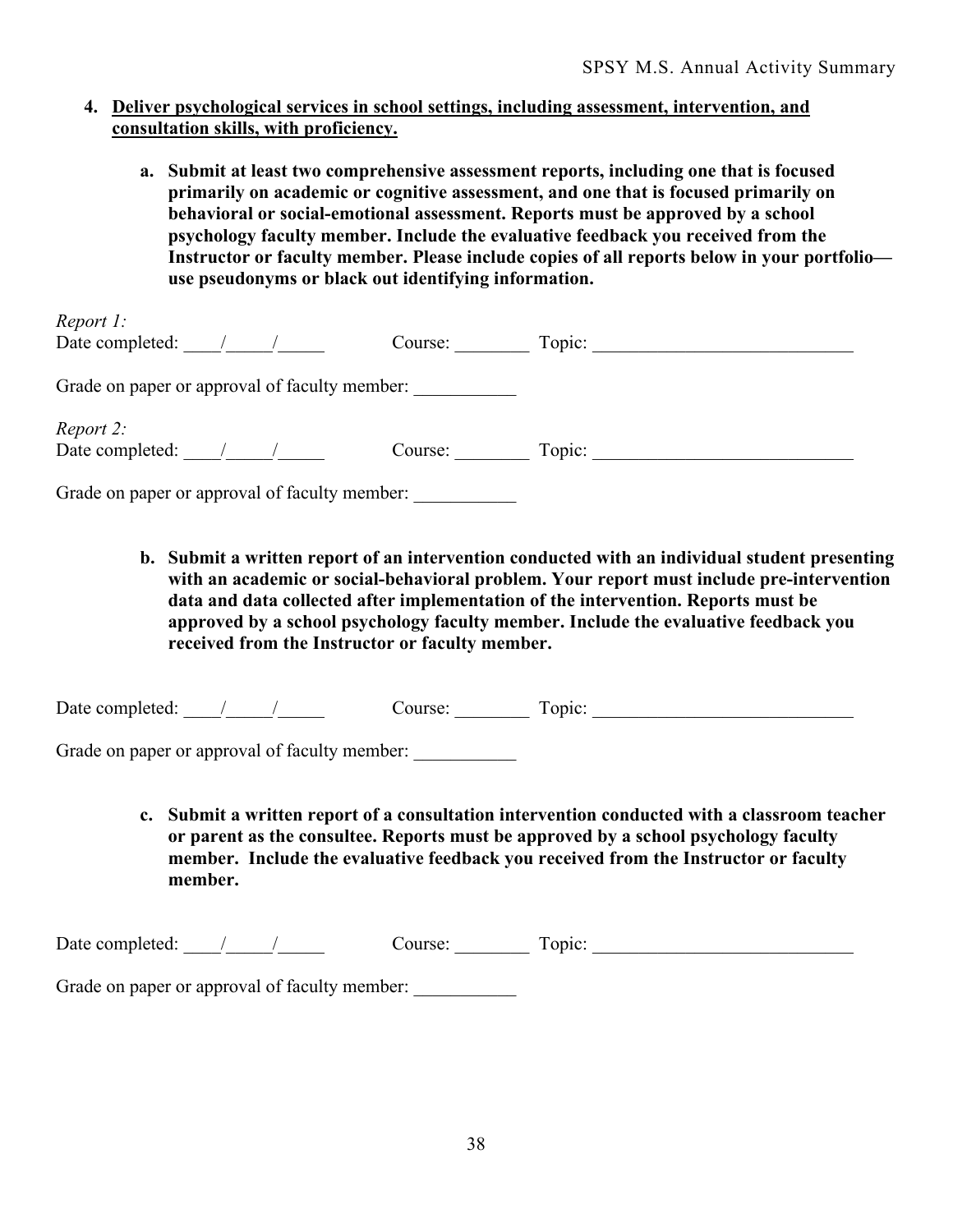**d. Submit a written report of a consultation intervention, or a proposal for a consultation intervention, conducted at the systems level, such as a school (e.g., setting within school, entire school), school system, or agency. Reports must be approved by a school psychology faculty member. Include the evaluative feedback you received from the Instructor or faculty member.**

Date completed: \_\_\_\_/\_\_\_\_\_/\_\_\_\_\_ Course: \_\_\_\_\_\_\_\_ Topic: \_\_\_\_\_\_\_\_\_\_\_\_\_\_\_\_\_\_\_\_\_\_\_\_\_\_\_\_

Grade on paper or approval of faculty member:

**e. Submit ratings on all evaluations from practicum supervisors. Evaluations reflect satisfactory performance for all professional behavior and work characteristics, and a satisfactory rating in all domains assessed on the Practicum Performance Evaluation. Below, list the term and supervisor for which you have submitted evaluations.**

**Term Supervisor Placement (e.g., school)**

#### **5. Demonstrate skills in leadership and professional service**

**a. Participate on a committee involved in program, department, college, university, or professional organizational operations for at least one quarter (e.g., service on the ASPS or OSPA board, student member of admissions or search committees.), and write a brief (1-2 page) analysis of your role and experience. Describe the purpose of the committee and the extent to which committee goals were met, in your view. What did you find especially worthwhile about this experience and, if you directed the committee, what might you change about the process?** 

*Committee: <i>Committee: <i>Your role: Pour role: Zour role: Zour role: Zour role: Zour role: Zour role: Zour role: Zour role: Zour role: Zour role: Zour role: Zour role: Zour role: Zour role:*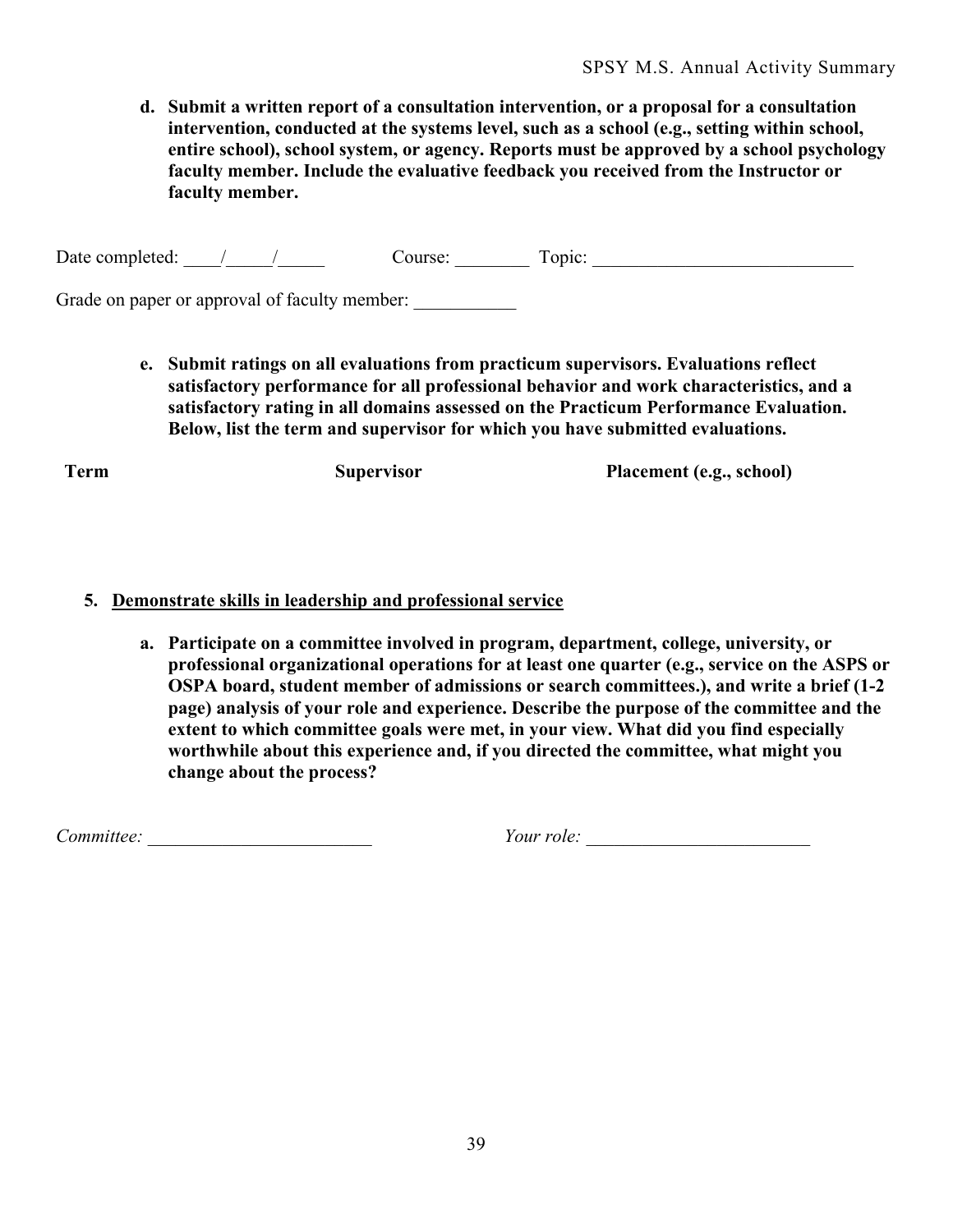# **6. Develop patterns of professional behavior and participate in experiences consistent with becoming a lifelong learner in the field of school psychology.**

**a. Attend at least one state-wide, regional, or national professional conference or convention related to the practice of school psychology. Record your attendance (and presentations, if applicable) below.**

| Year | Conference(s)   | <b>Type of Presentation</b> |                       |          |       | <b>Faculty/students</b> |
|------|-----------------|-----------------------------|-----------------------|----------|-------|-------------------------|
|      | <b>Attended</b> | <b>Poster</b>               | Paper in<br>symposium | Workshop | Panel | involved                |
|      |                 |                             |                       |          |       |                         |
|      |                 |                             |                       |          |       |                         |
|      |                 |                             |                       |          |       |                         |
|      |                 |                             |                       |          |       |                         |
|      |                 |                             |                       |          |       |                         |
|      |                 |                             |                       |          |       |                         |
|      |                 |                             |                       |          |       |                         |
|      |                 |                             |                       |          |       |                         |
|      |                 |                             |                       |          |       |                         |

- **b. Serve as primary or co-author for at least one of the following. Describe below.**
	- **i. Paper, poster, symposium, or workshop at a professional conference (national, regional, or local) related to the practice of school psychology.**
	- **ii. Publication of a journal article, book chapter, professional newsletter article, or training manual related to the practice of school psychology.**
- **iii. Inservice training, workshop, or seminar related to the practice of school psychology for a school district, community agency, or professional group.**
- **iv. Preservice training or class lecture related to the practice of school psychology.**

| ╼<br>. | . . |
|--------|-----|
|        |     |

Audience: \_\_\_\_\_\_\_\_\_\_\_\_\_\_\_\_\_\_\_\_\_\_\_\_\_\_\_\_\_\_\_\_\_\_\_\_\_\_\_\_\_\_\_\_\_\_\_\_\_\_\_\_\_\_\_\_\_\_\_\_\_\_\_\_\_\_\_\_\_

Describe the activity and your role:

**Student Signature** 

| <b>Student Signature</b> | Date |  |
|--------------------------|------|--|